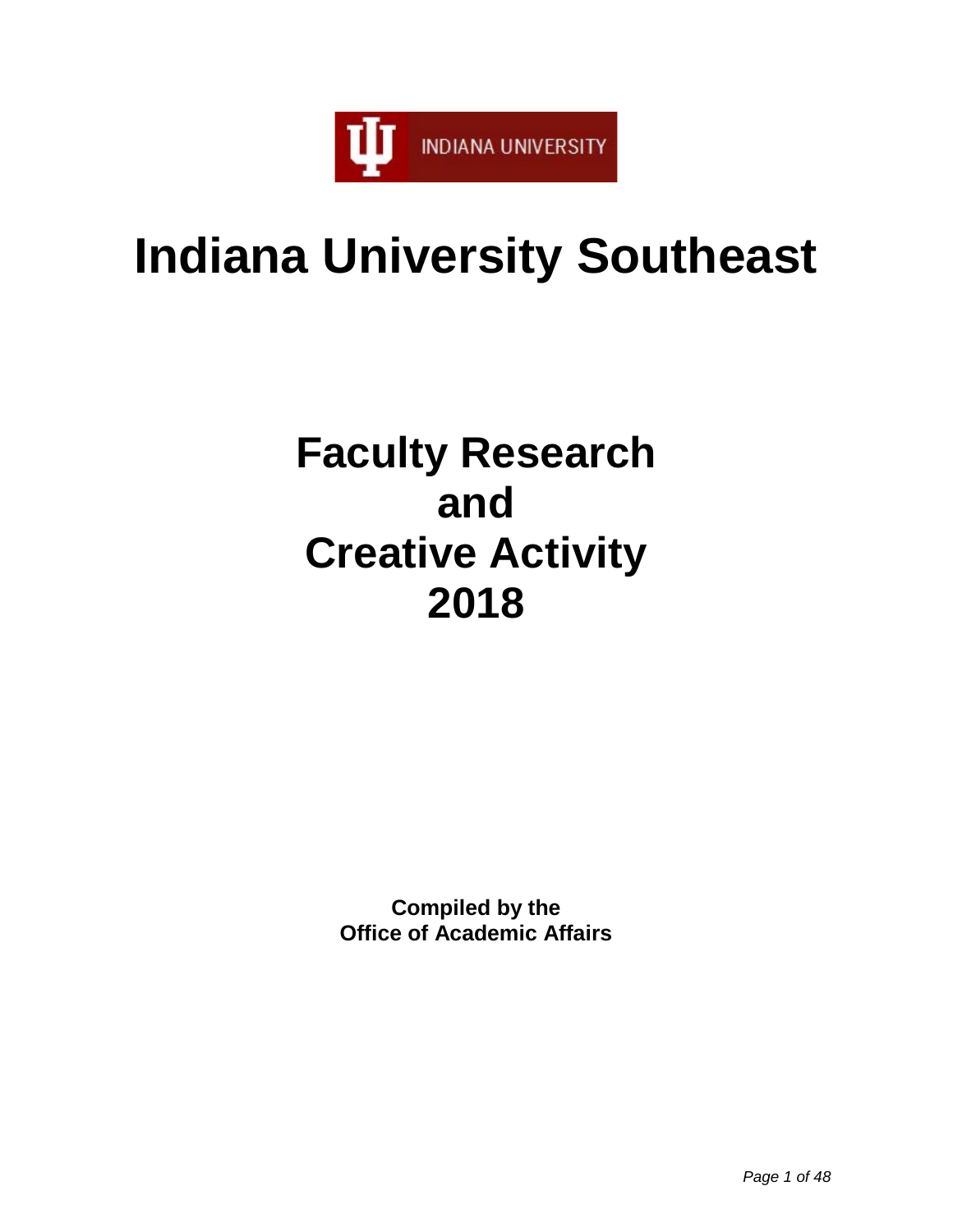# **Table of Contents**

**Research Presentations**

**Research Publications**

**Creative Activity** 

**Faculty and librarians are listed in alphabetical order by their last name.**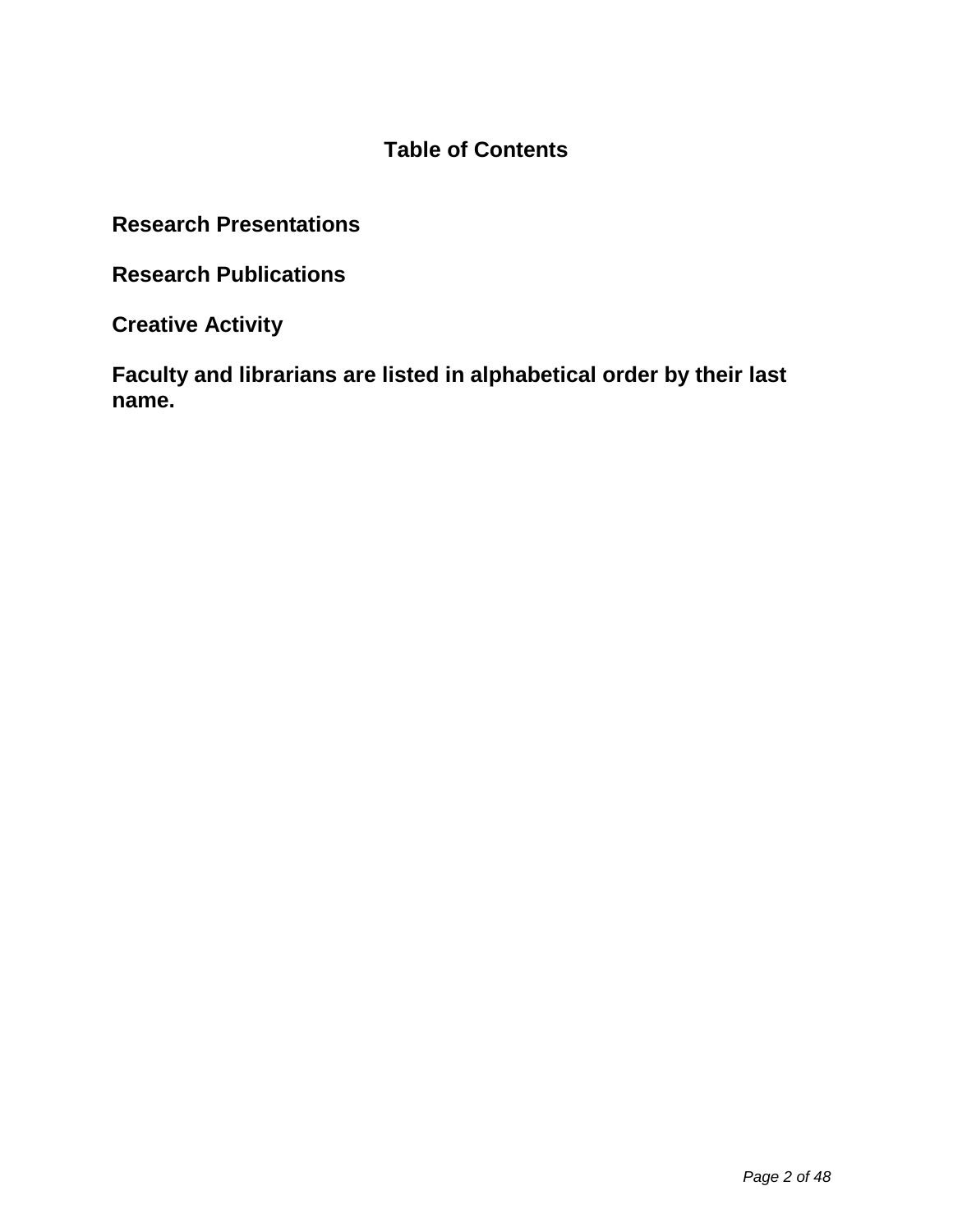# **Presentations**

**Indiana University Southeast**

January 1, 2018 - December 31, 2018

## **Library**

## **Block, Courtney M.**

- Block, C. M., "Spatial Realism: How Cinematic History Informs Mixed Methods Research on Library Space & Enhances Holistic Advocacy", UXLibs IV, Andy Priestner Training & Consulting, Sheffield, England, (June 6, 2018). Presentation: [coblock/present/Spatial](https://www.digitalmeasures.com/login/indiana/faculty/survey/ui/showFile?file=Y29ibG9jay9wcmVzZW50L1NwYXRpYWwgUmVhbGlzbSBQREYtMS5wZGY%3D&surId=17691684&nodeId=1610663&sdId=88283360&sdSurId=17691684&rptId=20237&sgntr=kAZoY6bqdksjiHu%2FCQGAoFMBMa0%3D)  [Realism PDF-1.pdf](https://www.digitalmeasures.com/login/indiana/faculty/survey/ui/showFile?file=Y29ibG9jay9wcmVzZW50L1NwYXRpYWwgUmVhbGlzbSBQREYtMS5wZGY%3D&surId=17691684&nodeId=1610663&sdId=88283360&sdSurId=17691684&rptId=20237&sgntr=kAZoY6bqdksjiHu%2FCQGAoFMBMa0%3D)
- Block, C., "Sharing Your Greatest Resource, You!: Developing an d Hosting a Campus-wide Librarian's Meet & Greet for Faculty and Staff", Discovery to Delivery VIII, Academic Libraries of Indiana (ALI) and Indiana State Library, Indianapolis, IN, (May 11, 2018). Presentation: [coblock/present/Sharing Your Greatest Resource PDF-1.pdf](https://www.digitalmeasures.com/login/indiana/faculty/survey/ui/showFile?file=Y29ibG9jay9wcmVzZW50L1NoYXJpbmcgWW91ciBHcmVhdGVzdCBSZXNvdXJjZSBQREYtMS5wZGY%3D&surId=17691684&nodeId=1610663&sdId=88283183&sdSurId=17691684&rptId=20237&sgntr=sh3wFAWnA93M%2BRSW20kILSbIQMg%3D)
- Block, C., "Snap Judgments: Using Snapchat to Challenge the Stereotypes and Assumptions about Academic Libraries", Pop Culture Association of America, Indianapolis, IN, (March 29, 2018). Link to online Prezi: [http://prezi.com/heqyjk8q9otw/?utm\\_campaign=share&utm\\_medium=copy](http://prezi.com/heqyjk8q9otw/?utm_campaign=share&utm_medium=copy)

## **Hughes, Melanie E.**

- Foley, M., Hockenbury, A., Morales, V., Huntsman, J., Fisher, J. C., & Hughes, M. E., "Next Step in the Feeding Minds Project: Survey to Assess Food Insecurity on Indiana University Regional Campuses", IU Undergraduate Research Conference, Indianapolis, IN, (November 16, 2018). Presentation: [mehughes/present/IUURC-IUPUI-2018-1.pdf](https://www.digitalmeasures.com/login/indiana/faculty/survey/ui/showFile?file=bWVodWdoZXMvcHJlc2VudC9JVVVSQy1JVVBVSS0yMDE4LTEucGRm&surId=17691688&nodeId=1610663&sdId=88556566&sdSurId=17691688&rptId=20237&sgntr=Uooaul9AoMu8aPZE5VdKzXjcI8w%3D)
- Clere, J., Simmons, S., Griggs, C. B., & Hughes, M. E., "Photogrammetry--The Future of Digital Archiving", Annual Indiana Library Federation Conference, Indianapolis, IN, (November 14, 2018). Presentation: [mehughes/present/ILF-2018-Poster-PDF-1.pdf](https://www.digitalmeasures.com/login/indiana/faculty/survey/ui/showFile?file=bWVodWdoZXMvcHJlc2VudC9JTEYtMjAxOC1Qb3N0ZXItUERGLTEucGRm&surId=17691688&nodeId=1610663&sdId=88556277&sdSurId=17691688&rptId=20237&sgntr=TKP68wBVka2UN5XPdAF7Ehf0DyI%3D)
- Asim, S. I., Pinkston, G. L., Ridout, S. R., & Hughes, M. E., "Filling the Teacher's Toolbox: Resources for the Integration of STEM/STEAM Content into the Curriculum", Kentucky Society of Technology Educators Conference, Louisville, KY, (March 8, 2018). Presentation: [mehughes/present/STEM Is Beautiful-1.pdf](https://www.digitalmeasures.com/login/indiana/faculty/survey/ui/showFile?file=bWVodWdoZXMvcHJlc2VudC9TVEVNIElzIEJlYXV0aWZ1bC0xLnBkZg%3D%3D&surId=17691688&nodeId=1610663&sdId=88555120&sdSurId=17691688&rptId=20237&sgntr=0zWkbheiFLRM6up%2BZ3xxOPj2JHQ%3D)
- Frank, D., Foley, M., Miller, M., Huntsman, J., Straub, K., Hockenbury, A., Hughes, M. E., & Fisher, J. C., "Introducing the Feeding Minds Project: Asset Mapping to Aid the Food Insecure", 2018 Purdue Small Farms Conference, Danville, IN, (March 3, 2018). Presentation: [mehughes/present/Purdue-Small-Farms-2018-Poster-1.pptx](https://www.digitalmeasures.com/login/indiana/faculty/survey/ui/showFile?file=bWVodWdoZXMvcHJlc2VudC9QdXJkdWUtU21hbGwtRmFybXMtMjAxOC1Qb3N0ZXItMS5wcHR4&surId=17691688&nodeId=1610663&sdId=88554913&sdSurId=17691688&rptId=20237&sgntr=WA7PlSM0pzzY6RC54Fv7grDs%2BAA%3D)
- Frank, D., Miller, M., Foley, M., Straub, K., Huntsman, J., Fisher, J. C., & Hughes, M. E., "Introducing the Feeding Minds Project: Asset Mapping to Aid the Food Insecure", 8th Annual Service Engagement Summit, Indianapolis, IN, (February 27, 2018). Presentation: [mehughes/present/Poster Application -](https://www.digitalmeasures.com/login/indiana/faculty/survey/ui/showFile?file=bWVodWdoZXMvcHJlc2VudC9Qb3N0ZXIgQXBwbGljYXRpb24gLSAxNiBOb3ZlbWJlciAyMDE3LTEu%0AcGRm&surId=17691688&nodeId=1610663&sdId=88554555&sdSurId=17691688&rptId=20237&sgntr=IRm8rYq%2FOPgFic9D752KkwsnuoY%3D) 16 November 2017-1.pdf

## **School of Arts & Letters**

**Babb, Jacob**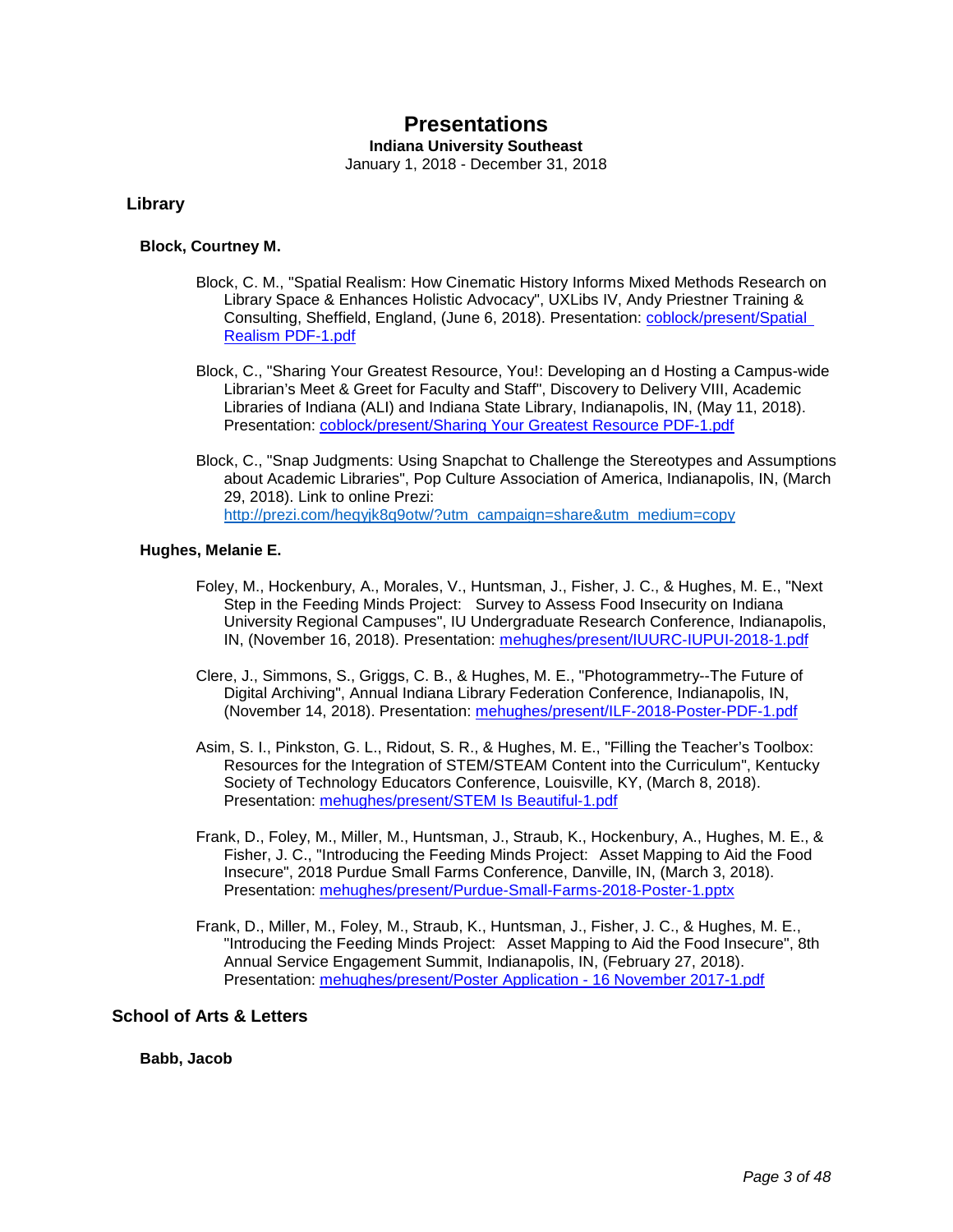- Babb, J., "Citation, Source Usage, and Students as Researchers: Moving Away from Surveillance to Active Learning", Scholarship of Teaching and Learning Conference, New Albany, IN. (September 28, 2018).
- Babb, J. "Submitting to WPA: Writing Program Administration", Council of Writing Program Administrators, Sacramento, CA, (July 19, 2018).
- Babb, J. "The Way Admin Makes Me Feel: Managing and Mitigating WPA Emotional Labor", Council of Writing Program Administrators, Sacramento, CA,. (July 18, 2018).
- Babb, J. "Faculty Writing Support: Building Intellectual Community Through Faculty Development", International Writing Across the Curriculum Conference, Auburn, AL, (June 6, 2018).

## **Carbonneau, Tiffany A.**

- Carbonneau, T. A. "Tiffany Carbonneau Artist", Kentucky Natural Lands Trust, Louisville, KY, (2018).
- Carbonneau, T. A., "Tiffany Carbonneau", Visiting Artist Lecture, Doane University, Crete, NE, (March 2018).

## **Choi, Yunmi**

Choi, Y. "The Positive and Negative Effects of Intrusive In-app Advertising.", Association for Education in Journalism and Mass Communication, Washington, DC, (August 6, 2018).

## **Crum, Susanna G.**

- Crum, S. G., Teed, C., Coleman, A., & Knight, J., "Alternative Maps, Aspirational Pasts", Society for Utopian Studies Conference, Berkeley, CA, (November 6, 2018). Presentation: [sgcrum/present/SUS2018-Final-Program-1.pdf](https://www.digitalmeasures.com/login/indiana/faculty/survey/ui/showFile?file=c2djcnVtL3ByZXNlbnQvU1VTMjAxOC1GaW5hbC1Qcm9ncmFtLTEucGRm&surId=17691155&nodeId=1610663&sdId=88510464&sdSurId=17691155&rptId=20237&sgntr=nk89k%2BLriSqscIM%2FujmkfmA%2FQho%3D)
- Crum, S. G., "Collaborative "Workstyles" at Mildred's Lane", IU Southeast SARC Series, New Albany, IN, (October 31, 2018).
- Crum, S. G., "Yes, You Can! The Ups, Downs, Ins, and Outs of Hosting a Conference", Mid America Print Council Conference, Laramie, WY, (October 6, 2018). Presentation: [sgcrum/present/UWyoming\\_YesYouCan-1.pdf](https://www.digitalmeasures.com/login/indiana/faculty/survey/ui/showFile?file=c2djcnVtL3ByZXNlbnQvVVd5b21pbmdfWWVzWW91Q2FuLTEucGRm&surId=17691155&nodeId=1610663&sdId=88510345&sdSurId=17691155&rptId=20237&sgntr=1JBbC4QRtWXDWOzwEe%2FOnpLskIk%3D)
- Crum, S. G., "Structure and Experience", Artist lecture, Mildred's Lane, Beach Lake, PA, (July 9, 2018).
- Crum, S. G., "Alternative Maps", Artist Lecture, Kent, OH, (May 31, 2018). Presentation: [sgcrum/present/KentState-ArtistTalk-1.png](https://www.digitalmeasures.com/login/indiana/faculty/survey/ui/showFile?file=c2djcnVtL3ByZXNlbnQvS2VudFN0YXRlLUFydGlzdFRhbGstMS5wbmc%3D&surId=17691155&nodeId=1610663&sdId=88510192&sdSurId=17691155&rptId=20237&sgntr=6jIcJIoLaDzquoJDhRIZlf0AMSI%3D)
- Crum, S. G., & Salgado Jr, R. "A Call to Print", Lexington, KY, (April 13, 2018). Presentation: [sgcrum/present/SAVS Crum and Salgado poster-1.pdf](https://www.digitalmeasures.com/login/indiana/faculty/survey/ui/showFile?file=c2djcnVtL3ByZXNlbnQvU0FWUyBDcnVtIGFuZCBTYWxnYWRvIHBvc3Rlci0xLnBkZg%3D%3D&surId=17691155&nodeId=1610663&sdId=88510056&sdSurId=17691155&rptId=20237&sgntr=iipauu9iKI2%2FAKkOGzophUofsSw%3D)

## **Emery, Sharyn J.**

Emery, S. J., "Consumed by Moloch: Marginalization in the 20th Century American Literature Classroom", Midwest Modern Language Association, Kansas City, MO, (November 17, 2018).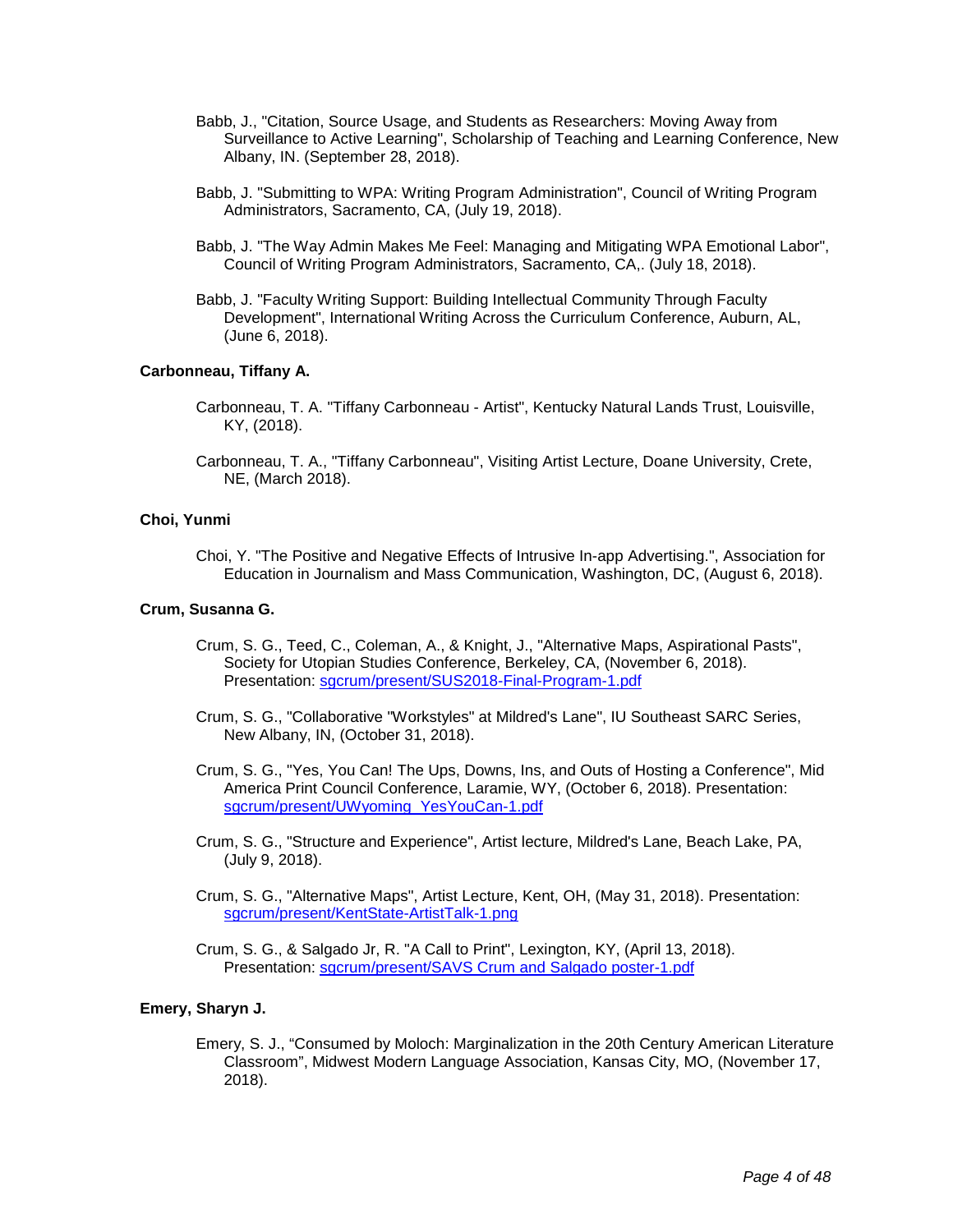## **Gettings, Patricia**

- Gettings, P., & Kai, K., "Communicating about Retirement Preferences: Testing the Moderating Role of Age, Marital Quality and Communal Coping in the Theory of Motivated Information Management.", National Communication Association Annual Conference, (2018).
- Gettings, P., "Discourses of retirement in the United States.", National Communication Association Annual Conference, Salt Lake City, NV, (November 2018).
- Gettings, P., Dorrance Hall, E., & Wilson, S. R., "Effects of Reintegration Difficulties, Perceived Message Acceptance and Perceived Autonomy Support on U.S. Military Veterans' Evaluations of Messages Encouraging them to Seek Behavioral Health Care", International Communication Association Conference, Prague, Czech Republic, (May 2018).
- McNallie, J., Gettings, P., & Greene, J. O., "Exploring Interpersonal Transcendence: Conceptual Foundations, Scale Development, and Application Across Five Samples", International Communication Association Conference, Prague, Czech Republic (May 2018).
- Kuang, K., & Gettings, P., "Testing the Theory of Motivated Information Management across Three Contexts: Theoretical and Practical Implications", International Communication Association Conference, Prague, Czech Republic, (May 2018).
- Gettings, P., & Dorrance Hall, E. "The Voices of Resilience: A Multilevel Examination of Women's Responses to Marginalizing Communication in the Early Stages of Traditionally Male Careers", International Communication Association Conference, Prague, Czech Republic, (May 2018).

## **Harper, Brian A.**

Harper, B. A., "Artist Lecture - University of Memphis", Memphis, TN, (April 2018).

Harper, B. A., "Artist Lecture - Wayne State University", Detroit, MI, (April 2018).

## **Harvey, George W.**

Harvey, G. W., "Virtue Before Politics in Plato's 'Laws', American Philosophical Association Meeting, Chicago, IL, (February 24, 2018).

## **Jackman, Michael**

Jackman, M. "Blackout/Erasure Poetry", Flanner Community Writing Center Workshop, Indianapolis, IN, (November 3, 2018).

#### **Nichols, Jeramy A.**

Nichols, J. A. "5 Ways to Incorporate Popular Music into the Choral Classroom. Huh! What is it Good For?", Indiana Music Educators Association Professional Development Conference, Fort Wayne, IN, (January 13, 2018). Presentation: [jeranich/present/Jeramy](https://www.digitalmeasures.com/login/indiana/faculty/survey/ui/showFile?file=amVyYW5pY2gvcHJlc2VudC9KZXJhbXkgTmljaG9scyBJTUVBIDIwMTggUHJlc2VudGF0aW9uLTEu%0AcHB0eA%3D%3D&surId=17829045&nodeId=1610663&sdId=88280728&sdSurId=17829045&rptId=20237&sgntr=coxq9ysTs32TxU%2BH30M2vt1FLuI%3D)  [Nichols IMEA 2018 Presentation-1.pptx](https://www.digitalmeasures.com/login/indiana/faculty/survey/ui/showFile?file=amVyYW5pY2gvcHJlc2VudC9KZXJhbXkgTmljaG9scyBJTUVBIDIwMTggUHJlc2VudGF0aW9uLTEu%0AcHB0eA%3D%3D&surId=17829045&nodeId=1610663&sdId=88280728&sdSurId=17829045&rptId=20237&sgntr=coxq9ysTs32TxU%2BH30M2vt1FLuI%3D)

## **Patterson-Randles, Sandra R.**

Patterson-Randles, S. R. "Pluses and Pitfalls of Local Community Participation in Planning",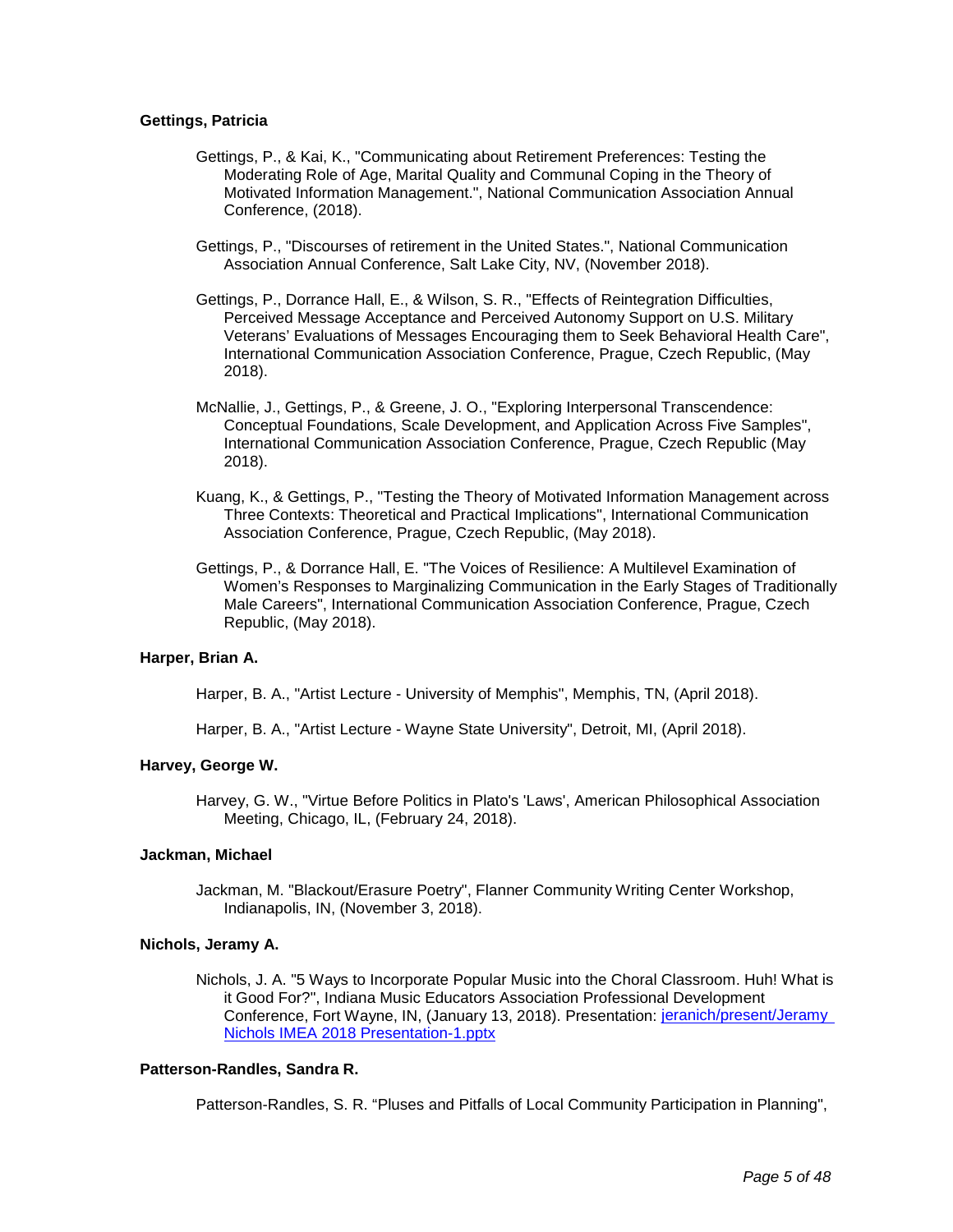Society for College and University Planning Conference, Indianapolis, IN, (October 2, 2018).

## **Popham, Susan**

- Popham, S., "Inefficient Communication Design in Medical Clinics", IU Southeast SARC, New Albany, IN, (October 31, 2018).
- Popham, S., "Editor's Roundtable", Council for Programs in Scientific and Technical Communication Conference, Minneapolis, MN, (October 4, 2018).
- Popham, S., "Active Learning, Teaching, and Technology", Scholarship of Teaching and Learning Conference, New Albany, IN, (September 28, 2018).
- Popham, S., "Inefficient Medical Clinic and Healthcare Communications", IEEE: ProComm Conference, Toronto, Canada. (July 23, 2018).
- Popham, S., & Camahalan, F., "Teaching with Technologies", FACET 2018 Workshop, Bloomington, IN, (May 18, 2018).
- Popham, S., "Competing and Disruptive Objectives: Inefficiencies in Health Communication", Association for Teachers of Technical Writing Conference, Kansas City, KS, (March 13, 2018).

#### **Salas, Angela M.**

Salas, A. M. & Dahlgren, D., "Facing the Challenge of Low Completion Rates in Courses", American Association of State Colleges and Universities Summer Conference, Seattle, WA, (2018).

## **Stem, Erich H.**

- Stem, E. "Adventures in Creating Ideas Bigger Than Yourself", IU Southeast Honors Convocation, New Albany, IN, (May 3, 2018).
- Stem, E. "Adventures in Creating Ideas Bigger Than Yourself", IU Southeast Student Conference, IU Southeast, New Albany, IN, (April 20, 2018).

## **Viner, Leigh L.**

Viner, V. L. "Commentator on James Mollison's "Overcoming Subjects-as-Substrata"", Indiana Philosophical Association Conference, Bloomington, IN, (November 16, 2018).

#### **Wells, Jeremy D.**

Wells, J. D., "Naturalizing the Spirituals", The Louisville Conference on Literature and Culture since 1900, Louisville, KY, (February 23, 2018).

## **Yeoh, Kok Cheow (coke chow)**

Yeoh, K. C. "Incorporating Service-Learning in Design-Centered Courses", Australia/New Zealand Communication Association Conference, Auckland, New Zealand, (July 5, 2018).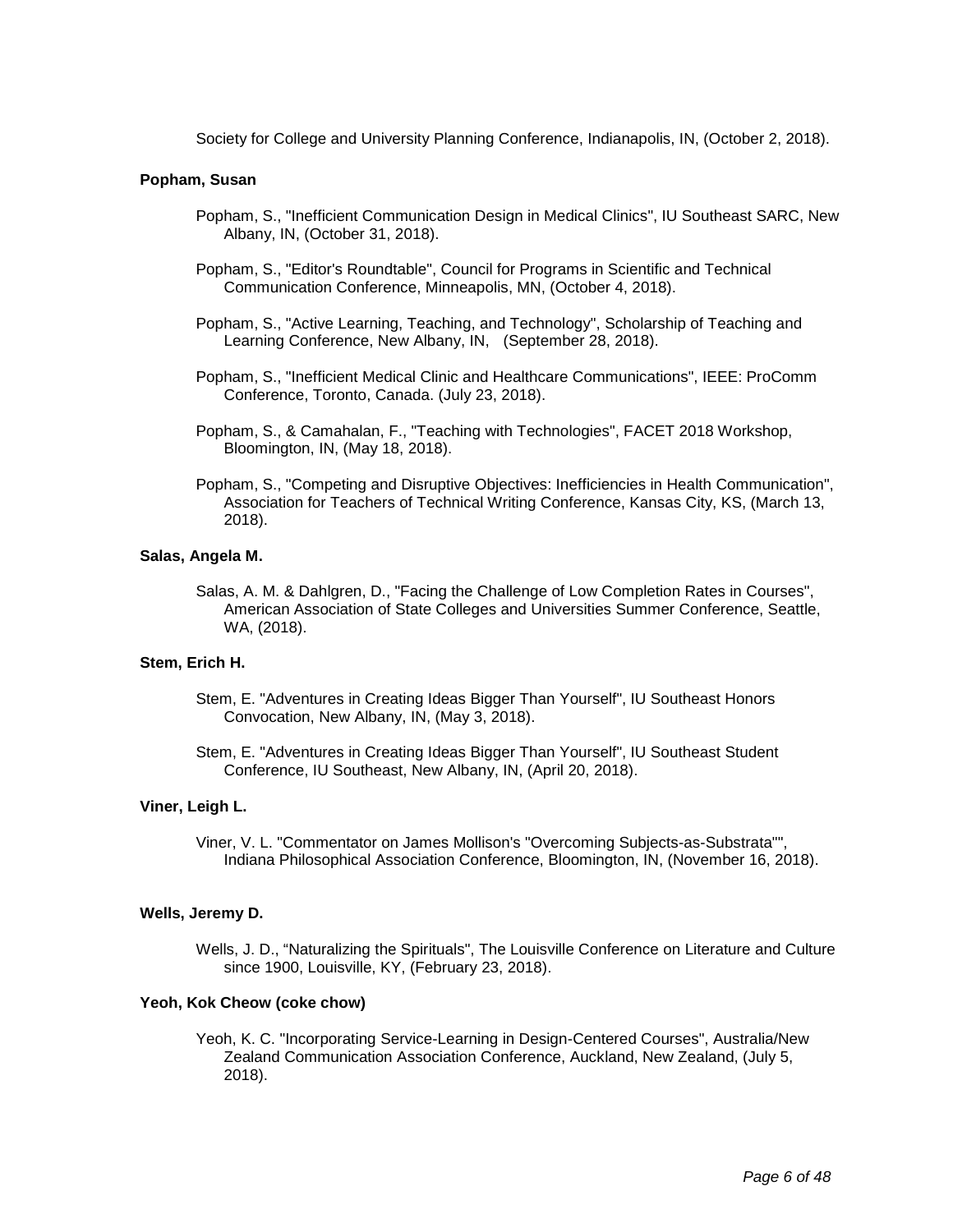## **Zorn, Christa**

Zorn, C., \*…\*, Comparative Drama Association Conference, Orlando, FL, (April 5, 2018). Presentation: [czorn/present/Shaw.CDC2018-1.docx](https://www.digitalmeasures.com/login/indiana/faculty/survey/ui/showFile?file=Y3pvcm4vcHJlc2VudC9TaGF3LkNEQzIwMTgtMS5kb2N4&surId=17691127&nodeId=1610663&sdId=88776345&sdSurId=17691127&rptId=20237&sgntr=R2dqe3zMHn%2BFFYlxUj5pjyfh%2FhI%3D)

## **School of Business**

## **Alse, Janardhanan A.**

- Alse, J., "Understanding Fiscal Responsibility", ICEE Workshop, New Albany, IN (November 28, 2018).
- Alse, J., "Is American Dream still Alive- Examining some Recent Evidence", Breakfast with FED Roundtable, Louisville, KY, (November 15, 2018).
- Alse, J., "Spatial Analysis of Change in County Unemployment in Indiana During the Great Recession and Beyond", Federal Reserve Bank of St Louis Conference, Baltimore, MD, (October 1, 2018).
- Alse, J., "US Trade Deficits and its Trade Disputes with China", Breakfast with FED Roundtable, Louisville, KY, (August 10, 2018).
- Alse, J., "Human Resources Gap and Interfaith Solutions", Metro United Way Conference, Louisville, KY, (July 26, 2018).

## **Arano, Kathleen**

Srinivasan, A. K., & Arano, K. G., "Changes in County Unemployment Rates in Indiana During the Great Recession: A Quantile Regression Approach", 88th Annual Meeting of the Southern Economic Association, Washington DC, (November 2018).

## **Bingham, Jon E.**

Bingham, J., & Morris, A. "Bringing Current Work Experience into the Classroom and the Curriculum", Adjunct Faculty Scholars Conference, New Albany, IN, (April 7, 2018).

## **Book, Lisa M.**

- Book, L. M., "Ethics Workshop: Misplaced Trust | Devastating Fraud", IMA Fall Conference, Louisville, KY, (November 16, 2018).
- Book, L. , Wells-Freiberger, L. C., Hoffman, L., & Camahalan, F. M., "Quick Ideas for Active Learning: Sharing Our Experiences with SoTL-Supported Classroom Activities", Scholarship of Teaching and Learning Conference, New Albany, IN, (September 28, 2018).

## **Byrne, Jeffrey**

Byrne, J. A., "Auditor's Presentation of Other Comprehensive Income; Does it Impact Equity Analysts?", Academy of Business Research Conference, San Antonio, TX, (October 2018). Presentation: [jefbyrne/present/ABR 2018 Fall Conference Best Paper Award-](https://www.digitalmeasures.com/login/indiana/faculty/survey/ui/showFile?file=amVmYnlybmUvcHJlc2VudC9BQlIgMjAxOCBGYWxsIENvbmZlcmVuY2UgQmVzdCBQYXBlciBBd2Fy%0AZC0xLnBuZw%3D%3D&surId=17691103&nodeId=1610663&sdId=88539087&sdSurId=17691103&rptId=20237&sgntr=VUmlx6PzdqNYUPnJX0kHWLRJMkA%3D)[1.png](https://www.digitalmeasures.com/login/indiana/faculty/survey/ui/showFile?file=amVmYnlybmUvcHJlc2VudC9BQlIgMjAxOCBGYWxsIENvbmZlcmVuY2UgQmVzdCBQYXBlciBBd2Fy%0AZC0xLnBuZw%3D%3D&surId=17691103&nodeId=1610663&sdId=88539087&sdSurId=17691103&rptId=20237&sgntr=VUmlx6PzdqNYUPnJX0kHWLRJMkA%3D)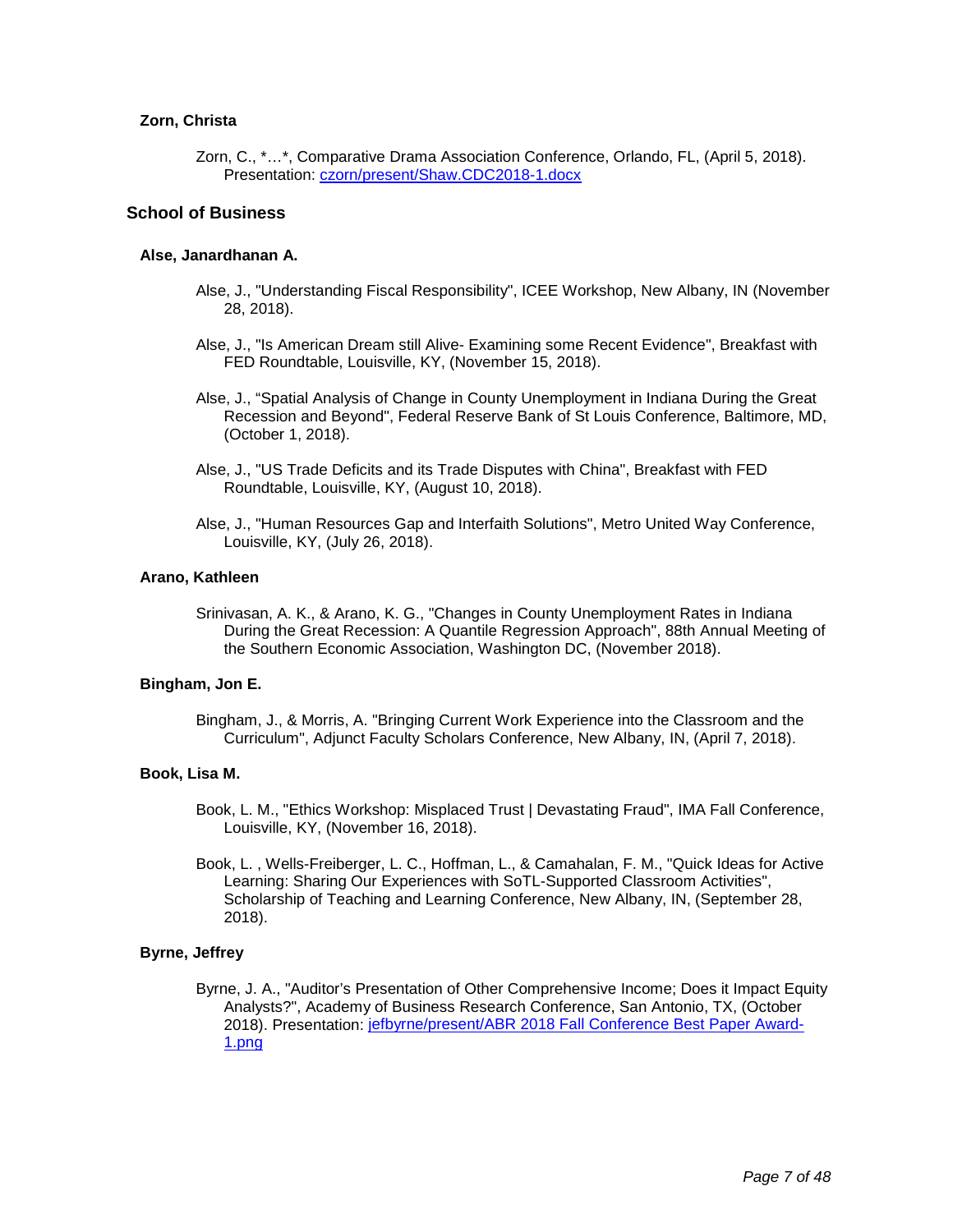Byrne, J. A., "Predicting Financial Distress in Colleges and Universities", American Accounting Association's Midwest Region Meeting, Indianapolis, IN, (October 2018).

## **Christiansen, Linda**

Yordy, E., & Cameron, E., "Adding Value to the Business Law Discipline: The Significance of Interdisciplinary and Professional Outreach", Academy of Legal Studies in Business Conference, (August 2018).

## **Harris, Kenneth J.**

- Harris, K. J., "Surviving the Dissertation", Southern Management Association Conference, Lexington, KY, (November 2018).
- Arnold, A., & Harris, K. J., "Connect, Empower, Succeed How a Cross-departmental Collaboration led to a Speed Networking Sensation", Career Development Professionals of Indiana Conference, Fort Wayne, IN, (May 2018).

#### **Harris, Ranida B.**

- Harris, R. B., & Snow, S. C., "Instructing Students to NOT Follow the Instructions: Infusing Analytical Mindset in Undergraduate Education", Scholarship of Teaching and Learning Conference, New Albany, IN, (September 28, 2018). Presentation: [rbharris/present/SoTL](https://www.digitalmeasures.com/login/indiana/faculty/survey/ui/showFile?file=cmJoYXJyaXMvcHJlc2VudC9Tb1RMIDIwMTggLSBQcmVzZW50YXRpb24tMS5wcHR4&surId=17691116&nodeId=1610663&sdId=88559567&sdSurId=17691116&rptId=20237&sgntr=mnxNOkk8zRD98iPCWsJd3%2B11lrI%3D)  2018 - [Presentation-1.pptx](https://www.digitalmeasures.com/login/indiana/faculty/survey/ui/showFile?file=cmJoYXJyaXMvcHJlc2VudC9Tb1RMIDIwMTggLSBQcmVzZW50YXRpb24tMS5wcHR4&surId=17691116&nodeId=1610663&sdId=88559567&sdSurId=17691116&rptId=20237&sgntr=mnxNOkk8zRD98iPCWsJd3%2B11lrI%3D)
- Harris, R. B., "Sharing Current Status of Business Analytics Curriculum, Interest, Practice, Work Opportunity, and Research in USA", Presentation at the School of Information Technology, King Mongkut's University of Technology Thonburi, Bangkok, Thailand, (June 14, 2018).

## **Kara, Aycan**

- Kara, A., "Four Types of Engagement for Your Class", Scholarship of Teaching and Learning Conference, New Albany, IN, (2018).
- Kara, A., Søndergaard, M., & Peterson, M. F., "Not All Entrepreneurship are Equal; What Should Policy Makers Do?", AIB-NE Conference, Philadelphia, PA, (2018).
- Søndergaard, M., Peterson, M. F., & Kara, A., "Regional Differences in Work Goals", AIB-NE Conference, Philadelphia, PA, (2018).
- Kara, A., & Russell, L. M., "Strategy Implementation: The Final Countdown", Southern Management Association Conference, Lexington, KY, (2018).

## **Lambert, Alysa**

- Lambert, A. D., & Yanson, R., "Experiential Learning: Who Knew Wrapping Blocks Could Teach Management?", Management & Organizational Behavior Teaching Society Conference, Conway, SC. (June 8, 2018). Presentation: alylambe/present/MOBTS 2018 [Presentation-1.pptx](https://www.digitalmeasures.com/login/indiana/faculty/survey/ui/showFile?file=YWx5bGFtYmUvcHJlc2VudC9NT0JUUyAyMDE4IFByZXNlbnRhdGlvbi0xLnBwdHg%3D&surId=17691088&nodeId=1610663&sdId=80726646&sdSurId=17691088&rptId=20237&sgntr=V%2FqR1Er6bvfroN6C7ejAVce6GY8%3D)
- Lambert, A. D., "Building Effective Teams: Avoiding a MTV Real World Episode", Louisville Society for Human Resource Management Workshop, (May 31, 2018).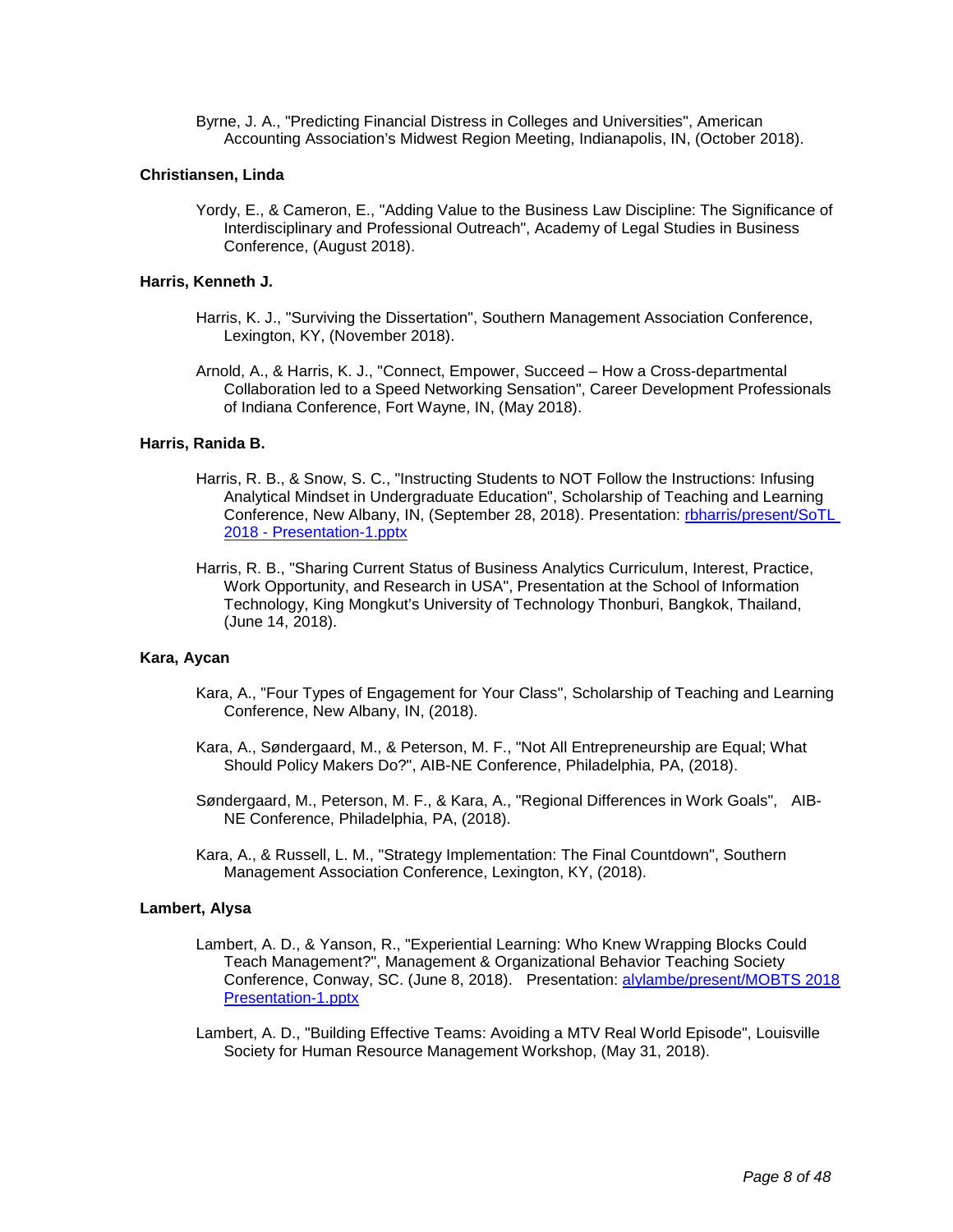## **Law-Penrose, Jared**

- Law-Penrose, J., Scholarship of Teaching and Learning Conference, New Albany, IN, (September 2018).
- Law-Penrose, J., "From Me to You and Back to Me: Examining the Dynamics of LMX Relationships", Academy of Management Annual Meeting Conference, Chicago, IL, (August 2018).
- Law-Penrose, J., & Harris, K. J., "Leading the Discovery of Purpose in the Classroom", ence, ILTE Teaching Conference, New Albany, IN, (August 2018).

#### **Russell, Lisa M.**

- Russell, L. M., & Kara, A., "The Final Countdown: A Design for Helping Students Implement Business Strategies", Southern Management Association Annual Conference, Lexington, KY, (November 9, 2018).
- Russell, L. M., & Kara, A., The Final Countdown: A Design for Helping Students Implement Business Strategies. Southern Management Association Conference, Lexington, KY, (2018).
- Russell, L., "High-Risk Occupations: The Role of Emotional Intelligence in Coping with Stress among First Responders.", Floyd County/NAPD In-Service Training, New Albany, IN, (October 18, 2018).
- Russell, L. M. "The Creation of a Service Learning Fellows Program: A Call to Service at a Regional University in the Midwestern United States", Faculty Academy for Excellence in Teaching Conference, Bloomington, IN, (May 19, 2018).
- Russell, L., Camahalan, F. M., Murray, G. J., & Jessie, B. F., "The Creation of a Service Learning Fellows Program: A Call to Service at a Regional University in the Midwestern United States", FACET Spring Symposium, New Albany, IN (January 2018).

#### **Srinivasan, Arun K.**

- Srinivasan, A. K., & Arano, K. G., "Changes in County Unemployment Rates in Indiana during the Great Recession: A Quantile Regression Approach", Southern Economic Association Meeting, Washington, DC, (November 20, 2018).
- Srinivasan, A. K., & Arano, K. G., "Explaining the County Unemployment Rates in Indiana during the Great Recession using Quantile Approach", Southern Economic Association Conference, Washington, DC, (November 20, 2018).

## **Wong, Alan**

Wong, A.,& Alemanni, B., "Investment Biases in the U.S. and Italy", MBAA International Conference, Chicago, IL, (April 20, 2018).

## **School of Education**

## **Albrecht, Donna**

Albrecht, D. L., Pitt, A., Strnat, M., Frischkorn, H., Daugherty, J., & Schuler, C., "Developing a Framework for Identifying and Serving English Learners with Gifts/Talents", Indiana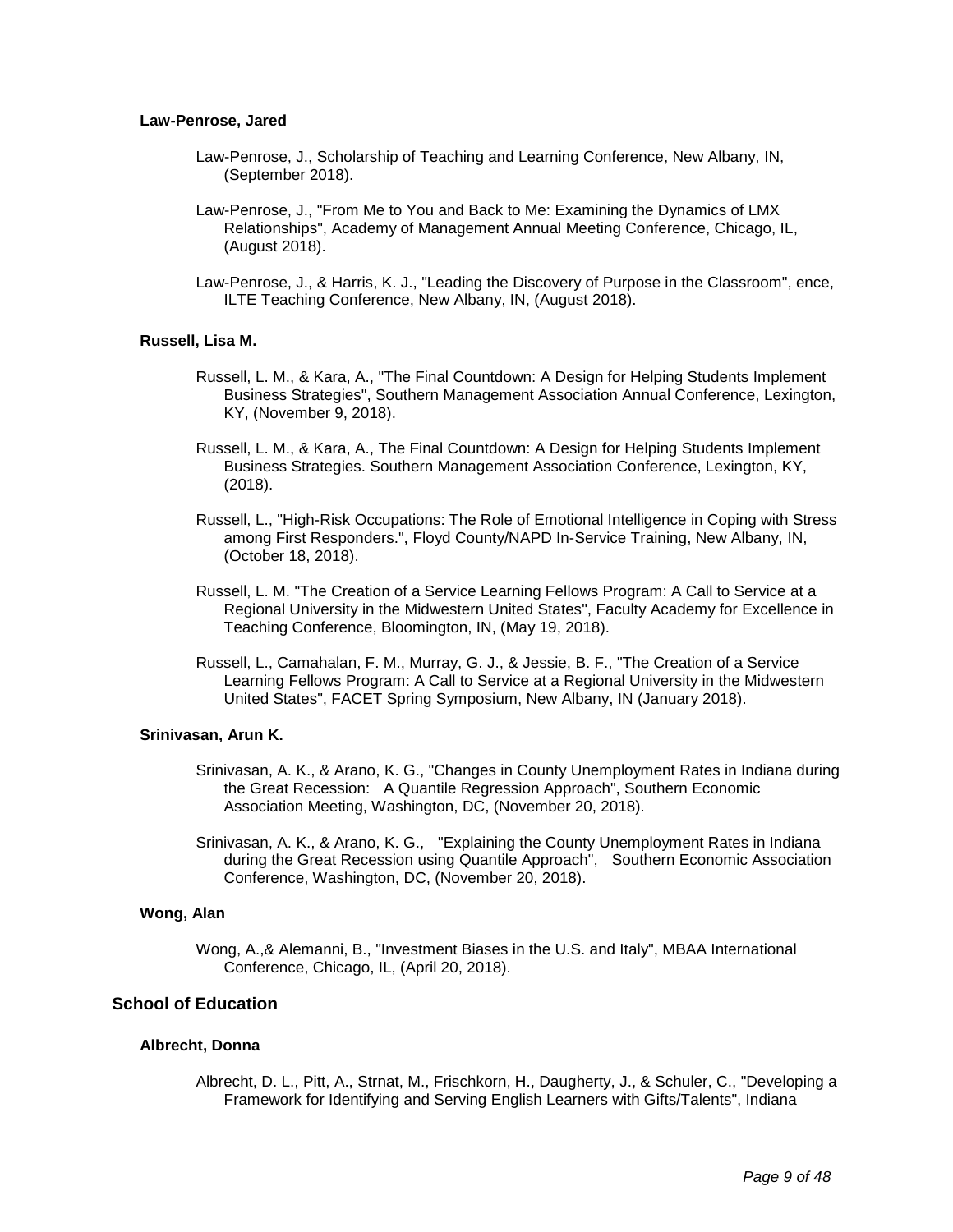Association for the Gifted Conference, Indianapolis, IN, (December 10, 2018). Presentation: [dalbrec/present/Developing a Framework for Identifying and Serving ELs](https://www.digitalmeasures.com/login/indiana/faculty/survey/ui/showFile?file=ZGFsYnJlYy9wcmVzZW50L0RldmVsb3BpbmcgYSBGcmFtZXdvcmsgZm9yIElkZW50aWZ5aW5nIGFu%0AZCBTZXJ2aW5nIEVMcyB3aXRoIEdpZnRzIGFuZCBUYWxlbnRzIElBRyAyMDE4LTEucHB0eA%3D%3D&surId=17918974&nodeId=1610663&sdId=88642015&sdSurId=17918974&rptId=20237&sgntr=eCPzIIkZEJgt2BgKtsvlE%2BeR6DI%3D)  with Gifts and [Talents IAG 2018-1.pptx](https://www.digitalmeasures.com/login/indiana/faculty/survey/ui/showFile?file=ZGFsYnJlYy9wcmVzZW50L0RldmVsb3BpbmcgYSBGcmFtZXdvcmsgZm9yIElkZW50aWZ5aW5nIGFu%0AZCBTZXJ2aW5nIEVMcyB3aXRoIEdpZnRzIGFuZCBUYWxlbnRzIElBRyAyMDE4LTEucHB0eA%3D%3D&surId=17918974&nodeId=1610663&sdId=88642015&sdSurId=17918974&rptId=20237&sgntr=eCPzIIkZEJgt2BgKtsvlE%2BeR6DI%3D)

- Albrecht, D. L., Pitt, A., & Moody, C., "Tools for Teaching ELs with High Ability", INTESOL Conference - We Are in This Together: Collaborative Practices Towards Engaged Learning", Indianapolis, IN, (December 1, 2018). Presentation: [dalbrec/present/Tools for](https://www.digitalmeasures.com/login/indiana/faculty/survey/ui/showFile?file=ZGFsYnJlYy9wcmVzZW50L1Rvb2xzIGZvciBTZXJ2aW5nIEhpZ2ggQWJpbGl0eSBFbmdsaXNoIExl%0AYXJuZXJzIC0gSU5URVNPTCAyMDE4LTEucHB0eA%3D%3D&surId=17918974&nodeId=1610663&sdId=88634488&sdSurId=17918974&rptId=20237&sgntr=pRV5ZT5JA%2BA4%2FWU0MzpOLJ5CKNA%3D)  [Serving High Ability English Learners -](https://www.digitalmeasures.com/login/indiana/faculty/survey/ui/showFile?file=ZGFsYnJlYy9wcmVzZW50L1Rvb2xzIGZvciBTZXJ2aW5nIEhpZ2ggQWJpbGl0eSBFbmdsaXNoIExl%0AYXJuZXJzIC0gSU5URVNPTCAyMDE4LTEucHB0eA%3D%3D&surId=17918974&nodeId=1610663&sdId=88634488&sdSurId=17918974&rptId=20237&sgntr=pRV5ZT5JA%2BA4%2FWU0MzpOLJ5CKNA%3D) INTESOL 2018-1.pptx
- Albrecht, D. L., Morita-Mullaney, T., Greene, M., Adams, S., Stallings, L., & Teemant, A., "INTESOL Regional ELL Collaborative Project - 4th Annual Gathering", Indiana Teachers of Speakers of Other Languages (INTESOL) Pre-conference, Indianapolis, IN, (November 30, 2018). Presentation: [dalbrec/present/INTESOL Regional](https://www.digitalmeasures.com/login/indiana/faculty/survey/ui/showFile?file=ZGFsYnJlYy9wcmVzZW50L0lOVEVTT0wgUmVnaW9uYWwgQ29sbGFib3JhdGl2ZXNfMjAxOF9GSU5B%0ATC0xLnBwdHg%3D&surId=17918974&nodeId=1610663&sdId=88642570&sdSurId=17918974&rptId=20237&sgntr=k1D0pWOXAzC0HUL5lzfXYelo5lQ%3D)  [Collaboratives\\_2018\\_FINAL-1.pptx](https://www.digitalmeasures.com/login/indiana/faculty/survey/ui/showFile?file=ZGFsYnJlYy9wcmVzZW50L0lOVEVTT0wgUmVnaW9uYWwgQ29sbGFib3JhdGl2ZXNfMjAxOF9GSU5B%0ATC0xLnBwdHg%3D&surId=17918974&nodeId=1610663&sdId=88642570&sdSurId=17918974&rptId=20237&sgntr=k1D0pWOXAzC0HUL5lzfXYelo5lQ%3D)
- Albrecht, D. L., Morita-Mullaney, T., & Adams, S., "Indiana English Language Learner (ELL) Preparation White Paper: Key Priorities", International Conference on Literacy, Bloomington, IN, (October 5, 2018).
- Albrecht, D. L., Coker-Kolo, D., Murray, G., & Hoffman, L., "Steps in Building a New Program: Meeting the Needs of our Students and Community Partners", Scholarship of Teaching and Learning Conference, New Albany, IN, (September 28, 2018). Presentation: [dalbrec/present/SoTL 18 Steps in Building a New Program IUS School of Education-](https://www.digitalmeasures.com/login/indiana/faculty/survey/ui/showFile?file=ZGFsYnJlYy9wcmVzZW50L1NvVEwgMTggU3RlcHMgaW4gQnVpbGRpbmcgYSBOZXcgUHJvZ3JhbSBJ%0AVVMgU2Nob29sIG9mIEVkdWNhdGlvbi0xLnBwdHg%3D&surId=17918974&nodeId=1610663&sdId=88643007&sdSurId=17918974&rptId=20237&sgntr=O%2F7oFnA55s%2F3DPpcBv9eK05XfaE%3D)[1.pptx](https://www.digitalmeasures.com/login/indiana/faculty/survey/ui/showFile?file=ZGFsYnJlYy9wcmVzZW50L1NvVEwgMTggU3RlcHMgaW4gQnVpbGRpbmcgYSBOZXcgUHJvZ3JhbSBJ%0AVVMgU2Nob29sIG9mIEVkdWNhdGlvbi0xLnBwdHg%3D&surId=17918974&nodeId=1610663&sdId=88643007&sdSurId=17918974&rptId=20237&sgntr=O%2F7oFnA55s%2F3DPpcBv9eK05XfaE%3D)

## **Asim, Sumreen I.**

- Asim, S. I., "Activating Elementary Pre-Service Teachers Beliefs' In Science: Methods with an ISE Model",, Mid-Western Education Research Association (MWERA) Conference, Cincinnatti, OH, (October 26, 2018).
- Asim, S. I., "Inquiry-Based Teaching Through Children's Literature: Picture-Perfect STEM Teaser Session for Grades 3rd-8th", GTST Summer Institute, New Albany, IN, (July 18, 2018).
- Zollman, A., & Asim, S. I., "Questioning Techniques and Cognitive Initiates for Reflective Learning in the STEM Fields", GTST Summer Institute, New Albany, IN, (July 18, 2018).
- Asim, S. I., "Exploring the Changes of Elementary Teacher Candidates' Beliefs Enrolled in a Technology Infused Science Methods Course", Society for Information Technology & Teacher Education International Conference (SITE), Washington, DC, (March 29, 2018). Presentation: [sasim/present/2018\\_March\\_SITE\\_Poster\\_Final-1.jpg](https://www.digitalmeasures.com/login/indiana/faculty/survey/ui/showFile?file=c2FzaW0vcHJlc2VudC8yMDE4X01hcmNoX1NJVEVfUG9zdGVyX0ZpbmFsLTEuanBn&surId=17829051&nodeId=1610663&sdId=88302363&sdSurId=17829051&rptId=20237&sgntr=%2B7%2FM22DasBwLdVYSWdX4fvddNok%3D)

## **Bartlett, Carol**

- Bartlett, C., "The Bare Necessities", Blue Ribbon Schools of Excellence National Conference, Orlando, FL, (November 30, 2018). Presentation: [carbartl/present/Blue Ribbon Schools](https://www.digitalmeasures.com/login/indiana/faculty/survey/ui/showFile?file=Y2FyYmFydGwvcHJlc2VudC9CbHVlIFJpYmJvbiBTY2hvb2xzIG9mIEV4Y2VsbGVuY2UgUHJlc2Vu%0AdGF0aW9uLUJhcmUgTmVjZXNzaXRpZXMtMS5wcHR4&surId=17829053&nodeId=1610663&sdId=88524052&sdSurId=17829053&rptId=20237&sgntr=1xJ4jjqKtVby9ujBQR7ER8YN%2B%2Fw%3D)  [of Excellence Presentation-Bare Necessities-1.pptx](https://www.digitalmeasures.com/login/indiana/faculty/survey/ui/showFile?file=Y2FyYmFydGwvcHJlc2VudC9CbHVlIFJpYmJvbiBTY2hvb2xzIG9mIEV4Y2VsbGVuY2UgUHJlc2Vu%0AdGF0aW9uLUJhcmUgTmVjZXNzaXRpZXMtMS5wcHR4&surId=17829053&nodeId=1610663&sdId=88524052&sdSurId=17829053&rptId=20237&sgntr=1xJ4jjqKtVby9ujBQR7ER8YN%2B%2Fw%3D)
- Bartlett, C., "The Parent Trap 2: Trap or Treasure", Blue Ribbon Schools of Excellence National Conference, Orlando, FL, (November 30, 2018). Presentation: [carbartl/present/Blue Ribbon Schools of Excellence-Presentation-Parent Involvement 2-](https://www.digitalmeasures.com/login/indiana/faculty/survey/ui/showFile?file=Y2FyYmFydGwvcHJlc2VudC9CbHVlIFJpYmJvbiBTY2hvb2xzIG9mIEV4Y2VsbGVuY2UtUHJlc2Vu%0AdGF0aW9uLVBhcmVudCBJbnZvbHZlbWVudCAyLVRyYXAgb3IgVHJlYXN1cmUuIHBvd2VyIHBvaW50%0ALTEucHB0eA%3D%3D&surId=17829053&nodeId=1610663&sdId=88523988&sdSurId=17829053&rptId=20237&sgntr=ciMkVomCJYkxjdZhA5ThvL0dfrk%3D) [Trap or Treasure. power point-1.pptx](https://www.digitalmeasures.com/login/indiana/faculty/survey/ui/showFile?file=Y2FyYmFydGwvcHJlc2VudC9CbHVlIFJpYmJvbiBTY2hvb2xzIG9mIEV4Y2VsbGVuY2UtUHJlc2Vu%0AdGF0aW9uLVBhcmVudCBJbnZvbHZlbWVudCAyLVRyYXAgb3IgVHJlYXN1cmUuIHBvd2VyIHBvaW50%0ALTEucHB0eA%3D%3D&surId=17829053&nodeId=1610663&sdId=88523988&sdSurId=17829053&rptId=20237&sgntr=ciMkVomCJYkxjdZhA5ThvL0dfrk%3D)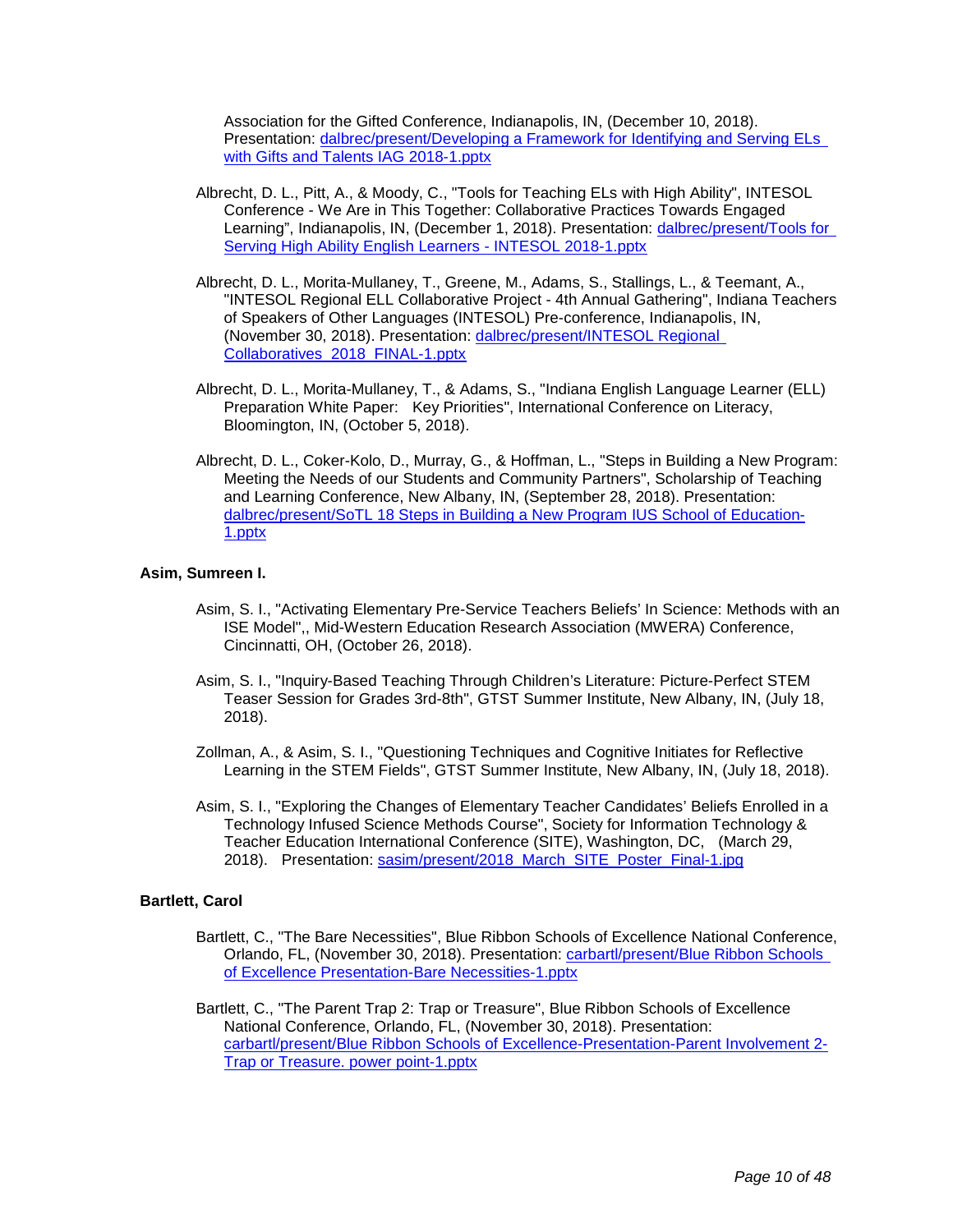- Bartlett, C., "Unequal Childhoods", Critical Questions In Education Conference, Portland, OR, (March 7, 2018). Presentation: [carbartl/present/Critical Questions Conference-Unequal](https://www.digitalmeasures.com/login/indiana/faculty/survey/ui/showFile?file=Y2FyYmFydGwvcHJlc2VudC9Dcml0aWNhbCBRdWVzdGlvbnMgQ29uZmVyZW5jZS1VbmVxdWFsIENo%0AaWxkaG9vZHMtMS5wcHR4&surId=17829053&nodeId=1610663&sdId=78322722&sdSurId=17829053&rptId=20237&sgntr=2X4%2BrfUSv84fuYmHDwb8FFK6lLg%3D)  [Childhoods-1.pptx](https://www.digitalmeasures.com/login/indiana/faculty/survey/ui/showFile?file=Y2FyYmFydGwvcHJlc2VudC9Dcml0aWNhbCBRdWVzdGlvbnMgQ29uZmVyZW5jZS1VbmVxdWFsIENo%0AaWxkaG9vZHMtMS5wcHR4&surId=17829053&nodeId=1610663&sdId=78322722&sdSurId=17829053&rptId=20237&sgntr=2X4%2BrfUSv84fuYmHDwb8FFK6lLg%3D)
- Bartlett, C., & StarJayapandian, R. P., "Addressing Teacher Shortage Areas", Critical Questions In Education Conference, Portland, OR, (March 6, 2018). Presentation: [carbartl/present/Critical Questions Conferences-IUS Initiatives-1.pptx](https://www.digitalmeasures.com/login/indiana/faculty/survey/ui/showFile?file=Y2FyYmFydGwvcHJlc2VudC9Dcml0aWNhbCBRdWVzdGlvbnMgQ29uZmVyZW5jZXMtSVVTIEluaXRp%0AYXRpdmVzLTEucHB0eA%3D%3D&surId=17829053&nodeId=1610663&sdId=78322790&sdSurId=17829053&rptId=20237&sgntr=rP6j3S%2Bv5UP%2FaLjCTfZrKTvrsY0%3D)

## **Chang, Sau Hou**

- Chang, S. H., "Optimizing Teaching and Learning with Assessment of Affective Traits", Seventy-First Annual Association of Teacher Educators-Indiana (ATE-I) Teacher Education Conference, Indianapolis, IN, (October 6, 2018).
- Chang, S. H., "Using Testing to Support Student Learning", Scholarship of Teaching and Learning Conference, New Albany, IN, (September 28, 2018).
- Chang, S. H., "Testing and Student Success", Faculty Academy on Excellence in Teaching (FACET) Retreat, Bloomington, IN, (May 19, 2018).

## **Coker-Kolo, Doyin O.**

- Coker-Kolo, E. O., "Mentoring Through Education Diplomacy Strategies", 36th Annual Meeting of the Association of Global South Studies, Albuquerque, NM (November 20, 2018).
- Coker-Kolo, E. O., "The Role of Educator Preparation Programs and other Stakeholders in the Professional Development of Teachers of Color Along the Teacher Development Continuum", Teacher of Color Handbook Convening, Houston, TX, (November 9, 2018). Presentation: [ecokerko/present/TOC Presentation-11-9-1.docx](https://www.digitalmeasures.com/login/indiana/faculty/survey/ui/showFile?file=ZWNva2Vya28vcHJlc2VudC9UT0MgUHJlc2VudGF0aW9uLTExLTktMS5kb2N4&surId=17691036&nodeId=1610663&sdId=88275367&sdSurId=17691036&rptId=20237&sgntr=txJvJkrkHVqrOWNlobKcht%2FIe9E%3D)
- Coker-Kolo, E. O., "Steps in Building a New ENL Program", Scholarship of Teaching and Learning Conference, New Albany, IN, (September 28, 2018). Presentation: [ecokerko/present/SoTL 18 Steps in Building a New Program IUS School of Education-](https://www.digitalmeasures.com/login/indiana/faculty/survey/ui/showFile?file=ZWNva2Vya28vcHJlc2VudC9Tb1RMIDE4IFN0ZXBzIGluIEJ1aWxkaW5nIGEgTmV3IFByb2dyYW0g%0ASVVTIFNjaG9vbCBvZiBFZHVjYXRpb24tRmluYWwtMS5wcHR4&surId=17691036&nodeId=1610663&sdId=88275708&sdSurId=17691036&rptId=20237&sgntr=VLU7UfIRPBSvcIwDXBT8hZX1Bic%3D)[Final-1.pptx](https://www.digitalmeasures.com/login/indiana/faculty/survey/ui/showFile?file=ZWNva2Vya28vcHJlc2VudC9Tb1RMIDE4IFN0ZXBzIGluIEJ1aWxkaW5nIGEgTmV3IFByb2dyYW0g%0ASVVTIFNjaG9vbCBvZiBFZHVjYXRpb24tRmluYWwtMS5wcHR4&surId=17691036&nodeId=1610663&sdId=88275708&sdSurId=17691036&rptId=20237&sgntr=VLU7UfIRPBSvcIwDXBT8hZX1Bic%3D)
- Coker-Kolo, E. O., "Defining College Readiness: Bringing the Disconnect between High School Achievement and College Expectations in STEM –", Growing Tomorrow's STEM Teachers Summer Institute, New Albany, IN, (July 19, 2018). Presentation: [ecokerko/present/Defining College Readiness 7.19.18-1.pptx](https://www.digitalmeasures.com/login/indiana/faculty/survey/ui/showFile?file=ZWNva2Vya28vcHJlc2VudC9EZWZpbmluZyBDb2xsZWdlIFJlYWRpbmVzcyA3LjE5LjE4LTEucHB0%0AeA%3D%3D&surId=17691036&nodeId=1610663&sdId=88276022&sdSurId=17691036&rptId=20237&sgntr=KMfG3biaynlekhJSwzJKJNJUyPU%3D)

## **Fankhauser, Robin L.**

Fankhauser, R. L., "How Legal is Your Council?", Kentucky Association of School Administrators Annual Meeting, Louisville, KY, (July 26, 2018). Presentation: [rfankhau/present/KASA 2018 How Legal is Your Council 7.21-1.pptx](https://www.digitalmeasures.com/login/indiana/faculty/survey/ui/showFile?file=cmZhbmtoYXUvcHJlc2VudC9LQVNBIDIwMTggSG93IExlZ2FsIGlzIFlvdXIgQ291bmNpbCA3LjIx%0ALTEucHB0eA%3D%3D&surId=17691049&nodeId=1610663&sdId=88566461&sdSurId=17691049&rptId=20237&sgntr=DiSv%2FUnqwWE6YNbsgGS1%2FSZR1o0%3D)

#### **Hoffman, Lisa**

- Monkman, K., & Hoffman, L., "Breaking the Cycle": Metaphors in Girls' Education Policy Discourse", Annual Meeting of the Gender and Education Association, Newcastle, Australia, (December 10, 2018).
- Suh, E., & Hoffman, L., "Education for Equity in an Age of Fake News: How Must Our Teaching Evolve?", Annual Meeting of the National Association for Multicultural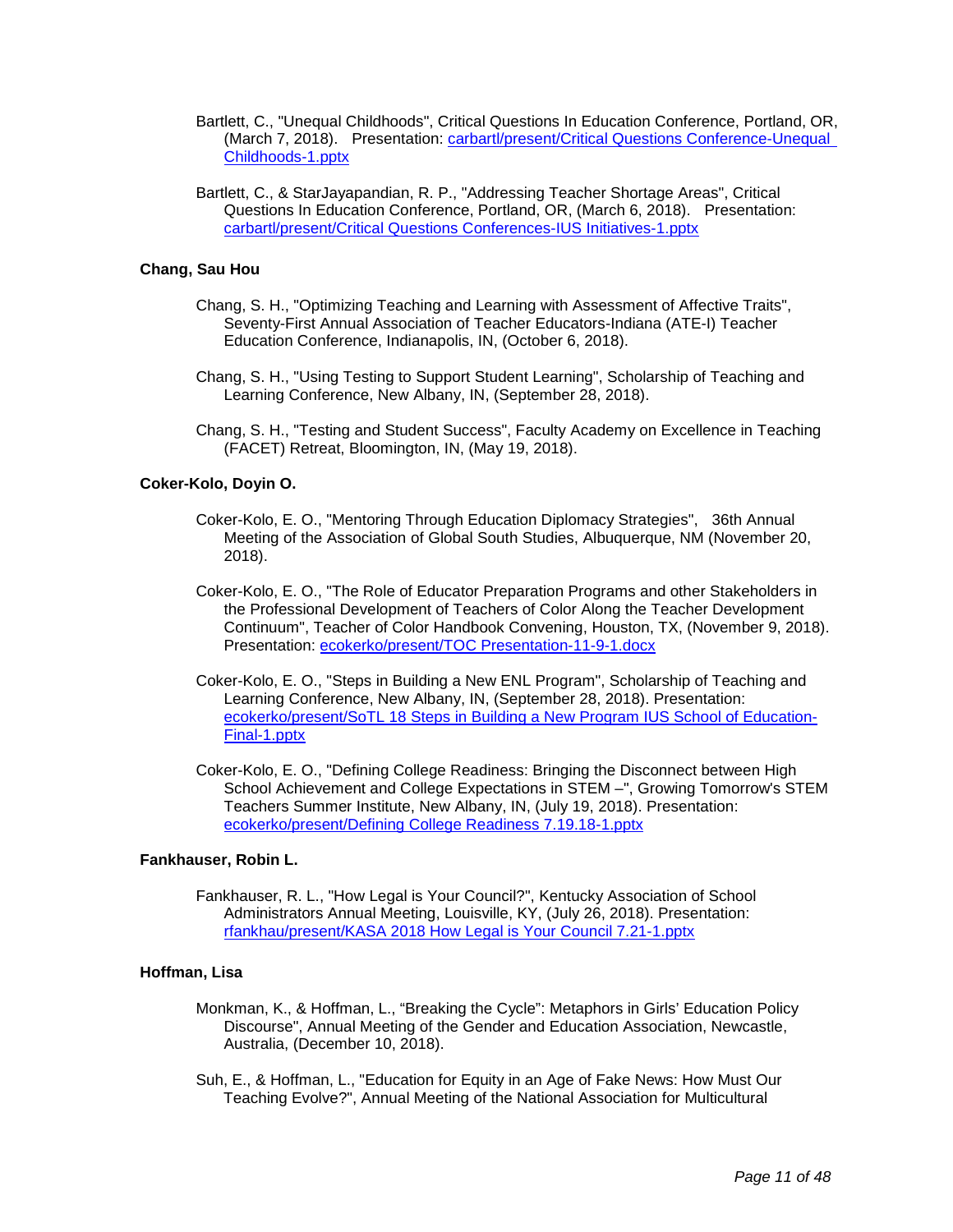Education, Memphis, TN, (November 29, 2018)..

- Hoffman, L., & Suh, E., "Bringing Project-Based Learning to a Multicultural, Multilingual Classroom: Challenges, Pitfalls, and Celebrations", Annual Meeting of the National Association for Multicultural Education, Memphis, TN, (November 28, 2018).
- Book, L. M., Camahalan, F. M., Wells-Freiberger, L. C., & Hoffman, L., "Quick Ideas for Active Learning: Sharing Our Experiences with SoTL-Supported Classroom Activities", Scholarship of Teaching and Learning Conference, New Albany, IN, (September 28, 2018).
- Albrecht, D., Coker-Kolo, E. O., Murray, G. J., & Hoffman, L., "Steps in Building a New Program to Meet the Needs of Our Students and Community Partners", Scholarship of Teaching and Learning Conference, New Albany, IN, (September 28, 2018).
- Albrecht, D., Coker-Kolo, D., Murray, G., & Hoffman, L.,Steps in Building a New Program to Meet the Needs of Our Students and Community Partners. Scholarship of Teaching and Learning Conference, New Albany, IN (September 28, 2018).

## **Hollenbeck, James E.**

- Hollenbeck, J. E., "A Model for Examining Issues, Concerns, & Future Prospects for Public Health in the Third World".", Hoosier Association of Science Teacher Conference, Indianapolis, IN, (February 2018). Presentation: [jehollen/present/Emerging Viral](https://www.digitalmeasures.com/login/indiana/faculty/survey/ui/showFile?file=amVob2xsZW4vcHJlc2VudC9FbWVyZ2luZyBWaXJhbCBJbmZlY3Rpb25zIGluIFBha2lzdGFuLTIu%0AcHB0eA%3D%3D&surId=17691040&nodeId=1610663&sdId=87355703&sdSurId=17691040&rptId=20237&sgntr=BjhI3zrDYHxoiUZFjWDWyGOf5EQ%3D)  [Infections in Pakistan-2.pptx](https://www.digitalmeasures.com/login/indiana/faculty/survey/ui/showFile?file=amVob2xsZW4vcHJlc2VudC9FbWVyZ2luZyBWaXJhbCBJbmZlY3Rpb25zIGluIFBha2lzdGFuLTIu%0AcHB0eA%3D%3D&surId=17691040&nodeId=1610663&sdId=87355703&sdSurId=17691040&rptId=20237&sgntr=BjhI3zrDYHxoiUZFjWDWyGOf5EQ%3D)
- Hollenbeck, J. E., & Asim, S. I., "Using Science Fiction to Reach Science and Science Literacy.", Hoosier Association of Science Teachers Annual Conference, Indianapolis, IN, (February, 2018). Presentation: [jehollen/present/Asim Hollenbeck-1.pdf](https://www.digitalmeasures.com/login/indiana/faculty/survey/ui/showFile?file=amVob2xsZW4vcHJlc2VudC9Bc2ltIEhvbGxlbmJlY2stMS5wZGY%3D&surId=17691040&nodeId=1610663&sdId=87355559&sdSurId=17691040&rptId=20237&sgntr=IDBo02GDU9bx0CDptf0ndaMxLjs%3D)

## **Johnson, Cathy**

- Mink, D., Singleton, J., Persinger, M., & Lydia, H., "CRA All the Way: Making Math Exciting", Kappa Delta Pi Annual Convocation, Indianapolis, IN, (November 1, 2018).
- Johnson, C., "Project-Based Learning: Shaping the Future of P-20 Education", Association of Teacher Educators-Indiana Conference, Indianapolis, IN, (October 6, 2018). Presentation: [johnscat/present/Project Based Learning-ATE-I-1.pptx](https://www.digitalmeasures.com/login/indiana/faculty/survey/ui/showFile?file=am9obnNjYXQvcHJlc2VudC9Qcm9qZWN0IEJhc2VkIExlYXJuaW5nLUFURS1JLTEucHB0eA%3D%3D&surId=17691041&nodeId=1610663&sdId=88586426&sdSurId=17691041&rptId=20237&sgntr=fG4ndIL8QN3OziLPE88vJ4KP%2BQw%3D)
- Johnson, C., "Fostering an Educated Citizenry in an Era of High Stakes Testing: Helping Teacher Candidates Learn to Lead Evidence Based Discussions", Association of Teacher Educators - Midwest Conference, Urbana, IL, (April 13, 2018). Presentation: [johnscat/present/Social Studies Preservice Teachers-Midwest ATE-1.pptx](https://www.digitalmeasures.com/login/indiana/faculty/survey/ui/showFile?file=am9obnNjYXQvcHJlc2VudC9Tb2NpYWwgU3R1ZGllcyBQcmVzZXJ2aWNlIFRlYWNoZXJzLU1pZHdl%0Ac3QgQVRFLTEucHB0eA%3D%3D&surId=17691041&nodeId=1610663&sdId=88586757&sdSurId=17691041&rptId=20237&sgntr=99oHSMJMyReKJrzFuBozIvul16s%3D)

#### **Maher, Steffany**

- Maher, S., "#iread #iwrite #iteach: Mashing Up Participatory Culture and Critical Inquiry with YAL in the ELA Classroom", National Council of Teachers of English Conference, Houston, TX, (November 2018).
- Maher, S., "The Hate U Give: Examining Systemic Racism and Police Brutality", National Council of Teachers of English Conference, Houston, TX, (November 2018).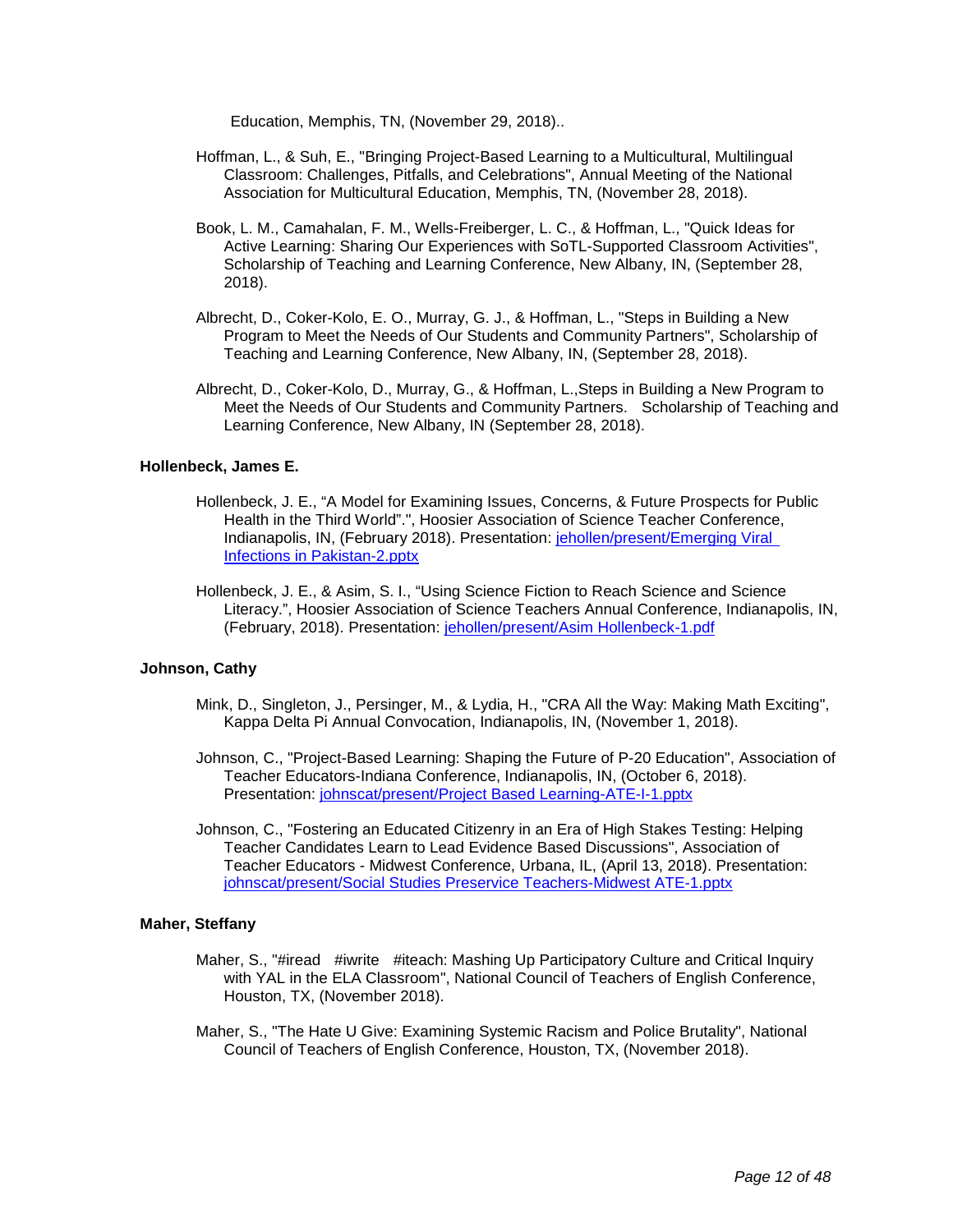## **Mink, Debi V.**

- Mink, D., Boyd, A., Persinger, M., & Pinnick, J., "CRA All the Way: Linking Math and Literature", Indiana Council of Teachers of Mathematics Annual Conference, Indianapolis, IN, (November 4, 2018). Presentation: [dvmink/present/ICTM 2018\\_CRA All](https://www.digitalmeasures.com/login/indiana/faculty/survey/ui/showFile?file=ZHZtaW5rL3ByZXNlbnQvSUNUTSAyMDE4X0NSQSBBbGwgdGhlIFdheSBQb3dlciBQb2ludC0xLnBk%0AZg%3D%3D&surId=17691035&nodeId=1610663&sdId=83878331&sdSurId=17691035&rptId=20237&sgntr=0mB9%2Bwe%2BbnbhfaLBmHKl%2BTyCiAU%3D)  [the Way Power Point-1.pdf](https://www.digitalmeasures.com/login/indiana/faculty/survey/ui/showFile?file=ZHZtaW5rL3ByZXNlbnQvSUNUTSAyMDE4X0NSQSBBbGwgdGhlIFdheSBQb3dlciBQb2ludC0xLnBk%0AZg%3D%3D&surId=17691035&nodeId=1610663&sdId=83878331&sdSurId=17691035&rptId=20237&sgntr=0mB9%2Bwe%2BbnbhfaLBmHKl%2BTyCiAU%3D)
- Mink, D. V., Persinger, M., & Hunsicker, L., "CRA All the Way: Making Math Exciting", Kappa Delta Pi Convocation, Indianapolis, IN, (November 1, 2018). Presentation: [dvmink/present/Kappa Delta Pi\\_CRA All the Way Power Point-1.pdf](https://www.digitalmeasures.com/login/indiana/faculty/survey/ui/showFile?file=ZHZtaW5rL3ByZXNlbnQvS2FwcGEgRGVsdGEgUGlfQ1JBIEFsbCB0aGUgV2F5IFBvd2VyIFBvaW50%0ALTEucGRm&surId=17691035&nodeId=1610663&sdId=78624525&sdSurId=17691035&rptId=20237&sgntr=faK4tja26E5XLmuvhDFtS57CAN8%3D)
- Mink, D. V., "Responding to Community Needs of English Language Learners", Scholarship of Teaching Learning/FACET Conference, New Albany, IN, (January 26, 2018). Presentation: [dvmink/present/SoTL\\_Service Learning FinalDM1-1.pptx](https://www.digitalmeasures.com/login/indiana/faculty/survey/ui/showFile?file=ZHZtaW5rL3ByZXNlbnQvU29UTF9TZXJ2aWNlIExlYXJuaW5nIEZpbmFsRE0xLTEucHB0eA%3D%3D&surId=17691035&nodeId=1610663&sdId=78097237&sdSurId=17691035&rptId=20237&sgntr=YhG%2FWfuduAct0tQbl%2F%2BOnnOgENo%3D)

## **Murray, Gloria J.**

- Murray, G., & Coker-Kolo, D., "Role of Educator Preparation Programs and Other Stakeholders in the Professional Development of Teachers of Color Along the Teacher Development Continuum", Handbook of Research on Teachers of Color: Charting Research on Domains of Inquiry Across the Field Conference, Houston, TX, (November 12, 2018). Presentation: [glomurra/present/Abstract for registeration-1.docx](https://www.digitalmeasures.com/login/indiana/faculty/survey/ui/showFile?file=Z2xvbXVycmEvcHJlc2VudC9BYnN0cmFjdCBmb3IgcmVnaXN0ZXJhdGlvbi0xLmRvY3g%3D&surId=17691038&nodeId=1610663&sdId=88628492&sdSurId=17691038&rptId=20237&sgntr=oMynHIjKEsQQSeS74PlK6p6nTxc%3D)
- Murry, G., & Welding, L., "Creating Your Community Engagement Story: Collaboratory at IUS", Scholarship of Teaching and Learning Conference, New Albany, IN, (September 28, 2018). Presentation: [glomurra/present/Final version CONFERENCE AT A GLANCE](https://www.digitalmeasures.com/login/indiana/faculty/survey/ui/showFile?file=Z2xvbXVycmEvcHJlc2VudC9GaW5hbCB2ZXJzaW9uIENPTkZFUkVOQ0UgQVQgQSBHTEFOQ0UgKDEp%0ALTEuZG9jeA%3D%3D&surId=17691038&nodeId=1610663&sdId=88627779&sdSurId=17691038&rptId=20237&sgntr=UAk9NEkxkQm6A2a9kZeFY1fGso8%3D)  [\(1\)-1.docx](https://www.digitalmeasures.com/login/indiana/faculty/survey/ui/showFile?file=Z2xvbXVycmEvcHJlc2VudC9GaW5hbCB2ZXJzaW9uIENPTkZFUkVOQ0UgQVQgQSBHTEFOQ0UgKDEp%0ALTEuZG9jeA%3D%3D&surId=17691038&nodeId=1610663&sdId=88627779&sdSurId=17691038&rptId=20237&sgntr=UAk9NEkxkQm6A2a9kZeFY1fGso8%3D)

## **Pinkston, Gary L.**

- Pinkston, G., "3D Learning", Scholarship of Teaching and Learning Conference, New Albany, IN (September 28, 2018).
- Pinkston, G., "VR In the Classroom", Growing STEM Teachers for Tomorrow Conference, New Albany, IN, (July 18, 2018).
- Pinkston, G. L., "STEM Is Beautiful", KySTE Annual Tech Conference, Lexington, KY, (March 8, 2018).

#### **Ridout, Susan R.**

Pinkston, G., Ridout, S., Asim, S., & Hughes, M., "STEM is Beautiful", Kentucky Society for Technology in Education Conference, Louisville, KY, (March 2018).

## **Singleton, Jacque J.**

- Singleton, J. J., Mink, D. V., Johnson, C., Persinger, M., & Huntsicker, L., "CRA All the Way: Making Math Exciting", Kappa Delta Pi International Convocation, Indianapolis, IN, (November 2, 2018).
- Singleton, J. J., Smith, O.,& Boyd, A., "Hands-on Activities to Support Reading Success", Communities in Schools of Clark County After School Care Training Workshop, Jeffersonville, IN (September 24, 2018). Presentation: [jwrigh06/present/CISCC](https://www.digitalmeasures.com/login/indiana/faculty/survey/ui/showFile?file=andyaWdoMDYvcHJlc2VudC9DSVNDQyBwcmVzZW50YXRpb24gRmFsbCAyMDE4LTEucGRm&surId=17691042&nodeId=1610663&sdId=86384796&sdSurId=17691042&rptId=20237&sgntr=8oP72jTt5THoS%2Bmlul34ddGkCKM%3D)  [presentation Fall 2018-1.pdf](https://www.digitalmeasures.com/login/indiana/faculty/survey/ui/showFile?file=andyaWdoMDYvcHJlc2VudC9DSVNDQyBwcmVzZW50YXRpb24gRmFsbCAyMDE4LTEucGRm&surId=17691042&nodeId=1610663&sdId=86384796&sdSurId=17691042&rptId=20237&sgntr=8oP72jTt5THoS%2Bmlul34ddGkCKM%3D)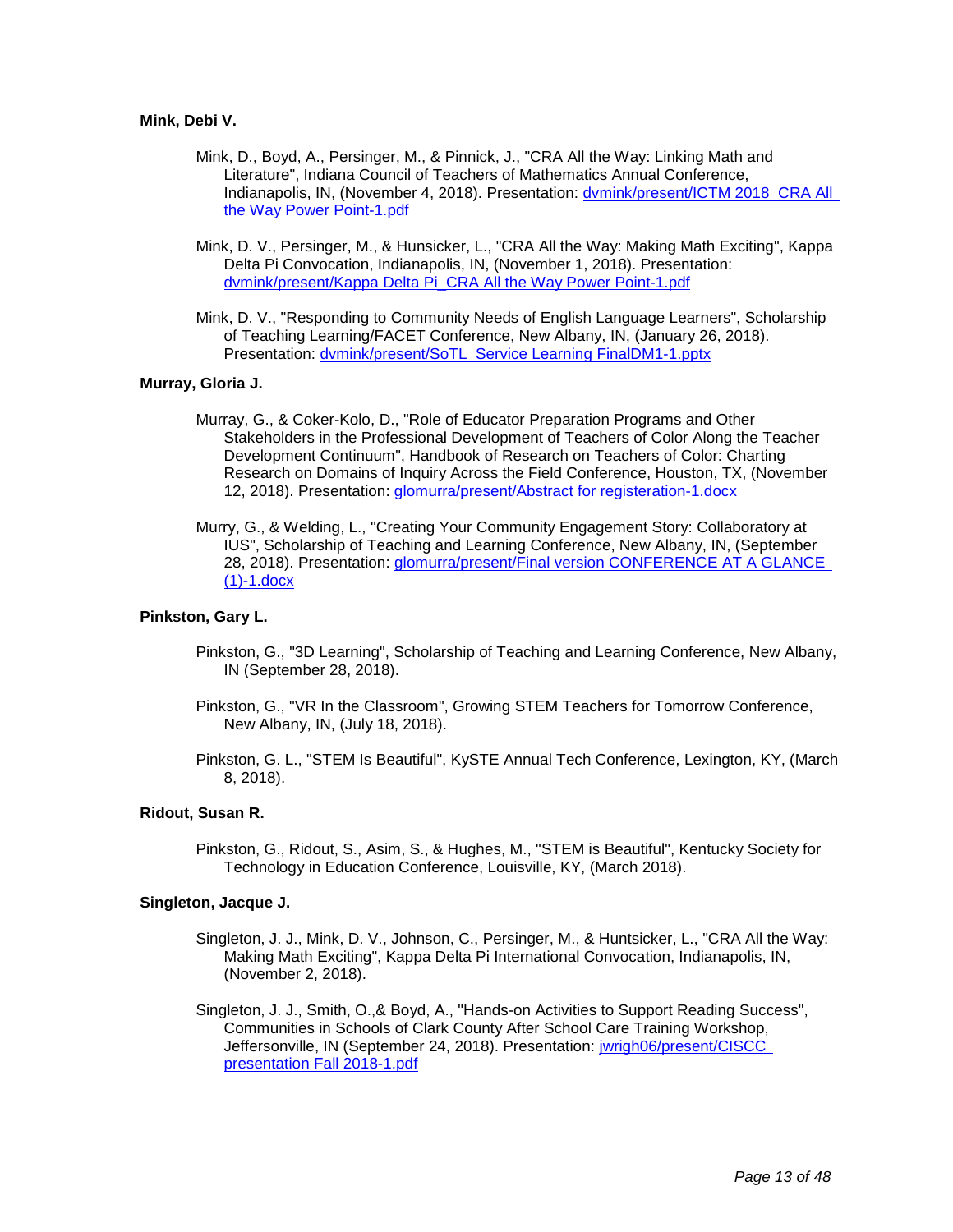## **StarJayapandian, Rachel P.**

- Star, R. P. "Revising Dispositions- IUS School of Education", Critical Questions In Education Conference, Portland, OR, (March 7, 2018).
- Star, R. P. &, Bartlett, C. C., "Addressing Teacher Shortage Areas: Indiana University Southeast Initiatives", Critical Questions In Education Conference, Portland, OR, (March 6, 2018).

## **Sullivan-Losey, David**

Sulllvian Losey, D. "Preventing Adolescent Suicide", West Clark Community Schools Mental Heath Team Seminar, Sellersburg, IN, (October 17, 2018).

## **Zollman, Alan**

- Zollman, A., "What Middle and High School Mathematics Teachers Need to Know and Do for English Language Learners (ELLs)", 2018 Conference of the Indiana Council of Teachers of Mathematics, Indianapolis, IN, (November 4, 2018).
- Zollman, A., "Increasing Quantity and Quality of STEM Teachers in Underserved Schools.", 117th Annual Convention of the School Science and Mathematics Association, Little Rock, AR, (October 18, 2018.
- Lang, C., Zollman, A., & Coker-Kolo, D. "Defining College Readiness: Bridging the Disconnect between High School Achievement and College Expectation in STEM", Growing Tomorrow's STEM Teachers Summer Institute 2018, New Albany, IN, (July 19, 2018).
- Zollman, A., "A Hands-On Approach of the 25 Important Concepts of Mathematics from Middle School through Calculus", Growing Tomorrow's STEM Teachers Summer Institute New Albany, IN, (July 18, 2018).
- Zollman, A. "Gee, I Never Knew That: a Hands-On Approach of the 25 Important Concepts of Mathematics from Kindergarten to Middle School", Growing Tomorrow's STEM Teachers Summer Institute, New Albany, IN, (July 18, 2018).
- Asim, S., & Zollman, A., "Questioning Techniques and Cognitive Initiates for Reflective Learning in the STEM Fields", Growing Tomorrow's STEM Teachers Summer Institute, New Albany, IN, (July 18, 2018).
- Zollman, A., "Increasing Recruitment and Retention of Math Teachers in Deprived Areas", 45th Annual Meeting of the Research Council on Mathematics Learning, Baton Rouge, LA, (February 23, 2018).
- Zollman, A., "Increasing Recruitment and Retention of Math Teachers in Deprived Areas", 45th Annual Meeting of the Research Council on Mathematics Learning, Baton Rouge, LA, (February 23, 2018).

## **School of Natural Sciences**

## **Attum, Omar A.**

Attum, O. A., "The Sinai Wilderness", Hooser Herpetological Society Seminar, (October, 2018).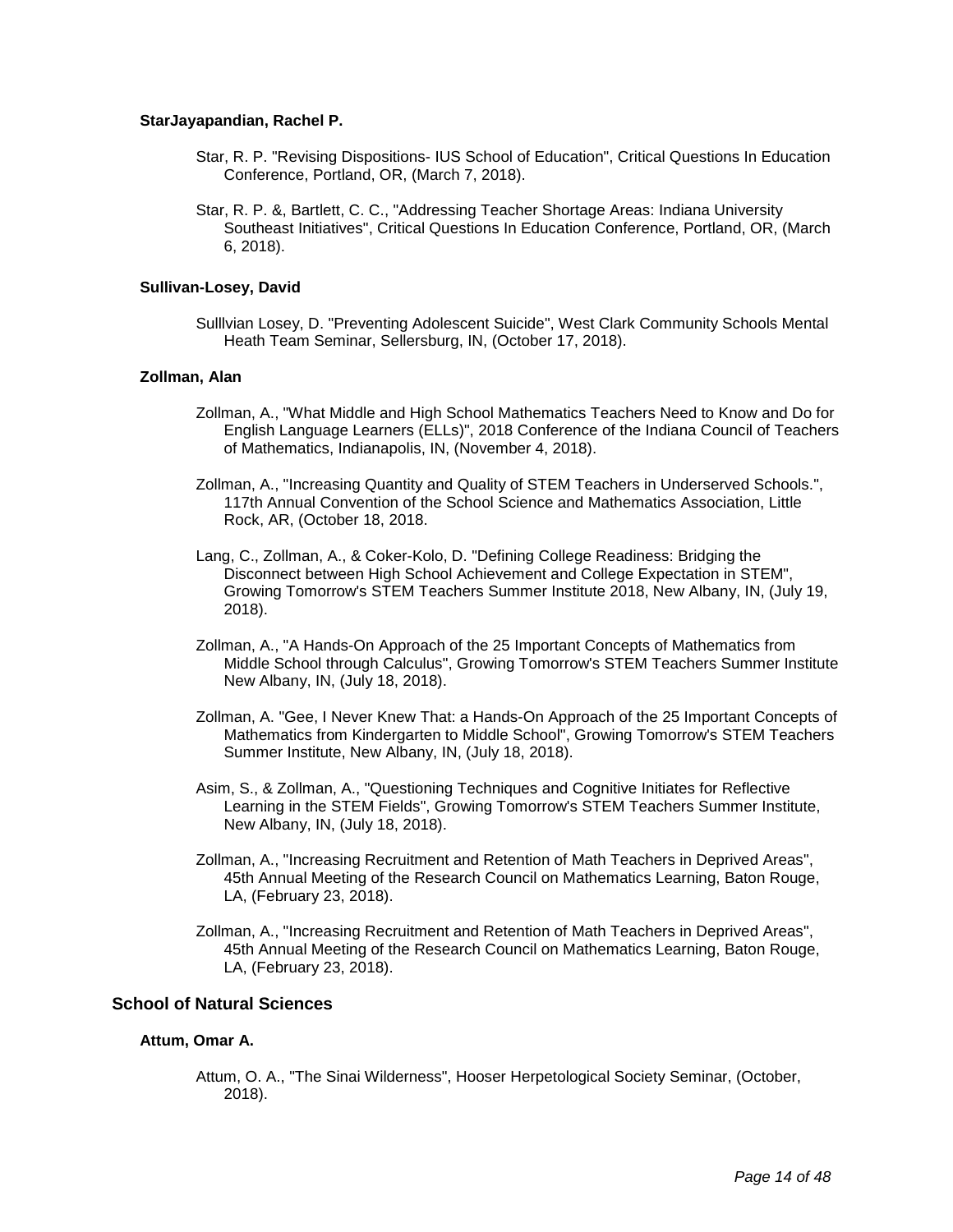- Attum, O. A., "The Biodiversity Value of Archaeological Landscapes", American Council for Oriental Research, Amman, Jordan, (July 2018).
- Pinkston, K., & Attum, O. A., "Use of an Artificial Water Source in Wadi Rum, Jordan by a Re-Introduced Population of Arabian Oryx", 18th Annual Sahelo-Saharan Interest Group Meeting, Paris, France, (May 3, 2018).
- Attum, O. A., "Walking like an Egyptian: The Rediscovery of the Egyptian Tortoise", Kentucky Herpetological Society, Louisville, KY, (March, 2018).

## **Connerly, Pam L.**

- Connerly, P. L., & Sabo, A. R., "Genetic Characterization of Five Novel Caulobacter Bacteriophages", Indiana Branch of the American Society for Microbiology Annual Meeting, Indianapolis, IN, (2018).
- Miller, R., & Connerly, P. L., "Isolation of Bacteriophages from Water Samples Collected Throughout Indiana", Indiana Branch of the American Society for Microbiology Annual Meeting, Indianapolis, IN, (2018).
- Connerly, P. L., & Sabo, A., "Genomes of Five New phiCbK-like Caulobacter Phages", Molecular Genetics of Bacteria and Phages Conference, Madison, WI, (August, 2018).
- Connerly, P. L., & Moore, A., "Biological Characterization of Three Phages Isolated from the Ohio River", 14th Annual Indiana University Southeast Student Conference, New Albany, IN, (April, 2018).
- Connerly, P. L., & Sabo, A., "Genetic Characterization of Novel Bacteriophages from Southern Indiana", 14th Annual Indiana University Southeast Student Conference, New Albany, IN, (April, 2018).
- Miller, R., & Connerly, P. L., "Isolation of Bacteriophages from Water Samples Collected Throughout Indiana.", 14th Annual Indiana University Southeast Student Conferencef, New Albany, IN, (April, 2018).

## **Edmonds, Kent E.**

Edmonds, K. E. "Regulation of Reproduction and Gastrointestinal Development in the Rice Rat (Oryzomys palustris)", Indiana Academy of Science Annual Meeting, Indianapolis, IN, (March 24, 2018).

#### **Galvin, Peter R.**

Galvin, P. R., "Cultural Ecology in a Nutshell: Applying the Coconut Model of Human Interaction with the Environment", 89th Annual Meeting of the Indiana Academy of Social Sciences, New Albany, IN, (October 12, 2018).

## **Grote, Todd D.**

Grote, T. D., "A Model of Floodplain Evolution in the Formerly Glaciated Ohio River Headwaters of Northwestern Pennsylvania", Annual Meeting of the Geological Society of America, Indianapolis, IN, (November 6, 2018).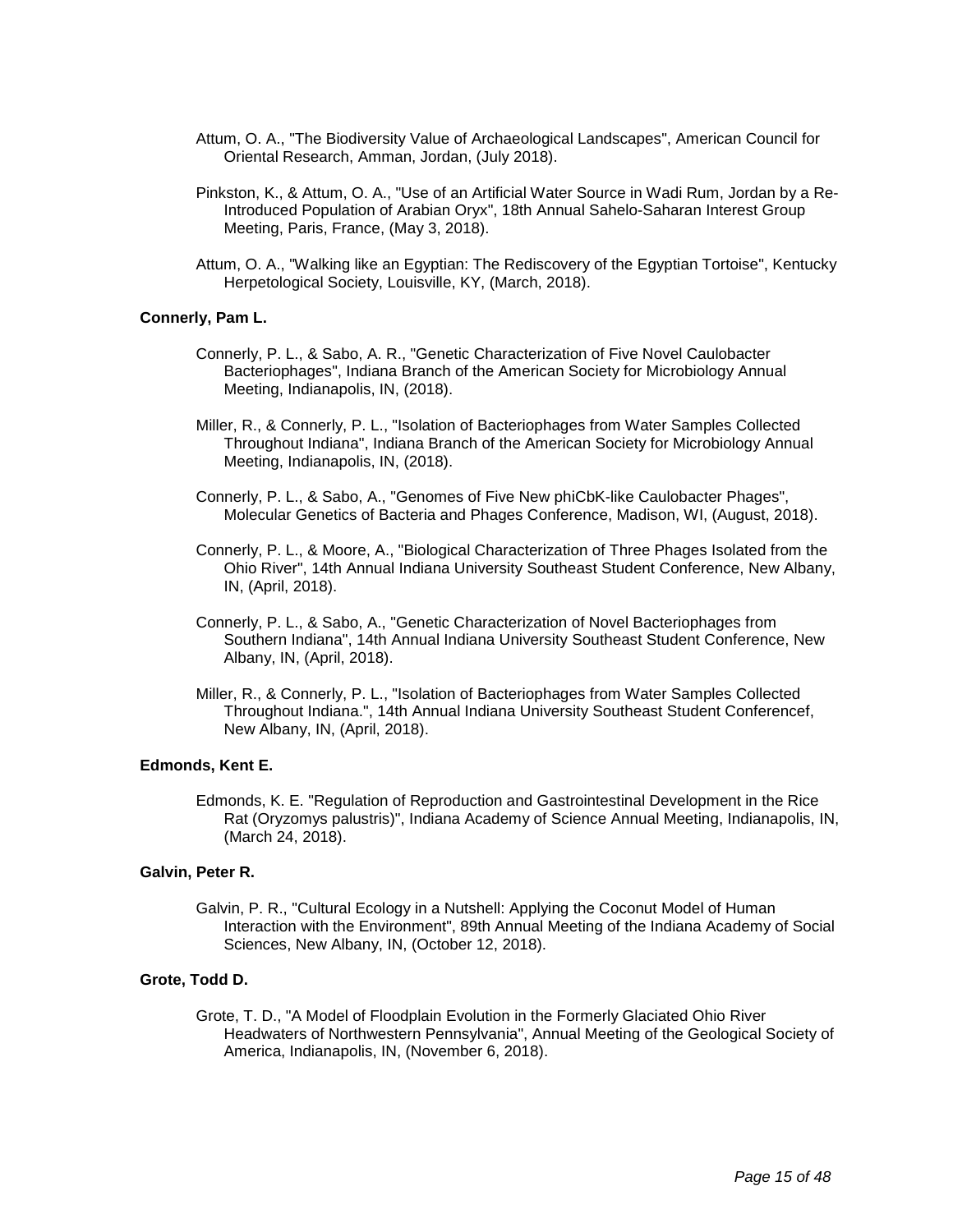- Straffin, E., & Grote, T. D., "Late Wisconsin Landform-sediment Assemblages Indicate Ice Stagnation and Disintegration in Northwestern Pennsylvania", Annual Meeting of the Geological Society of America, Indianapolis, IN, (November 6, 2018).
- Grote, T. D., "Hydrometeorological Analysis of Widespread Flooding Throughout the Southeastern and Northeastern United States in late January 2010", Annual Meeting of the American Meteorological Society, Austin, TX, (January 2018).

## **Halfacre, Wes W.**

- Cesler-Maloney, M., Freiberger, L., & Halfacre, J. W., "Chemical Modeling of Artic Ozone Depletion over the Arctic Ocean", Indiana University Southeast Student Conference, New Albany, IN, (April 20, 2018).
- Terwilliger, Z. S., & Halfacre, J. W., "Composition of Precipitation in a Mid-Latitude Metropolis and Possible Impacts on Atmospheric Chemistry", Indiana University Southeast Student Conference, New Albany, IN, (April 20, 2018).
- Shaffer, K., Young, J., & Halfacre, J. W., "The Quantification of Halides along the Ohio River", Indiana University Southeast Student Conference, New Albany, IN, (April 20, 2018).
- Halfacre, J. W., "Interactions Between Ozone and Halogens Relating Arctic Ozone Chemistry to Midwestern Environments", SARC Series, New Albany, IN, (January 25, 2018).

## **Hettiarachchi, Suranga D.**

- Hettiarachchi, S. D., "Physicomimetics for Swarm Engineering", University of Louisville Seminar series, Louisville, KY, (November 30, 2018).
- Tate, R., & Meiners, A., "AI and Cryptocurrency: Predicting the Future of Currency Based on Customer Sentiments", The 14th Annual IU Southeast Student Conference, New Albany, (April 2018).
- Devore, D., & Kute, A., "Parallel Implementation of a Genetic Algorithm", The 14th Annual IU Southeast Student Conference, New Albany, (April 2018).
- Butler, J., & Heil, B., "Super Mario 64 AI", The 14th Annual IU Southeast Student Conference, New Albany, (April 2018).
- O'Bryan, K., Jones, J., & Mattingly, G., "The Bot Butler", The 14th Annual IU Southeast Student Conference, New Albany, (April 2018).

## **Johnson, Sandy L.**

- Johnson, S. L. "Coding/Billing/Reimbursement for HPV", Quarterly State Meeting, Indiana Society of Medical Assistants, Indianapolis, IN, (August 25, 2018).
- Johnson, S. L., "The ABCs of Laboratory Coding", American Academy of Professional Coders (AAPC) Workshop, New Albany, IN, (August 14, 2018).

#### **Mensah, Enoch**

Kindoll, T., Martinez, B. L., & Mensah, E., "Formation of Acetals and Ketals from Carbonyl Compounds: A New and Highly Efficient Method Inspired by Palladium", 24th Indiana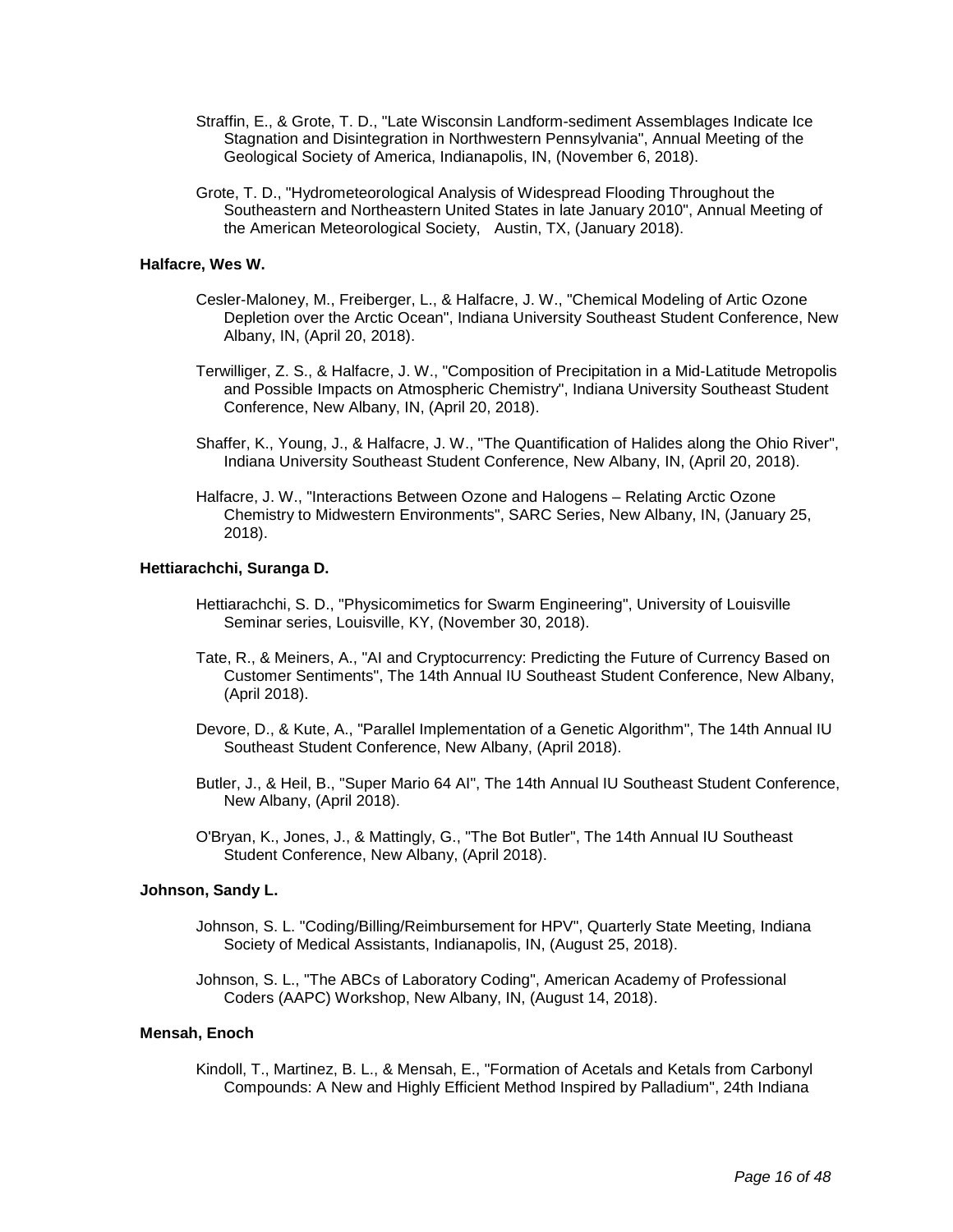University Undergraduate Research Conference, Indianapolis, IN, (November 16, 2018).

- Mensah, E., "Palladium-Inspired Activation of Carbonyl Compounds in the Formation of Acetals and Ketals", 70th ACS Southeastern Regional Meeting, Augusta, GA, (October 31, 2018).
- Green, S., West, J., & Mensah, E., "Exploring the Use of Palladium Catalyst in the Formation of Acetals and Ketals", IUS Students Conference for Research and Creative Activity, New Albany, IN, (April 20, 2018).

## **Sampson, Kagna O.**

- Sampson, K. O., "Collaborative Assignments and Projects", FACET's Adjunct Faculty & Lecturers' Conference, Indianapolis, IN, (November 10, 2018).
- Sampson, K.O., "Collaborative Project to Enhance Chemistry Comprehension", High Impact Practices Mini Conference, New Albany, IN, (May 8, 2018).

#### **Setterdahl, Aaron T.**

- Setterdahl, A. T., "Beer Chemistry", Ivy Tech Seminar, Sellersburg, IN, (September 10, 2018).
- Gatlin, W., "Isolation and Characterization of Black Pigment Extracted from Novel Planococcus Species Obtained from Desert Microbiome Analysis", IUS Student Conference, New Albany, IN, (April 2018).
- Riggle, J., & Berent, N., "Identification of Alpha Acids in Hops", IUS Student Conference, New Albany, IN, (April 10, 2018).
- Gatlin, W., & Setterdahl, A. T., "Isolation and Characterization of Black Pigment Extracted from Novel Planococcus Species Obtained from Desert Microbiome Analysis", IBASM Conference, Kokomo, IN, (March 2018). Presentation: [asetterd/present/Gatlin IBASM](https://www.digitalmeasures.com/login/indiana/faculty/survey/ui/showFile?file=YXNldHRlcmQvcHJlc2VudC9HYXRsaW4gSUJBU00gUG9zdGVyIDIwMTgtMS5wcHR4&surId=17689434&nodeId=1610663&sdId=88676329&sdSurId=17689434&rptId=20237&sgntr=6uWvMrS9xuuc4DkG655j%2FC0I4Cc%3D)  [Poster 2018-1.pptx](https://www.digitalmeasures.com/login/indiana/faculty/survey/ui/showFile?file=YXNldHRlcmQvcHJlc2VudC9HYXRsaW4gSUJBU00gUG9zdGVyIDIwMTgtMS5wcHR4&surId=17689434&nodeId=1610663&sdId=88676329&sdSurId=17689434&rptId=20237&sgntr=6uWvMrS9xuuc4DkG655j%2FC0I4Cc%3D)

#### **Taylor, David W.**

- Gee, C. T., & Taylor, D. W., "Water Lilies from the Eocene of Messel What do we know so far?", 27th International Workshop on Plant Taphonomy, Darmstadt, Germany, (December 2018).
- Taylor, D. W., "Invasive Plants", IVYTCC Seminar, Sellersburg, IN, (April 3, 2018).

## **Waingeh, Vic F.**

- Waingeh, V. F., "STEM Courses and the General Education Curriculum IUS Chemistry General Education Assessment", 2nd Annual IU Science Symposium, Kokomo, IN, (September 28, 2018).
- Waingeh, V. F., & Divine, K., "GC-MS Studies of Herbal Extracts", IU Southeast Student Conference, New Albany, IN, (April 20, 2018). Presentation: [vwaingeh/present/Conference Presentation-1.pptx](https://www.digitalmeasures.com/login/indiana/faculty/survey/ui/showFile?file=dndhaW5nZWgvcHJlc2VudC9Db25mZXJlbmNlIFByZXNlbnRhdGlvbi0xLnBwdHg%3D&surId=17689476&nodeId=1610663&sdId=88612335&sdSurId=17689476&rptId=20237&sgntr=idTGuuxkZcrlL9IvBua9pboae9Y%3D)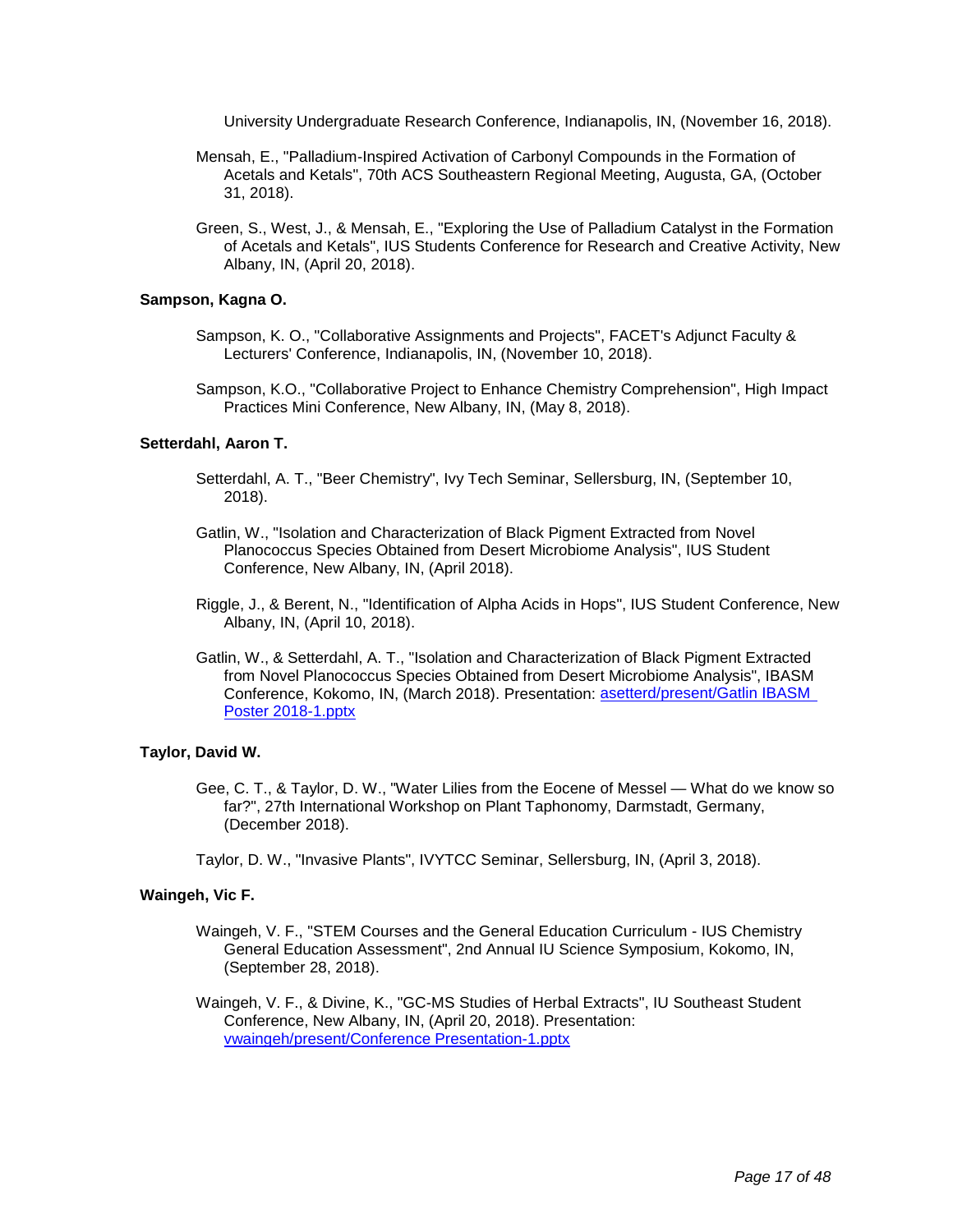## **School of Nursing**

## **Mattingly, Julie A.**

Mattingly, J. A., "Integrative Teaching & Scholarship Workshop", IUS ILTE Workshop, New Albany, IN, (February 2018).

## **Wells-Freiberger, Linda C.**

Wells-Freiberger, L. C., "Assessing School Communities and Social Determinants of Health", Indiana Association of School Nurses: South Region School Nurse Leadership Academy, New Albany, IN, (April 20, 2018).

## **School of Social Sciences**

## **Abshire, Jean**

Abshire, J. E. Ongoing Peace or Backsliding into Conflict: Prospects for the Former Yugoslavia", Indiana Academy of the Social Sciences, New Albany, IN, (October 12, 2018).

## **Adam, Aimee S.**

Adam, A. S., "Unfinished Business: Representation and Diversity in Politics, Pop Culture, and the Media", Social Sciences Forum, New Albany, IN, (October 24, 2018). Presentation: [asedison/present/Diversity in Advertising \(1\)-1.pptx](https://www.digitalmeasures.com/login/indiana/faculty/survey/ui/showFile?file=YXNlZGlzb24vcHJlc2VudC9EaXZlcnNpdHkgaW4gQWR2ZXJ0aXNpbmcgKDEpLTEucHB0eA%3D%3D&surId=17998859&nodeId=1610663&sdId=88528690&sdSurId=17998859&rptId=20237&sgntr=K4UCEGjMZG2wgRQNWDIPSpHcMHY%3D)

## **Allman II, Ron J.**

Allman, R., "Journalism Ethics in the Trump Era", Social Sciences on Tap, New Albany, IN, (November 8, 2018). Presentation: [rallman/present/TrumpEthics-1.docx](https://www.digitalmeasures.com/login/indiana/faculty/survey/ui/showFile?file=cmFsbG1hbi9wcmVzZW50L1RydW1wRXRoaWNzLTEuZG9jeA%3D%3D&surId=17689306&nodeId=1610663&sdId=88407196&sdSurId=17689306&rptId=20237&sgntr=zcnkyjdHTyHTz1ZdAPzRtTEsUyk%3D)

## **Dahlgren, Donna J.**

- Dahlgren, D. J., "Development of a Degree in Three Transfer Sophomore Merit Program", Assessment Institute Conference, Indianapolis, IN, (October 22, 2018). Presentation: [ddahlgre/present/Degree in Three Transfer Cohort Poster for Assessment](https://www.digitalmeasures.com/login/indiana/faculty/survey/ui/showFile?file=ZGRhaGxncmUvcHJlc2VudC9EZWdyZWUgaW4gVGhyZWUgVHJhbnNmZXIgQ29ob3J0IFBvc3RlciBm%0Ab3IgQXNzZXNzbWVudCBJbnN0aXR1dGUgT2N0IDIwMTgtMS5wcHR4&surId=17689292&nodeId=1610663&sdId=88587263&sdSurId=17689292&rptId=20237&sgntr=pu3qtMp%2FFv8cVFJAhq79618gX1Q%3D)  [Institute Oct 2018-1.pptx](https://www.digitalmeasures.com/login/indiana/faculty/survey/ui/showFile?file=ZGRhaGxncmUvcHJlc2VudC9EZWdyZWUgaW4gVGhyZWUgVHJhbnNmZXIgQ29ob3J0IFBvc3RlciBm%0Ab3IgQXNzZXNzbWVudCBJbnN0aXR1dGUgT2N0IDIwMTgtMS5wcHR4&surId=17689292&nodeId=1610663&sdId=88587263&sdSurId=17689292&rptId=20237&sgntr=pu3qtMp%2FFv8cVFJAhq79618gX1Q%3D)
- Dahlgren, D. J., "Expanding the Impact of a Degree in Four Merit Scholarship Mentor Program.", American Association of State Colleges & Universities Summer Meetins, Seattle, WA, (July 18, 2018). Presentation: ddahlgre/present/Degree in Four Poster July [2018 AASCU Final-1.pptx](https://www.digitalmeasures.com/login/indiana/faculty/survey/ui/showFile?file=ZGRhaGxncmUvcHJlc2VudC9EZWdyZWUgaW4gRm91ciBQb3N0ZXIgSnVseSAgMjAxOCBBQVNDVSBG%0AaW5hbC0xLnBwdHg%3D&surId=17689292&nodeId=1610663&sdId=88587536&sdSurId=17689292&rptId=20237&sgntr=cKaBfTuM6NMlSA33SGkIXX9xvzE%3D)
- Dahlgren, D. J., & Salas, A. M., "Facing the Challenge of Low Completion Rate Courses.", American Association of State Colleges & Universities Summer Meeting, Seattle, WA, (July 18, 2018). Presentation: [ddahlgre/present/Challenge of DFW Seattle July 18](https://www.digitalmeasures.com/login/indiana/faculty/survey/ui/showFile?file=ZGRhaGxncmUvcHJlc2VudC9DaGFsbGVuZ2Ugb2YgREZXIFNlYXR0bGUgSnVseSAxOCBBQVNDVSBG%0ASW5hbC0xLnBwdHg%3D&surId=17689292&nodeId=1610663&sdId=88587374&sdSurId=17689292&rptId=20237&sgntr=m8efVB40OHD0VL2geBarsq72Ysg%3D)  [AASCU FInal-1.pptx](https://www.digitalmeasures.com/login/indiana/faculty/survey/ui/showFile?file=ZGRhaGxncmUvcHJlc2VudC9DaGFsbGVuZ2Ugb2YgREZXIFNlYXR0bGUgSnVseSAxOCBBQVNDVSBG%0ASW5hbC0xLnBwdHg%3D&surId=17689292&nodeId=1610663&sdId=88587374&sdSurId=17689292&rptId=20237&sgntr=m8efVB40OHD0VL2geBarsq72Ysg%3D)
- Dahlgren, D. J., Kahn, M., Manson, T., Wille, D., "Examining the Impact of a Career Planning Course on Psychology Majors.", Midwestern Psychological Association Teaching of Psychology, Chicago, IL, (May, 2018).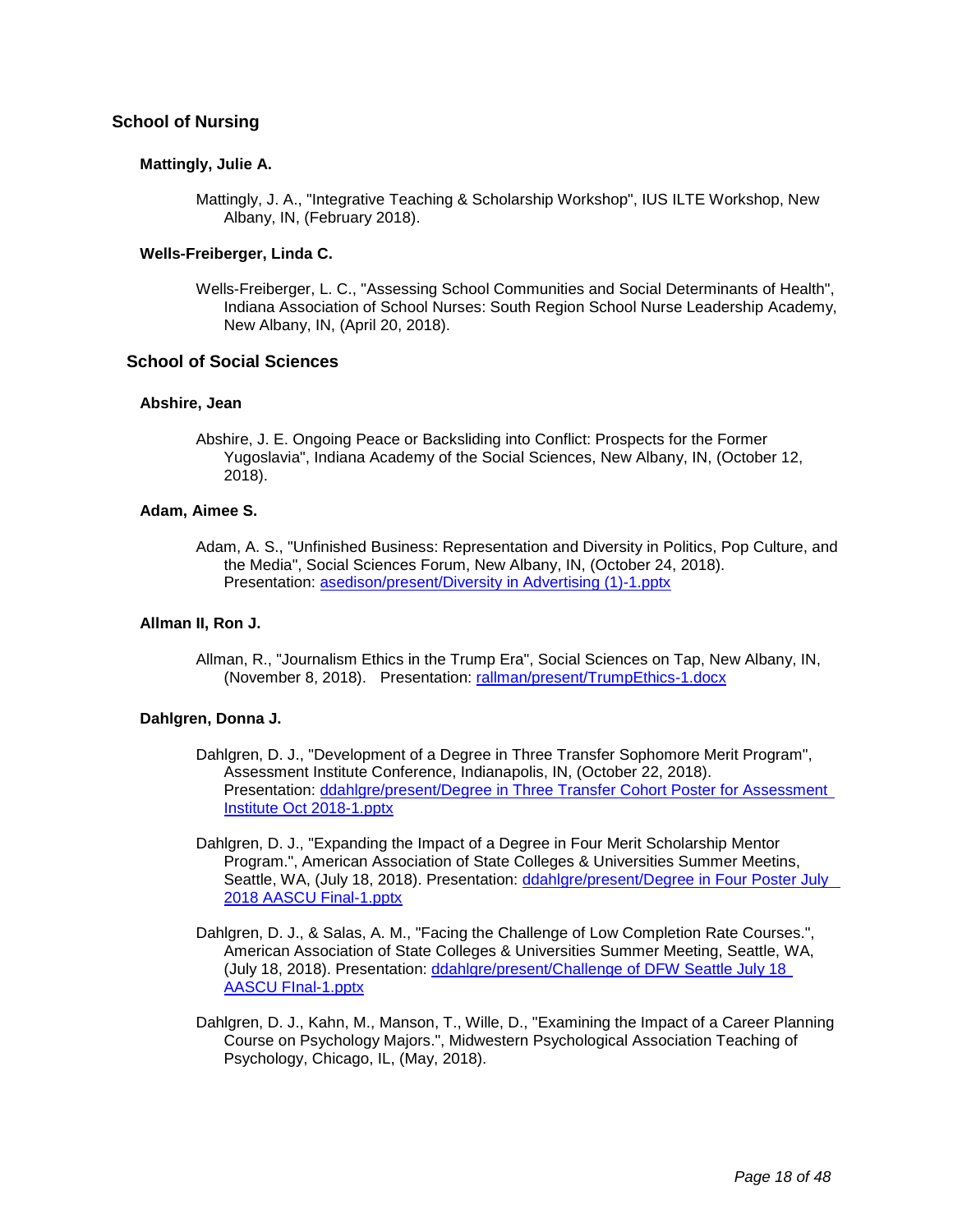## **Dauer, Quinn P.**

- Dauer, Q. P., "Law and Order in the Aftermath of the 1861 Mendoza, Argentina Earthquake", 89th Annual Meeting of the Indiana Academy of the Social Sciences, New Albany, IN, (October, 2018).
- Dauer, Q. P., "Colonial Plates and the Religious Tectonics of Chilean Independence: Fray Camilo Henríquez and Debates over the Causes of Earthquakes (1810-1823)", Indiana Association of Historians Annual Meeting, Indianapolis, IN, (February, 2018).

## **Finkel, Deborah G.**

- Finkel, D., & Ernsth Bravell, M., "Cohort by Education Differences in Longitudinal Change in Functional Ability", Gerontological Society of America, Boston, MA, (November, 2018).
- Ernsth Bravell, M., Johansson, L., & Finkel, D. G., "Using National Quality Registers in Gerontological Research: Pros and Cons", Gerontological Society of America, Boston, MA, (November, 2018).
- Finkel, D., "Financial Strain Moderates Genetic Influences on Self-reported Health: Support for Social Compensation Model.", Behavior Genetics Association, Boston, MA, (June, 2018).
- Finkel, D. G., & Ernsth Bravell, M., "Cohort Differences in Longitudinal Change in Functional Ability", Biannual Nordic Congress of Gerontology, Oslo, Norway, (May, 2018).
- Finkel, D. G., Sternang, O., & Pedersen, N., "Functional Biological Age as Marker of Systemic Aging Processes", Biannual Nordic Congress of Gerontology, Oslo. (May, 2018).
- Finkel, D. G., Ram, N., & Pedersen, N., "Longitudinal Changes in Within-Person Fluctuation in Mood as a Marker of Decline", Biannual Nordic Congress of Gerontology, Nordic Congress of Gerontology, Oslo, Norway, (May, 2018).
- Finkel, D. G., & Zavala, C., "Sex Differences in Financial Strain Moderation of Genetic Influences on Subjective Health", Biannual Nordic Congress of Gerontology, Oslo, Norway. (May, 2018).

#### **Fry, Melissa S.**

- Fry, M. S., "Sociology in Practice", Annual Meeting of the Association for Applied and Clinical Sociology, Norfolk, VA, (October 13, 2018).
- Fry, M. S., "The Role of Research in Coalition and Collaborative Efforts", Annual Meeting of the Association for Applied and Clinical Sociology, Norfolk, VA, (October 12, 2018). Presentation: [frym/present/AACS\\_2018\\_ResearchCommChng-1.pdf](https://www.digitalmeasures.com/login/indiana/faculty/survey/ui/showFile?file=ZnJ5bS9wcmVzZW50L0FBQ1NfMjAxOF9SZXNlYXJjaENvbW1DaG5nLTEucGRm&surId=17689296&nodeId=1610663&sdId=88564768&sdSurId=17689296&rptId=20237&sgntr=iG778uiz8BANqwiLgB1ZaSb8LsY%3D)
- Fry, M. S., "Housing and Income in Southern Indiana", 1SI Chamber of Commerce Board Meeting, Albany, IN, (August 23, 2018).
- Fry, M. S., "Introducing CFSI's Interactive Map: How to use the Interactive Map Along with the Nonprofit Resource Guide", Community Foundation of Southern Indiana, New Albany, IN, (August 1, 2018).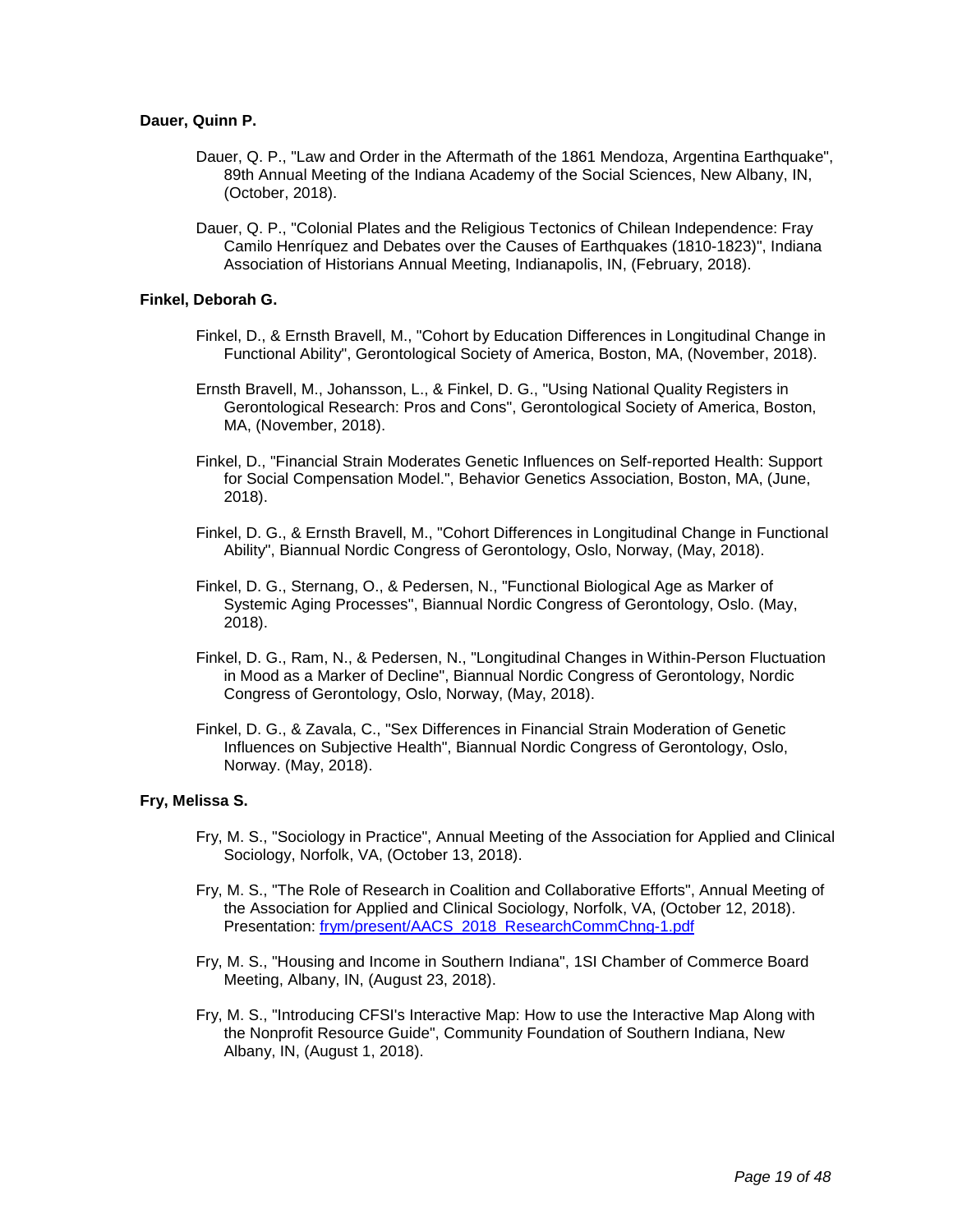- Fry, M. S., "Housing and Income in Southern Indiana", Annual Meeting of the Building and Development Association, Starlight, IN, (April 26, 2018). Presentation: [frym/present/Housing\\_Income\\_BDA\\_2018\\_presentation\\_notes-1.pdf](https://www.digitalmeasures.com/login/indiana/faculty/survey/ui/showFile?file=ZnJ5bS9wcmVzZW50L0hvdXNpbmdfSW5jb21lX0JEQV8yMDE4X3ByZXNlbnRhdGlvbl9ub3Rlcy0x%0ALnBkZg%3D%3D&surId=17689296&nodeId=1610663&sdId=88564071&sdSurId=17689296&rptId=20237&sgntr=2l1C%2FCu%2Fpy4xZhRIVUf2JKRZkXw%3D)
- Fry, M. S., "The Nonprofit Sector: A Resource Guide for Clark and Floyd Counties", Community Foundation of Southern Indiana, New Albany, IN, (March 14, 2018).
- Fry, M., "2015 Needs and Priorities", New Albany Floyd County School Corporation: Principals' Class, New Albany, IN, (March 10, 2018). Presentation: [frym/present/CFSI\\_full\\_presentation-4.pptx](https://www.digitalmeasures.com/login/indiana/faculty/survey/ui/showFile?file=ZnJ5bS9wcmVzZW50L0NGU0lfZnVsbF9wcmVzZW50YXRpb24tNC5wcHR4&surId=17689296&nodeId=1610663&sdId=88563571&sdSurId=17689296&rptId=20237&sgntr=w2MLl6SxzjlAx%2FbXMDl7rxrGagw%3D)
- Fry, M. S., "Income and Housing in Southern Indiana", 1SI Chamber of Commerce Advocacy Council Meeting, New Albany, IN, United States, (January 3, 2018). Presentation: [frym/present/Housing\\_Income\\_1SI\\_1-3-2018\\_presentation\\_notes-1.pdf](https://www.digitalmeasures.com/login/indiana/faculty/survey/ui/showFile?file=ZnJ5bS9wcmVzZW50L0hvdXNpbmdfSW5jb21lXzFTSV8xLTMtMjAxOF9wcmVzZW50YXRpb25fbm90%0AZXMtMS5wZGY%3D&surId=17689296&nodeId=1610663&sdId=88563367&sdSurId=17689296&rptId=20237&sgntr=hP5yP%2BwC9dpoRr%2BM2VhY0icJS%2B0%3D)

## **Gritter, Elizabeth**

- Gritter, E., "The Hidden History of Louisville, Kentucky", Voices for Healthy Kids Annual Grantee Meeting, Louisville, KY, (November 8, 2018).
- Gritter, E., "A Matter of Black and White: The John Gaston Hospital Controversy in Memphis, Tennessee", Indiana Academy of the Social Sciences Annual Meeting, New Albany, IN, (October 12, 2018).
- Gritter, E., "Rita Moreno: Legendary Hispanic Entertainer", National Hispanic Heritage Month Lecture Series, New Albany, IN, (October 4, 2018).
- Gritter, E., "Practical Strategies for Teaching Citation", Scholarship of Teaching and Learning Conference, New Albany, IN, (September 28, 2018).

## **Hare, Sara C.**

- Hare, S., "Gender Stereotypes in Animated Film", Indiana Academy of Social Sciences Annual Meeting, New Albany, (October 2018).
- Hare, S., "Social Sciences Forum Tackles Representations of Diversity in Politics, Pop Culture and Media.", IUS School of Social Sciences Forum, New Albany, IN, (October 2018).

#### **Kordsmeier, Gregory T.**

- Kordsmeier, G. , & Medina, V. E., "The Effect of Reading Guides on Reading Compliance and Comprehension", Scholarship of Teaching and Learning Conference, New Albany, IN, (September 28, 2018).
- Kordsmeier, G. T., & Medina, V. E., "The Effect of Reading Guides on Reading Compliance and Comprehension", North Central Sociological Association Annual Meeting, Pittsburgh, PA, (April 6, 2018).

## **Manson, Todd M.**

Dahlgren, D., Wille, D., Kahn, M., Manson, T. M., "Examining the Impact of a Career Planning Course on Psychology Majors", Midwestern Psychological Association Conference, Chicago, IL, (April 13, 2018).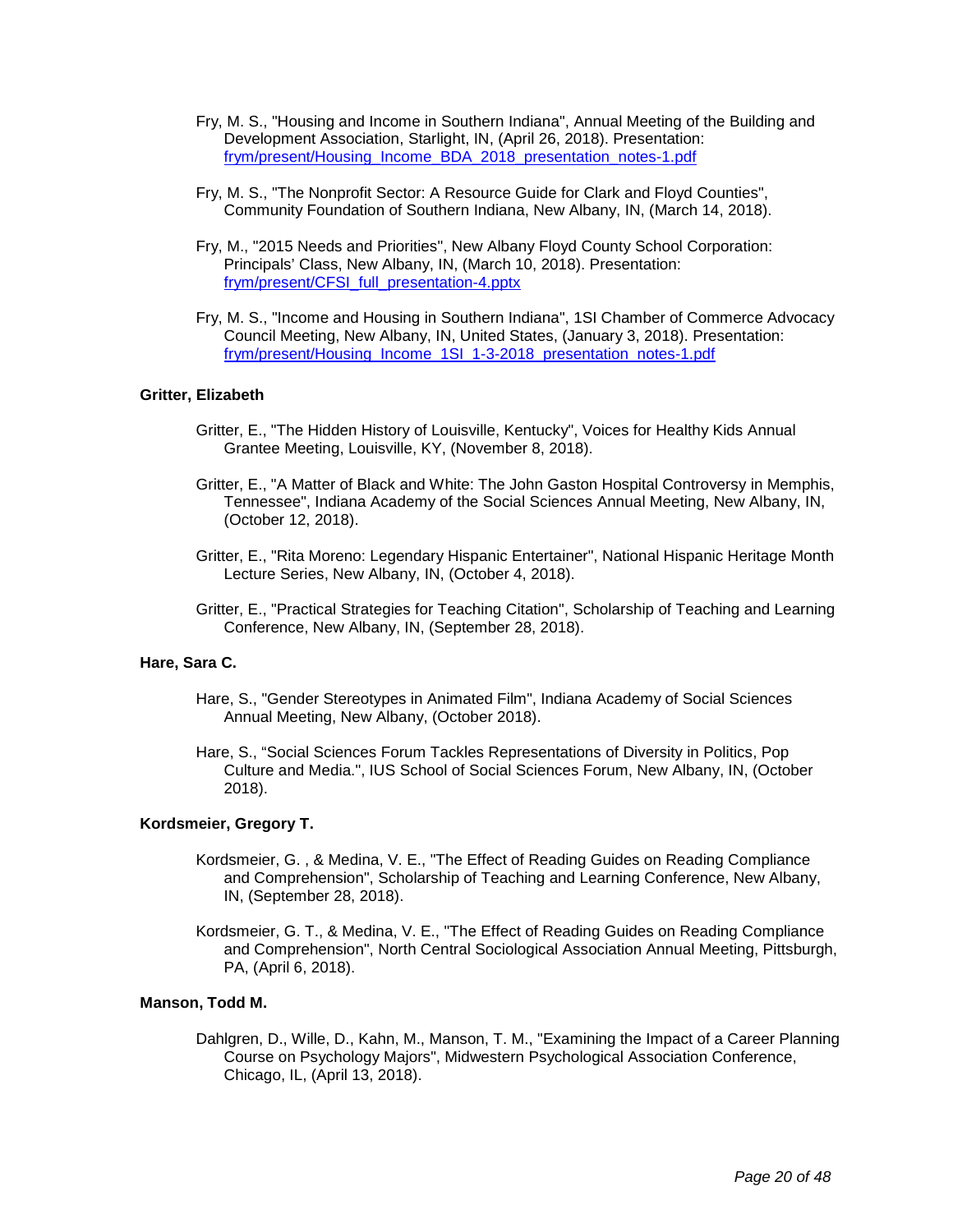## **Medina, Veronica E.**

- Medina, V. E., "The Benefits & Limits of DACA: Where Do We Go From Here?", Hispanic Heritage Month Workshop, New Albany, IN, (October 18, 2018). Presentation: [vemedina/present/DACA\\_Dreamers\\_CAB\\_DiversityTalk\\_10.18.18\\_Medina \(1\)-1.pdf](https://www.digitalmeasures.com/login/indiana/faculty/survey/ui/showFile?file=dmVtZWRpbmEvcHJlc2VudC9EQUNBX0RyZWFtZXJzX0NBQl9EaXZlcnNpdHlUYWxrXzEwLjE4LjE4%0AX01lZGluYSAoMSktMS5wZGY%3D&surId=17689315&nodeId=1610663&sdId=88646773&sdSurId=17689315&rptId=20237&sgntr=P2Qz1Ml9O30axcD2jBfaZtyjNPk%3D)
- Medina, V. E., & Dauer, Q. "Structural, Cultural, & Institutional Factors Shaping the Higher Ed Landscape for Latinx Students", National Hispanic Heritage Month Event, New Albany, IN (October 10, 2018). Presentation: [vemedina/present/StructuralCulturalInstitutionalFactors\\_LatinxStudentsHigherEd\\_NHHM](https://www.digitalmeasures.com/login/indiana/faculty/survey/ui/showFile?file=dmVtZWRpbmEvcHJlc2VudC9TdHJ1Y3R1cmFsQ3VsdHVyYWxJbnN0aXR1dGlvbmFsRmFjdG9yc19M%0AYXRpbnhTdHVkZW50c0hpZ2hlckVkX05ISE1fTWVkaW5hMjAxOC0xLnBkZg%3D%3D&surId=17689315&nodeId=1610663&sdId=88646795&sdSurId=17689315&rptId=20237&sgntr=5LPG%2FhWnLrN443RMrjee5sLNqEk%3D) Medina2018-1.pdf
- Medina, V. E., "Neoliberalism: Poison or Panacea?", Social Sciences on Tap, New Albany, IN, (September 13, 2018). Presentation: [vemedina/present/NABCMedinaprogram-1.pdf](https://www.digitalmeasures.com/login/indiana/faculty/survey/ui/showFile?file=dmVtZWRpbmEvcHJlc2VudC9OQUJDTWVkaW5hcHJvZ3JhbS0xLnBkZg%3D%3D&surId=17689315&nodeId=1610663&sdId=88646723&sdSurId=17689315&rptId=20237&sgntr=d2xExR41g2PibNxfsQuQocEdnAc%3D)

## **Morgan, Margot B.**

- Morgan, M. B., "The Trial of Orestes: A High Impact Practice", American Association of State Colleges and Universities - Academic Affairs Summer Meeting, Bellevue, WA, (July 26, 2018).
- Morgan, M. B., "Report from the Curricular Trenches", Reacting to the Past Summer Institute New York, NY, (June 16, 2018).
- Morgan, M. B., "DigiPo and American Politics", High Impact Practices Mini-Conference, New Albany, IN, (May 8, 2018).
- Morgan, M. B., "The Oresteia: Views of Justice Simulation", High Impact Practices Mini-Conference, New Albany, IN, (May 8, 2018).
- Morgan, M. B., "Response to Peg Birmingham's 'Superfluity and Populism: Lessons from Arendt's Origins of Totalitarianism", New Populism and the Politics of Dissensus: A Symposium, Kokomo, IN, (March 30, 2018). Presentation: [mm3/present/Response to](https://www.digitalmeasures.com/login/indiana/faculty/survey/ui/showFile?file=bW0zL3ByZXNlbnQvUmVzcG9uc2UgdG8gU3VwZXJmdWxpdHkgYW5kIFBvcHVsaXNtIGJ5IFBlZyBC%0AaXJtaW5naGFtLTEucGRm&surId=17689304&nodeId=1610663&sdId=88557774&sdSurId=17689304&rptId=20237&sgntr=%2F47tJtirJi%2FCQ7AI%2BHlkZrXGkwU%3D)  [Superfulity and Populism by Peg Birmingham-1.pdf](https://www.digitalmeasures.com/login/indiana/faculty/survey/ui/showFile?file=bW0zL3ByZXNlbnQvUmVzcG9uc2UgdG8gU3VwZXJmdWxpdHkgYW5kIFBvcHVsaXNtIGJ5IFBlZyBC%0AaXJtaW5naGFtLTEucGRm&surId=17689304&nodeId=1610663&sdId=88557774&sdSurId=17689304&rptId=20237&sgntr=%2F47tJtirJi%2FCQ7AI%2BHlkZrXGkwU%3D)

#### **Morgan, Robin K.**

- Morgan, R., Rainbolt, D., & Becker, D., "Bootcamp: One Week to an Online Class", IU Online Conference, Indianapolis, IN, (November 9, 2018).
- Morgan, R. K., "Creating a Syllabus that Students (Might) Read", Annual Meeting of the Business Adjunct and Resident Faculty, Louisville, KY, (March 17, 2018).

#### **Ortiz, Jennifer M.**

- Ortiz, J. M., "Author Meets Critics: Invisible No More: Police Violence Against Black Women and Women of Color", American Society of Criminology Meeting, Atlanta, GA, (November 16, 2018).
- Ortiz, J. M., "Meet the Real Experts: Voices of the Formerly Incarcerated", American Society of Criminology Meeting, Atlanta Marriott Marquis, Atlanta, GA, (November 16, 2018).
- Ortiz, J. M., "She's Gotta Have It: Exploring Intersectionality, Black Womanhood, and Policing Black Bodies", American Society of Criminology Meeting, Atlanta, GA, (November 15, 2018).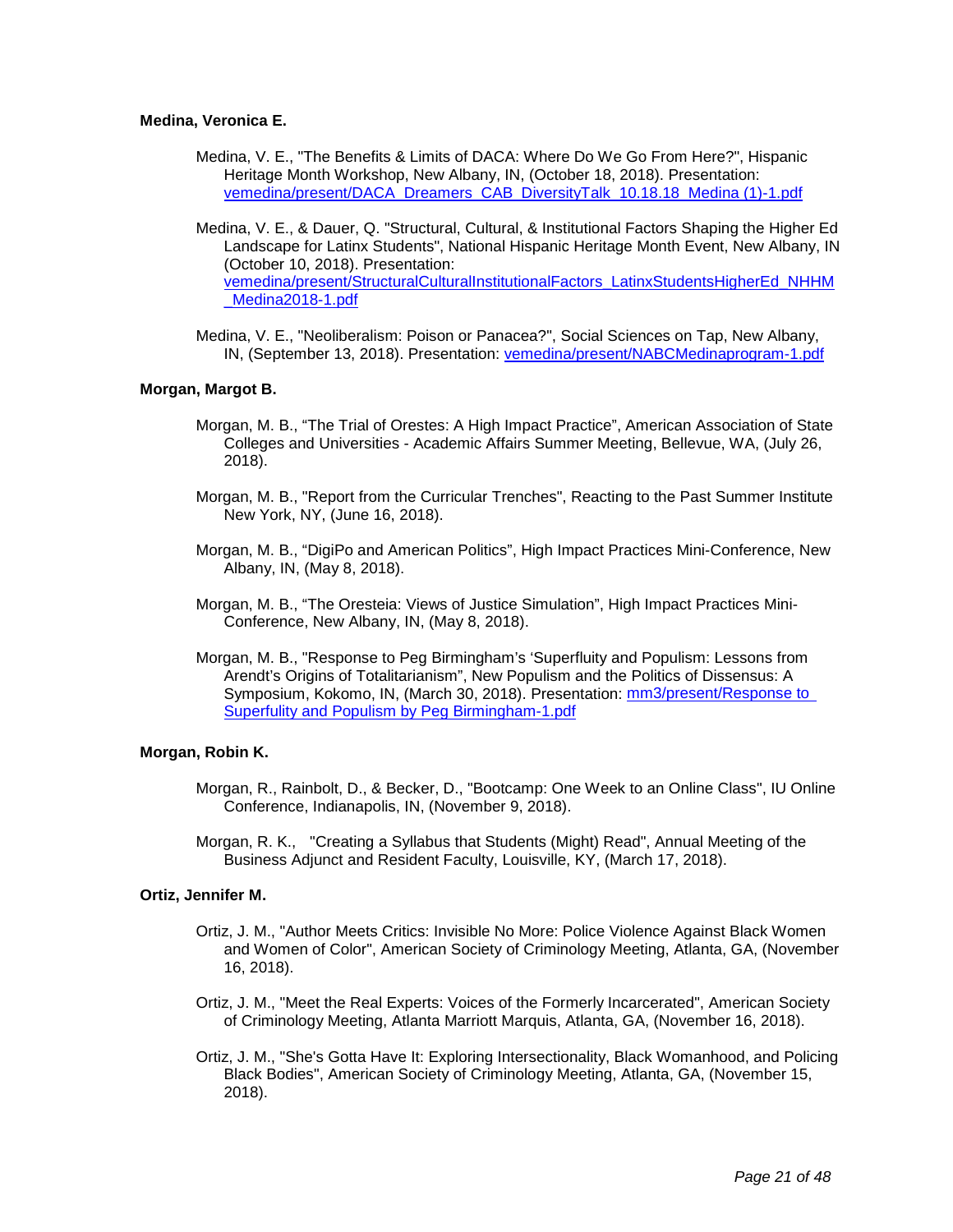- Ortiz, J. M., "The True Cost of Freedom: Monetary Fees as an Obstacle to Successful Reentry", American Society of Criminology Meeting, Atlanta, GA, (November 14, 2018).
- Ortiz, J. M., "Vaya Boricua! Puerto Rican Music, Food, and Traditions", National Hispanic Heritage Month Session, New Albany, IN, (October 1, 2018).
- Ortiz, J. M., Tell Them What You Want: Transparency and Clarity in Course Assignments", ILTE Mini-Teaching Conference, New Albany, IN, (August 14, 2018). Presentation: [jmortiz/present/Tell Them What You Want \(SoTL Presentation\)-1.pptx](https://www.digitalmeasures.com/login/indiana/faculty/survey/ui/showFile?file=am1vcnRpei9wcmVzZW50L1RlbGwgVGhlbSBXaGF0IFlvdSBXYW50IChTb1RMIFByZXNlbnRhdGlv%0AbiktMS5wcHR4&surId=17829050&nodeId=1610663&sdId=82893873&sdSurId=17829050&rptId=20237&sgntr=zB7GKkF8iLu7UjaLxKF5esmryPY%3D)

## **Shen, Yu**

Shen, Y., "Guidelines on Moral Education and their Implementation in Chinese Schools"", Panel, The 4th Purdue-Nanjing Joint Center for China Studies Meeting, West Lafayette, IN, (October 2018).

## **Wille, Diane E.**

- Wille, D. E., & Mamatova, M., "Social and Cultural Changes Associated with Alterations in Emotional Intelligence.", Indiana Academy of Social Sciences, New Albany, IN, (October 13, 2018). Presentation: [dwille/present/IASS Presentation 2018 -](https://www.digitalmeasures.com/login/indiana/faculty/survey/ui/showFile?file=ZHdpbGxlL3ByZXNlbnQvSUFTUyBQcmVzZW50YXRpb24gMjAxOCAtIFNvY2lhbCBhbmQgQ3VsdHVy%0AYWwgQ2hhbmdlcyBBc3NvY2lhdGVkIHdpdGggQWx0ZXJhdGlvbnMgaW4tMS5wcHR4&surId=17689294&nodeId=1610663&sdId=88643385&sdSurId=17689294&rptId=20237&sgntr=32poNQBnQEY%2FXSbJs1qj3m2u0aE%3D) Social and Cultural [Changes Associated with Alterations in-1.pptx](https://www.digitalmeasures.com/login/indiana/faculty/survey/ui/showFile?file=ZHdpbGxlL3ByZXNlbnQvSUFTUyBQcmVzZW50YXRpb24gMjAxOCAtIFNvY2lhbCBhbmQgQ3VsdHVy%0AYWwgQ2hhbmdlcyBBc3NvY2lhdGVkIHdpdGggQWx0ZXJhdGlvbnMgaW4tMS5wcHR4&surId=17689294&nodeId=1610663&sdId=88643385&sdSurId=17689294&rptId=20237&sgntr=32poNQBnQEY%2FXSbJs1qj3m2u0aE%3D)
- Dahlgren, D. J., Wille, D. E., Kahn, M. C., & Manson, T. M., "Examining the Impact of a Career Planning Course on Psychology Majors.", Society for the Teaching of Psychology poster session at the Midwest Psychological Association Annual Meeting, New Albany, (April 2018).
- Wille, D. E., Mamatova, M., & Baltzell, B., "The Connection between Young Adults' Emotional Intelligence and Historical Events and Cultural Changes.", Society for Research on Adolescence Conference, Minneapolis, MN, (April 2018).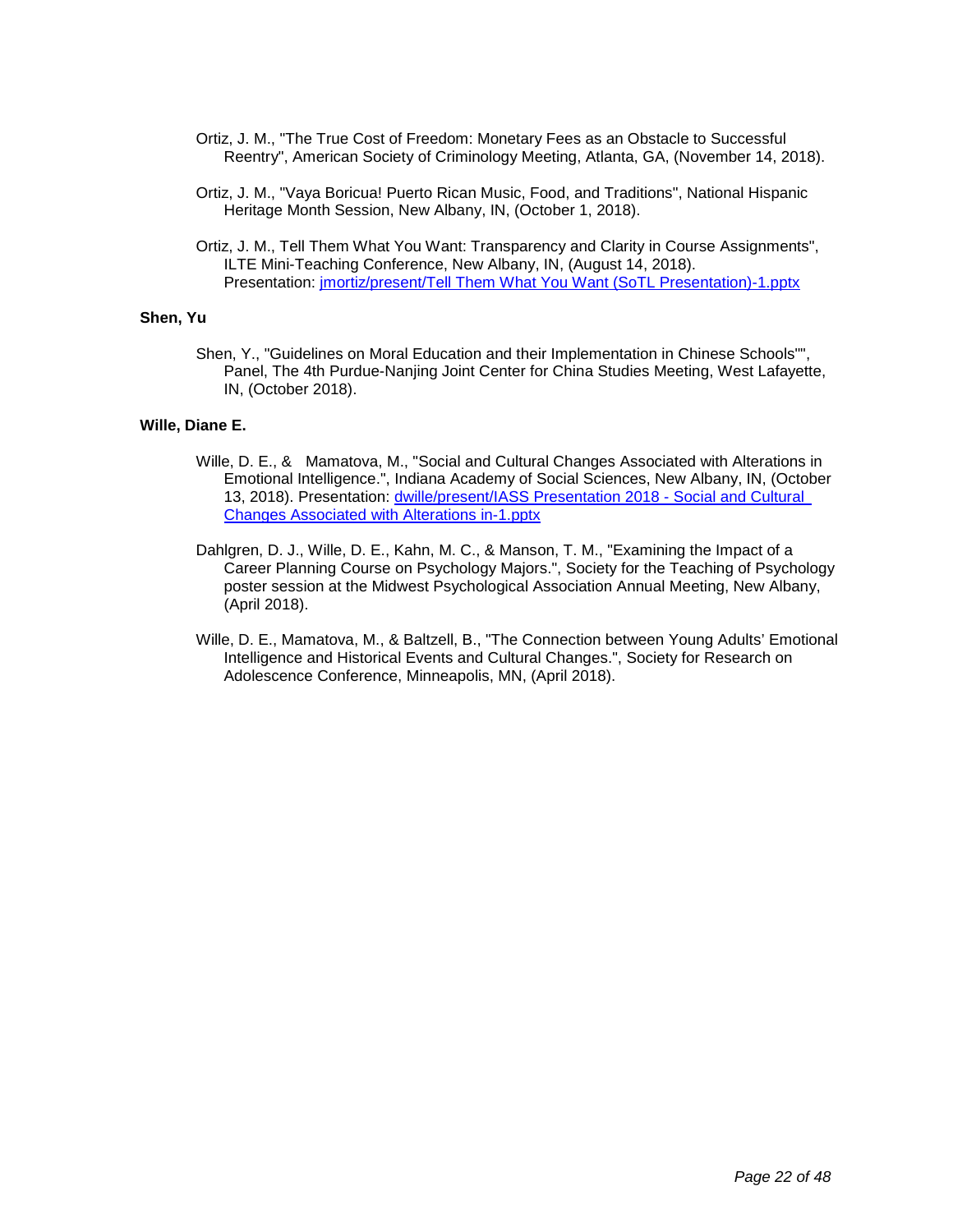## **Publications / Scholarship of Discovery**

**Indiana University Southeast**

January 1, 2018 - December 31, 2018

## **Library**

## **Block, Courtney M.**

- Block, Courtney M., "Implementing the Spatial Realism Framework: Lessons Learned and Next Steps", User Experience in Libraries, UX in Libraries, issue 2018, pp. 165-173, ISBN/ISSN: 9781790914746.
- Block, Courtney M.,, "Spatial Realism Through the Lens of Cinematic History: A Framework for Space Evaluation in Academic Libraries", Space and Culture, 2cnd Quarter/Spring Issue, pp. 1-14. doi: https://doi.org/10.1177/1206331218770968. Full-text of this item: [coblock/intellcont/Spatial Realism Journal Article-1.pdf](https://www.digitalmeasures.com/login/indiana/faculty/survey/ui/showFile?file=Y29ibG9jay9pbnRlbGxjb250L1NwYXRpYWwgUmVhbGlzbSBKb3VybmFsIEFydGljbGUtMS5wZGY%3D&surId=17691684&nodeId=1610518&sdId=88284002&sdSurId=17691684&rptId=20226&sgntr=d9ayFTHlMGgcozjTPkWCo%2FHcMog%3D)

## **Hughes, Melanie E.**

- Hughes, Melanie E., & McCracken, Selena J., "Journey To Mecca And Home Again: A Library Intern's Pursuit of Her Career; A Mentor's Renewal To Her Profession.", Reflections: Narratives of Professional Helping, vol 23, issue 3, pp. 28-35, ISBN/ISSN: 1080-0220, Full-text of this item: [mehughes/intellcont/Journey-to-Mecca-and-Home-](https://www.digitalmeasures.com/login/indiana/faculty/survey/ui/showFile?file=bWVodWdoZXMvaW50ZWxsY29udC9Kb3VybmV5LXRvLU1lY2NhLWFuZC1Ib21lLUFnYWluLUh1Z2hl%0Ac01FLU1jQ3JhY2tlblMtMS5wZGY%3D&surId=17691688&nodeId=1610518&sdId=78529751&sdSurId=17691688&rptId=20226&sgntr=jRs%2FXhdWZ1zt1ayDNUlzmxm7AIM%3D)[Again-HughesME-McCrackenS-1.pdf](https://www.digitalmeasures.com/login/indiana/faculty/survey/ui/showFile?file=bWVodWdoZXMvaW50ZWxsY29udC9Kb3VybmV5LXRvLU1lY2NhLWFuZC1Ib21lLUFnYWluLUh1Z2hl%0Ac01FLU1jQ3JhY2tlblMtMS5wZGY%3D&surId=17691688&nodeId=1610518&sdId=78529751&sdSurId=17691688&rptId=20226&sgntr=jRs%2FXhdWZ1zt1ayDNUlzmxm7AIM%3D)
- Suh, Emily K., Dahlgren, Donna J., Hughes, Melanie E., Keefe, Thomas J., & Allman, Ronald J., "Conditions for Success: Fostering First-Year Students' Growth Mindset in Developmental Mathematics", Journal of The First-Year Experience and Students in Transition, in press. ISBN/ISSN: 1542-3077. Full-text of this item: [mehughes/intellcont/Conditions for Success.RR-1.docx](https://www.digitalmeasures.com/login/indiana/faculty/survey/ui/showFile?file=bWVodWdoZXMvaW50ZWxsY29udC9Db25kaXRpb25zIGZvciBTdWNjZXNzLlJSLTEuZG9jeA%3D%3D&surId=17691688&nodeId=1610518&sdId=88533245&sdSurId=17691688&rptId=20226&sgntr=fBuaccyWMpj9TfHqTyLPFw%2BKIzE%3D)

## **School of Arts & Letters**

## **Allen, Anne E. G.**

- Allen, Anne E. G., & Letai, Leua, "Paper Connections: A Collaborative Art Exhibition Between Indiana University Southeast and the National University of Samoa", Full-text: [aeallen/intellcont/paperconnections\\_printversion-1.pdf](https://www.digitalmeasures.com/login/indiana/faculty/survey/ui/showFile?file=YWVhbGxlbi9pbnRlbGxjb250L3BhcGVyY29ubmVjdGlvbnNfcHJpbnR2ZXJzaW9uLTEucGRm&surId=17691120&nodeId=1610518&sdId=88588205&sdSurId=17691120&rptId=20226&sgntr=7VIuBKqz0fYxltm9x%2Fftn%2FaAZi4%3D)
- Allen, Anne E. G., Editor, "Pacific Arts: Journal of the Pacific Arts Association", vol 17. d 20

#### **Babb, Jacob**

- Adams Wooten, Courtney; Babb,Jacob & Ray, Brian, Editors, "WPAs in Transition: Navigating Educational Leadership Positions", Utah State University Press.
- Adams Wooten, Courtney; Babb, Jacob; Costello, Kristi & Navickas, Kate, Editors, "The Things We Carry: Strategies for Recognizing and Negotiating Emotional Labor in Writing Program Administration", Utah State University Press (in press).
- Adams Wooten, Courtney & Babb, Jacob, "Bootstraps and Hand-Holding: First Generation WPAs and Programmatic Structure"", Beyond Fitting In: Rethinking First-Gen Writing and Literacy Education (in press).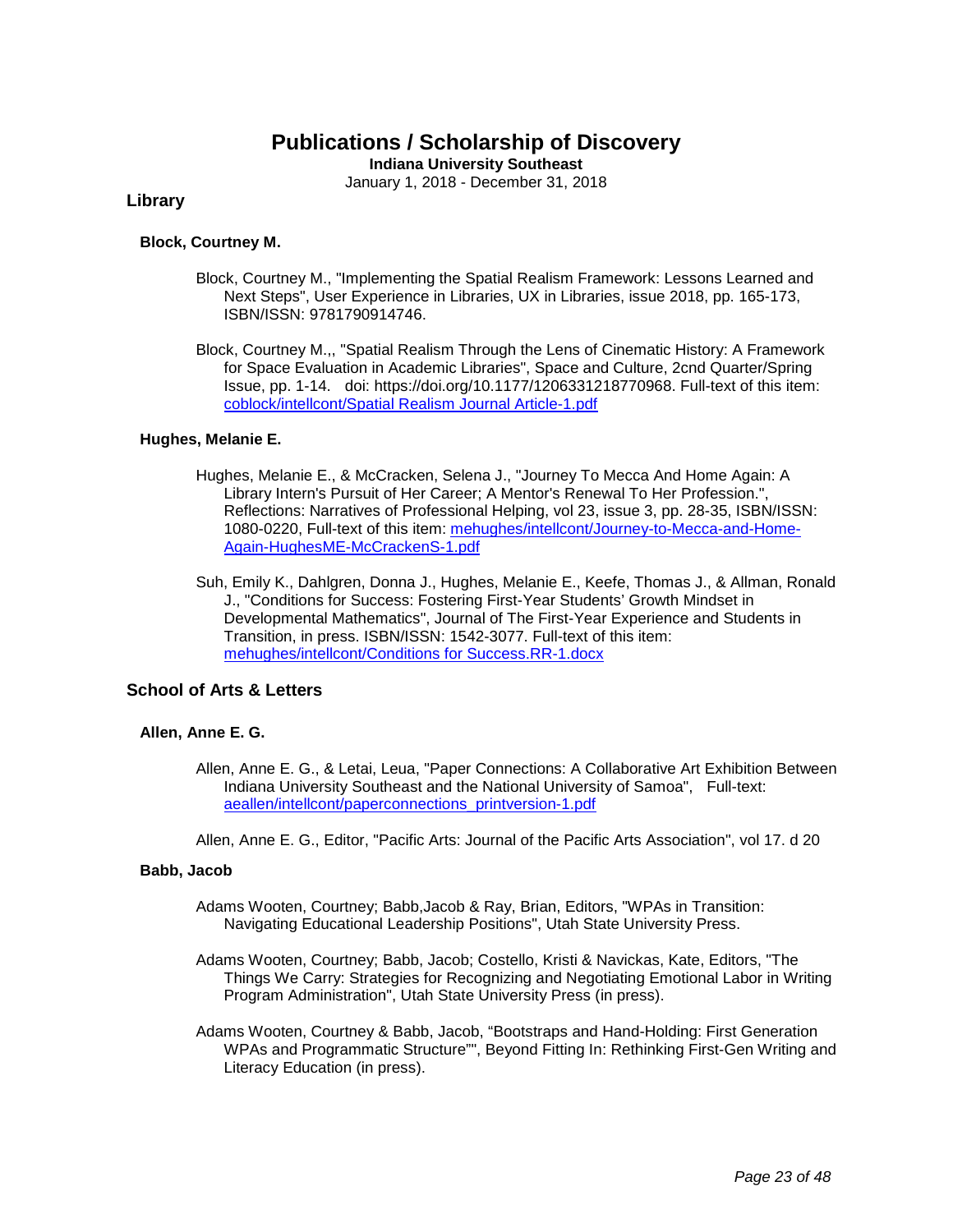- Babb, Jacob,, ""Seeing the Forest and the Trees: A Rhizomatic Metaphor for Writing Program Administration"", Toward More Sustainable Metaphors of Writing Program Administration, in press.
- Ray, Brian; Babb, Jacob & Wooten, Courtney, "Rethinking SETs: Retuning Student Evaluations of Teaching for Student Agency", Composition Studies, vol 46, issue 1,

## **Badia, Mindy S.**

Badia, Mindy S., & Gasior, Bonnie L., "De Jesús y Rocaberti, "Exposición literal, mística y moral sobre los lugares más selectos de los SS. quatro evangelios (1694)." Bibliografía de escritoras españolas. Ed. Patricia García Sánchez Migallón. 2018. (co-transcribed)", Bibliografía de escritoras españolas., (in press)

#### **Crum, Susanna G.**

Crum, Susanna G., "Cover image", Graphic Impressions, vol 3rd Quarter/ Summer 2018, pp. Cover and page 7, https://www.sgcinternational.org/newsletter/graphic-impressions/. Full-text of this item: [sgcrum/intellcont/SGCI-Summer2018-1.pdf](https://www.digitalmeasures.com/login/indiana/faculty/survey/ui/showFile?file=c2djcnVtL2ludGVsbGNvbnQvU0dDSS1TdW1tZXIyMDE4LTEucGRm&surId=17691155&nodeId=1610518&sdId=88510626&sdSurId=17691155&rptId=20226&sgntr=UgogZNy71YyDlzL0HVg%2F74%2FHh2Q%3D)

## **Emery, Sharyn J.**

Emery, Sharyn J.,, "Review of Stages of Struggle and Celebration: A Production History of Black Theatre in Texas", Journal of American Drama and Theatre, vol 30, issue 2.

## **Gettings, Patricia**

- Gettings, Patricia, & McNallie, Jenna, "Trouble in Paradise: Maintaining Relationships in Geographically Dispersed Families", Communication and Social Media: Case Studies Across Personal and Professional Relationships.
- McNallie, Jenna, & Gettings, Patricia, "She Posted About Him Again?" Social Media Jealousy and Conflict in Romantic Relationships", Communication and Social Media: Case Studies Across Personal and Professional Relationships, in press.
- Gettings, Patricia, "Discourses of Retirement in the United States", Aging and Retirement. doi: 10.1093/workar/way008.
- Gettings, Patricia & Anderson, L, "Exploring Retirement as a Communicative Process: A Literature Review and Research Agenda for Communication Scholars", Annals of the International Communication Association. doi: 10.1080/23808985.2018.1497453.
- Gettings, Patricia; Dorrance Hall, E.; Wilson, S R.; Kamal, D.; Inderstrodt-Stephens, J. & Hughes-Kirchubel, L., "Effects of Reintegration Difficulties, Perceived Message Acceptance and Perceived Autonomy Support on U.S. Military Veterans' Evaluations of Messages Encouraging them to Seek Behavioral Health Care", Communication Monographs. doi: 10.1080/03637751.2018.1536828. in press.

## **Goldstein, Joanna**

Goldstein, Joanna, "Nasty Women - Piano Music in the Age of Women's Suffrage", Centaur Records, pp. 1 1/2 hrs of music.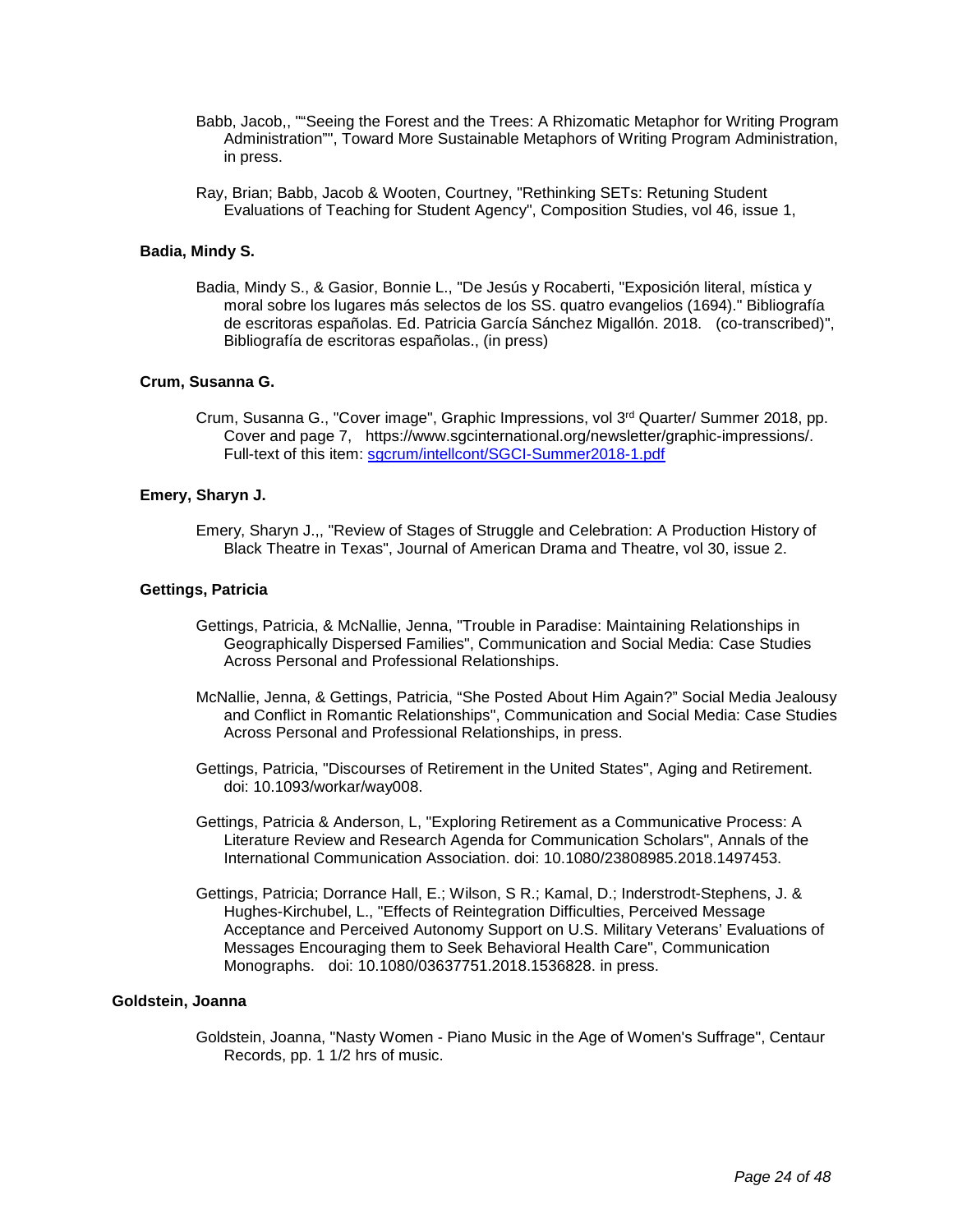## **Harper, Brian A.**

Harper, Brian A.,, https://artaxis.org/.

Harper, Brian A.,, https://www.brianharperstudio.com/.

Harper, Brian A.,, https://claybucket.com/. I

Harper, Brian A.,, https://SpaceLabProject.com

## **Harvey, George W.**

- Harvey, George W., "The Origins of Political Life in Plato's "Republic" and "Laws", A Companion to Ancient Philosophy, pp. 135-147, Northwestern University Press: Evanston, IL. ISBN/ISSN: 978-0810137868.
- Harvey, George W., "Before and After Politics in Plato's "Laws"", Ancient Philosophy, vol 38, issue 2, pp. 305-332. doi: DOI: 10.5840/ancientphil201838227, https://www-pdcnetorg.proxyse.uits.iu.edu/collection/authorizedshow?id=ancientphil\_2018\_0038\_0002\_030 5\_0332&pdfname=ancientphil\_2018\_0038\_0002\_0067\_0094.pdf&file\_type=pdf.

#### **Jackman, Michael**

- Jackman, Michael, "Still Life with Knitting Mill and Working Papers", Gyroscope Literary Review. January (1st Quarter/Winter) 2019.
- Jackman, Michael, "Cut to Pieces"", Orange Blossom Review. December 2018.
- Jackman, Michael, "A Song of Earth's Ascent", Carbon Culture Review. October (4th Quarter/Autumn) 2018.
- Jackman, Michael, "Hustler", Carbon Culture Review. October (4th Quarter/Autumn) 2018.
- Jackman, Michael, "Too Often Driven From Bed at 3 a.m.", Carbon Culture Review. October (4th Quarter/Autumn) 2018.
- Jackman, Michael, "Tell Me What Part of the Earth is Breaking", Nebo, July (3rd Quarter/Summer) 2018.
- Jackman, Michael, "Shvester", Spank the Carp. May 2018.
- Jackman, Michael, "Three Apologies", Gyroscope Literary Review. April (2nd Quarter/Spring) 2018.

Jackman, Michael, "Between Two Nothings", Community, April (2nd Quarter/Spring) 2018.

### **Patterson-Randles, Sandra R.**

Patterson-Randles, Sandra R.,, "Pluses and Pitfalls of Local Community Participation in Planning", Proceedings of the Society for College and University Planning, October (4th Quarter/Autumn) 2, 2018.

https://www.scup.org/page/eventsandeducation/event/program/archives?data\_id=773.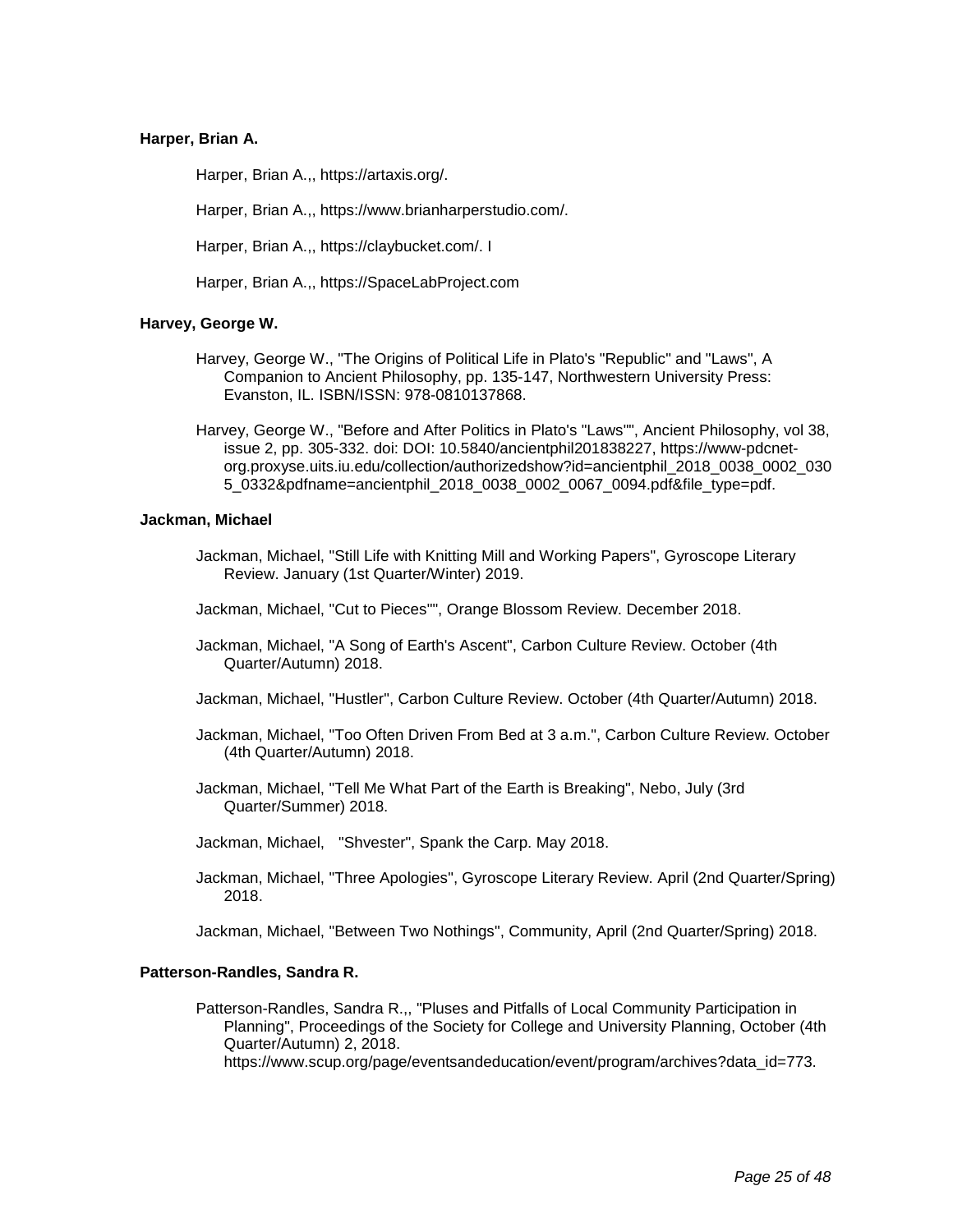## **Popham, Susan**

- Popham, Susan,, "Teaching Editing with Feminist Rhetorical Theory",Editing in the Modern Classroom, Routledge, Full-text of this item[: pophams/intellcont/Teaching Editing through](https://www.digitalmeasures.com/login/indiana/faculty/survey/ui/showFile?file=cG9waGFtcy9pbnRlbGxjb250L1RlYWNoaW5nIEVkaXRpbmcgdGhyb3VnaCBhIEZlbWluaXN0IFJo%0AZXRvcmljYWwgTGVucyBkcmFmdCAzIDIwMTgtMS5wZGY%3D&surId=17829047&nodeId=1610518&sdId=91116049&sdSurId=17829047&rptId=20226&sgntr=uizemmG5RGZHFMlqlbRe9cu0bmA%3D)  [a Feminist Rhetorical Lens draft 3 2018-1.pdf](https://www.digitalmeasures.com/login/indiana/faculty/survey/ui/showFile?file=cG9waGFtcy9pbnRlbGxjb250L1RlYWNoaW5nIEVkaXRpbmcgdGhyb3VnaCBhIEZlbWluaXN0IFJo%0AZXRvcmljYWwgTGVucyBkcmFmdCAzIDIwMTgtMS5wZGY%3D&surId=17829047&nodeId=1610518&sdId=91116049&sdSurId=17829047&rptId=20226&sgntr=uizemmG5RGZHFMlqlbRe9cu0bmA%3D)
- Popham, Susan,, "Inefficient Communication Design in Medical Clinics and Healthcare Systems", Proceedings of the IEEE, vol 2018, pp. 167-172, October (4th Quarter/Autumn) 1, 2018. doi: DOI: 10.1109/ProComm.2018.00041, https://ieeexplore.ieee.org/document/8476848. Full-text of this item: [pophams/intellcont/Inefficient Communication Design in Medical Clinic and Healthcare](https://www.digitalmeasures.com/login/indiana/faculty/survey/ui/showFile?file=cG9waGFtcy9pbnRlbGxjb250L0luZWZmaWNpZW50IENvbW11bmljYXRpb24gRGVzaWduIGluIE1l%0AZGljYWwgQ2xpbmljIGFuZCBIZWFsdGhjYXJlIFN5c3RlbXMtMS5wZGY%3D&surId=17829047&nodeId=1610518&sdId=88586850&sdSurId=17829047&rptId=20226&sgntr=pzvxta7TmRgopKBv1pUAuMMY3Tc%3D)  [Systems-1.pdf](https://www.digitalmeasures.com/login/indiana/faculty/survey/ui/showFile?file=cG9waGFtcy9pbnRlbGxjb250L0luZWZmaWNpZW50IENvbW11bmljYXRpb24gRGVzaWduIGluIE1l%0AZGljYWwgQ2xpbmljIGFuZCBIZWFsdGhjYXJlIFN5c3RlbXMtMS5wZGY%3D&surId=17829047&nodeId=1610518&sdId=88586850&sdSurId=17829047&rptId=20226&sgntr=pzvxta7TmRgopKBv1pUAuMMY3Tc%3D)

## **Yeoh, Kok Cheow**

Yeoh, Kok Cheow, "Hegemony", Gateways to Art, Thames & Hudson: London, ISBN/ISSN: 978-0-500-841150. Full-text of this item: [yeohk/intellcont/Hegemony-1.jpg](https://www.digitalmeasures.com/login/indiana/faculty/survey/ui/showFile?file=eWVvaGsvaW50ZWxsY29udC9IZWdlbW9ueS0xLmpwZw%3D%3D&surId=17691164&nodeId=1610518&sdId=78512405&sdSurId=17691164&rptId=20226&sgntr=KzDaAYMb57nc52ylEYtQ4ugbfEM%3D)

## **Zorn, Christa**

Zorn, Christa,, "Review of : Amanda Gagel/Sophie Geoffroy (eds): Selected Letters of Vernon Lee, 1856-1935, Vol. 1, 1865-1884.", Women's Writing, Vol.25, Issue 3 (p. 405-07), doi: https://doi.org/10.1080/09699082.2018.1431003, ISBN/ISSN: https://cats.informa.com/PTS/in?ut=728E55B02B7E4BEE9DF321D01D759D42.

## **School of Business**

## **Alse, Janardhanan A.**

- Srinivasan, Arun, Kathleen, Arano, & Alse, Janardhanan, "Spatial Analysis of Change in County Unemployment Rates in Indiana during the Great Recession and Beyond", Journal of Business and Economic Perspectives,
- Srinivasan, Arun, Arano, Kathleen, & Alse, Janardhanan, "County Unemployment Dynamics in Indiana During Great Recession and Beyond", Journal of Economic Insight,

#### **Arano, Kathleen**

- Arano, Kathleen, Velikova, Marieta, & Arano, Kathryn, "Marcellus Shale Play and the Cointegration of Natural Gas Markets in the Northeast", International Journal of Energy Sector Management, vol 12, issue 4, pp. 470-483. doi: https://doi.org/10.1108/IJESM-08 2017-0006. Full-text of this item: [karano/intellcont/IJESM Article-1.pdf](https://www.digitalmeasures.com/login/indiana/faculty/survey/ui/showFile?file=a2FyYW5vL2ludGVsbGNvbnQvSUpFU00gQXJ0aWNsZS0xLnBkZg%3D%3D&surId=17691106&nodeId=1610518&sdId=78238485&sdSurId=17691106&rptId=20226&sgntr=BNUoZEYkvet0ODoZ888eq21Fvck%3D)
- Arano, Kathleen, Toulaboe, Dosse, & Schreyer, Samuel, "An Analysis of Student Performance in Online vs Face-to-face Principles of Economics Controlling for Selection Bias", Perspectives on Economic Education Research, vol 11, issue 1, pp. 1-18. . Fulltext of this item: [karano/intellcont/PEER Article-1.pdf](https://www.digitalmeasures.com/login/indiana/faculty/survey/ui/showFile?file=a2FyYW5vL2ludGVsbGNvbnQvUEVFUiBBcnRpY2xlLTEucGRm&surId=17691106&nodeId=1610518&sdId=70280352&sdSurId=17691106&rptId=20226&sgntr=j3j%2BRkOZqKtA2fOX5nc%2B5o6a9gc%3D)
- Srinivasan, Arun K., Arano, Kathleen G., & Alse, Janardhanan A., "Spatial Analysis of Change in County Unemployment Rates in Indiana During the Great Recession and Beyond", Journal of Business and Economic Perspectives.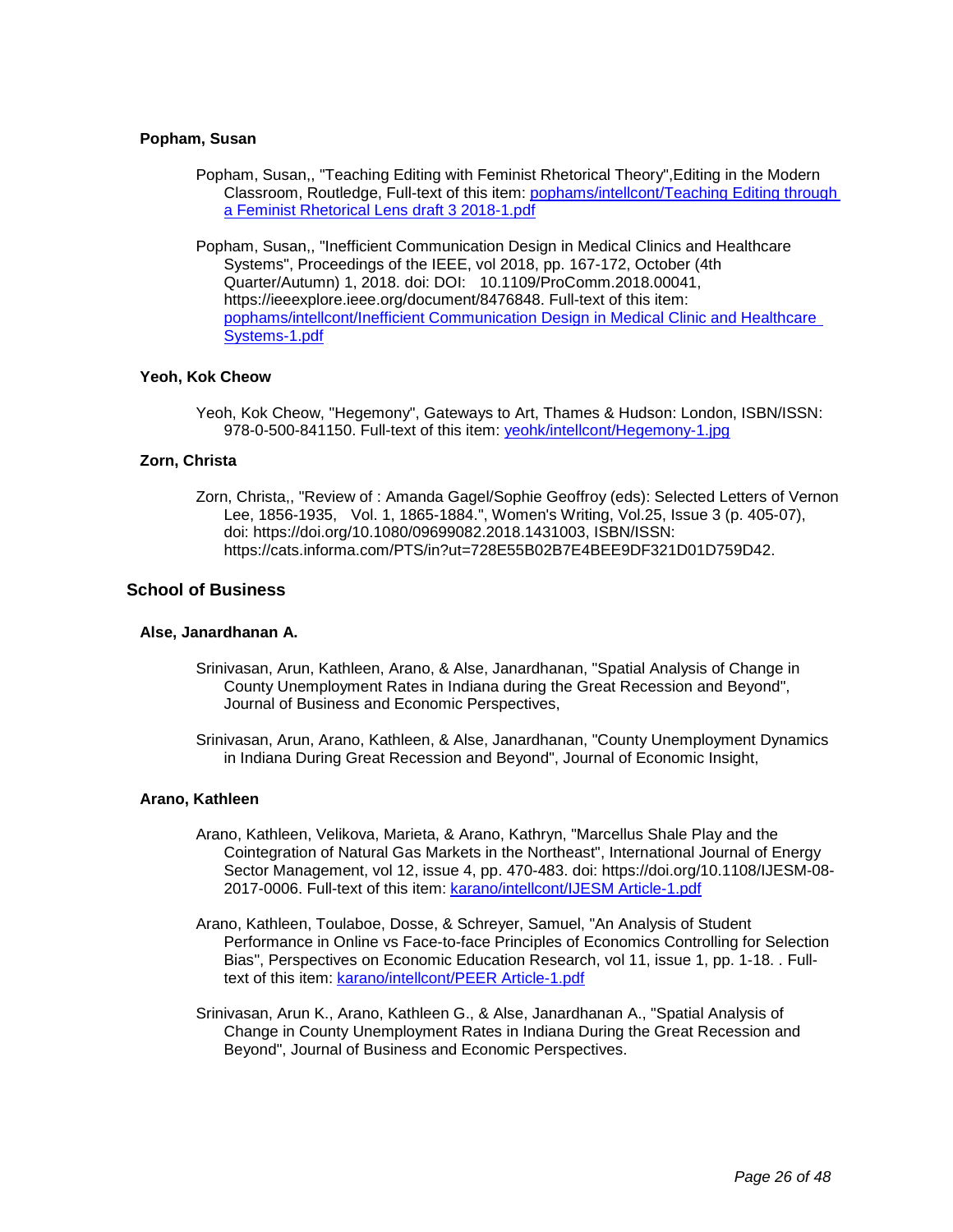Srinivasan, Arun K., Arano, Kathleen G., & Alse, Janardhanan A., "County Unemployment Dynamics in Indiana during the Great Recession and Beyond", The Journal of Economic Insight.

## **Atwater, Brian B.**

Stepens, Alan A., & Atwater, Brian, "Applying System Dynamics Simultation to Proactively Address Unintended Consequences", International Journal of Learning and Change, vol. 11, issue 1, pp. 17, doi: 10.1504/IJLC.2019.097167.

## **Barney, Douglas K.**

- Barney, Douglas K., & Kara, Aycan, "Chapter 7 and Chapter 11 Bankruptcy Factors", Journal of the Indiana Academy of Social Sciences, issue 21, pp. 22-38,
- Barney, Douglas K.. & Tschopp, Daniel, "The Readability of Financial Statement Note Disclosure", International Journal of Business, Accounting, and Finance, vol 12, issue 1, pp. 63-74,
- Barney, Douglas K.,, "Bankruptcy and Filing the 10 K: A Descriptive Study of Public Company Bankruptcy Filings", American Bankruptcy Institute Newsletter, July (3rd Quarter/Summer) 23, 2018.

## **Christiansen, Linda**

- Christiansen, Linda, & Gray, Deborah, "Marketing to Patients: A Legal and Ethical Perspective", Healthcare Marketing: Strategies for Creating Value in the Patient Experience, Cognella.
- Christiansen, Linda, "Wall Street Journal Weekly Reviews" 118 article reviews, complete with summaries, essay questions, and group projects.
- Christiansen, Linda, "Wall Street Journal Weekly Assessment Tests". Wall Street Journal Weekly Assessment Tests.
- Christiansen, Linda, "Business Law & Ethics Pedagogy: Reflections on Changing Lives and Advancing the Discipline", ALSB Journal of Business Law & Ethics Pedagogy, vol 1, issue 1.
- Christiansen, Linda, "Engagement, Innovation, Impact, and Value in Business Law & Ethics Education", Journal of Business Law & Ethics Pedagogy,

## **Cox, Chris C.**

- Musgrove, Carolyn F., Choi, Pilsik, & Cox, Kevin C., "Consumer Perceptions of Green Marketing Claims: An Examination of the Relationships with Type of Claim and Corporate Credibility", Services Marketing Quarterly, vol 39, issue 4, pp. 277-292, doi: 10.1080/15332969.2018.1514794, ISBN/ISSN: 1533-2969, https://www.tandfonline.com/doi/full/10.1080/15332969.2018.1514794. Full-text of this item: [kccox/intellcont/Consumer Perceptions of Green Marketing Claims](https://www.digitalmeasures.com/login/indiana/faculty/survey/ui/showFile?file=a2Njb3gvaW50ZWxsY29udC9Db25zdW1lciBQZXJjZXB0aW9ucyBvZiBHcmVlbiBNYXJrZXRpbmcg%0AQ2xhaW1zIEFuIEV4YW1pbmF0aW9uIG9mIHRoZSBSZWxhdGlvbnNoaXBzIHdpdGggVHlwZSBvZiBD%0AbGFpbSBhbmQgQ29ycG9yYXRlIENyZWRpYmlsaXR5LTEucGRm&surId=17691107&nodeId=1610518&sdId=78529919&sdSurId=17691107&rptId=20226&sgntr=SwGn6RvfoFdUgJjlBjUAnqSOZ1k%3D)  [An Examination of the Relationships with Type of Claim and Corporate Credibility-1.pdf](https://www.digitalmeasures.com/login/indiana/faculty/survey/ui/showFile?file=a2Njb3gvaW50ZWxsY29udC9Db25zdW1lciBQZXJjZXB0aW9ucyBvZiBHcmVlbiBNYXJrZXRpbmcg%0AQ2xhaW1zIEFuIEV4YW1pbmF0aW9uIG9mIHRoZSBSZWxhdGlvbnNoaXBzIHdpdGggVHlwZSBvZiBD%0AbGFpbSBhbmQgQ29ycG9yYXRlIENyZWRpYmlsaXR5LTEucGRm&surId=17691107&nodeId=1610518&sdId=78529919&sdSurId=17691107&rptId=20226&sgntr=SwGn6RvfoFdUgJjlBjUAnqSOZ1k%3D)
- Choi, Pilsik, Harris, Michael L., Ernstberger, Kathryn W., Cox, Kevin C., & Musgrove, Carolyn F., "An Exploratory Study on Part-time MBA Program Choice Factors and Characteristics of Part-time MBA Students", Journal of Education for Business, doi: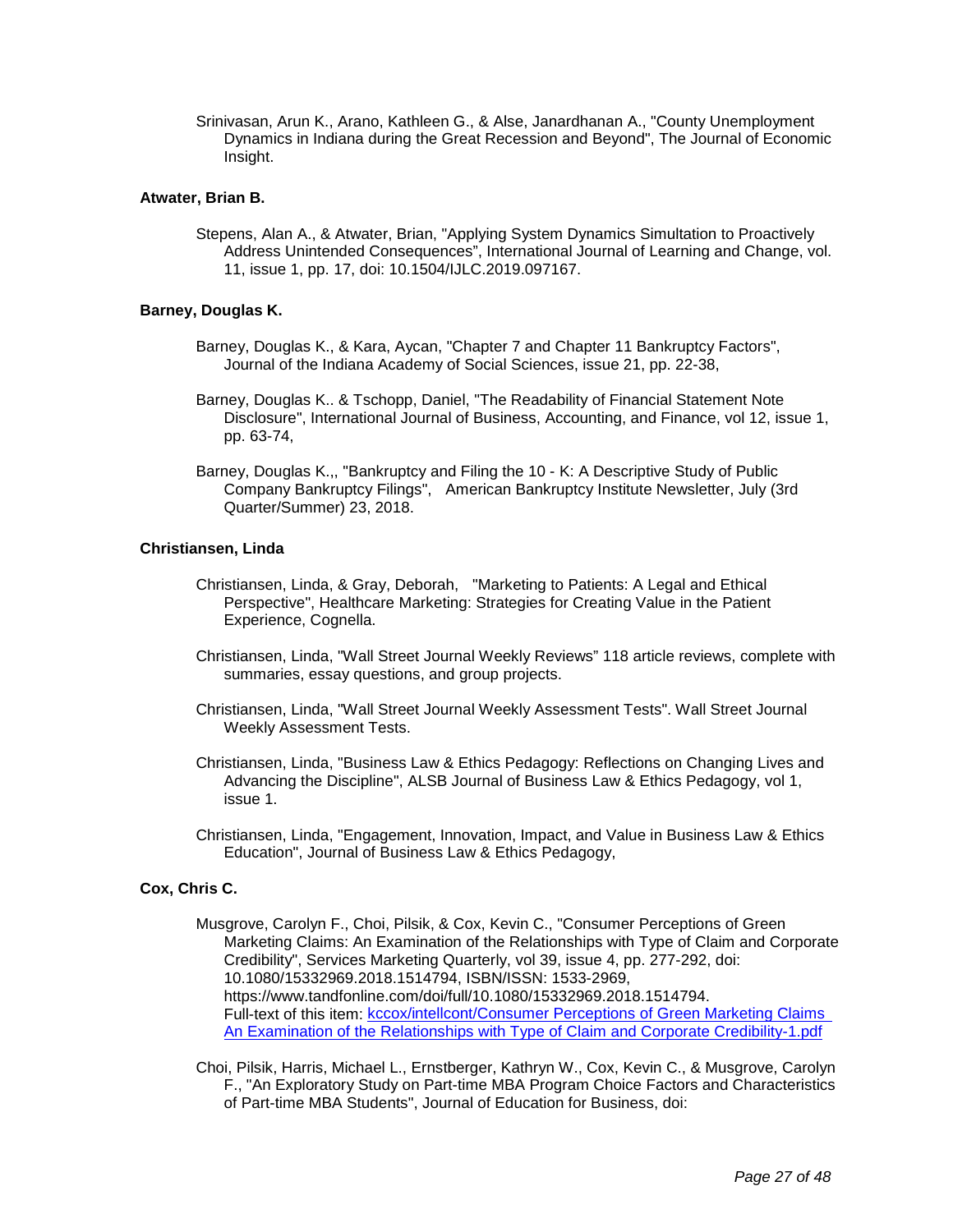10.1080/08832323.2018.1491823, ISBN/ISSN: 0883-2323,

[https://doi.org/10.1080/08832323.2018.1491823.](https://doi.org/10.1080/08832323.2018.1491823) Full-text of this item: [kccox/intellcont/An exploratory study on part time MBA program choice factors and](https://www.digitalmeasures.com/login/indiana/faculty/survey/ui/showFile?file=a2Njb3gvaW50ZWxsY29udC9BbiBleHBsb3JhdG9yeSBzdHVkeSBvbiBwYXJ0IHRpbWUgTUJBIHBy%0Ab2dyYW0gY2hvaWNlIGZhY3RvcnMgYW5kIGNoYXJhY3RlcmlzdGljcyBvZiBwYXJ0IHRpbWUgTUJB%0AIHN0dWRlbnRzLTEucGRm&surId=17691107&nodeId=1610518&sdId=78529844&sdSurId=17691107&rptId=20226&sgntr=s0Ey5K3Rn9bg%2BlA3GnPRdXT0nlo%3D)  [characteristics of part time MBA students-1.pdf](https://www.digitalmeasures.com/login/indiana/faculty/survey/ui/showFile?file=a2Njb3gvaW50ZWxsY29udC9BbiBleHBsb3JhdG9yeSBzdHVkeSBvbiBwYXJ0IHRpbWUgTUJBIHBy%0Ab2dyYW0gY2hvaWNlIGZhY3RvcnMgYW5kIGNoYXJhY3RlcmlzdGljcyBvZiBwYXJ0IHRpbWUgTUJB%0AIHN0dWRlbnRzLTEucGRm&surId=17691107&nodeId=1610518&sdId=78529844&sdSurId=17691107&rptId=20226&sgntr=s0Ey5K3Rn9bg%2BlA3GnPRdXT0nlo%3D)

## **Eplion, David M.**

- Keefe, Thomas J., & Eplion, David M., "An Empirical Investigation of the Effects of Courseware on Various Student Performance and Perceptual Outcomes".
- Eplion, David M., "Downsizing's Downside? Possible Erosion of Market Focus". Journal of Business Disciplines.

## **Ernstberger, Kathryn W.**

- Ernstberger, Kathryn W., "Test Bank and Power Point Presentations for Text", Practical Management Science 6e, Cengage.
- Ernstberger, Kathryn W., & Venkataramanan, M. A., "Announcing the Engagement of Sudoku", Decision Sciences Journal of Innovative Education, vol 16, issue 16, pp. 185- 196, doi: https://doi.org/10.1111/dsji.12160, ISBN/ISSN: SSN-1540-4595. Full-text of this item: [kernst/intellcont/DSJIE-17-0047-1.docx](https://www.digitalmeasures.com/login/indiana/faculty/survey/ui/showFile?file=a2VybnN0L2ludGVsbGNvbnQvRFNKSUUtMTctMDA0Ny0xLmRvY3g%3D&surId=17691108&nodeId=1610518&sdId=70280946&sdSurId=17691108&rptId=20226&sgntr=pPY3Z4SATmdogzCJwA%2BXoVgYEEI%3D)
- Choi, Pilsik, Harris, Michael, Ernstberger, Kathryn W., Cox, K. C., & Musgrove, Casey, "An Exploratory Study on Part-time MBA Program Choice Factors and Characteristics of Parttime MBA Students", Journal of Education for Business, vol 94, issue 3, pp. 139-147, doi: DOI: 10.1080/08832323.2018.1491823. Full-text of this item: [kernst/intellcont/An](https://www.digitalmeasures.com/login/indiana/faculty/survey/ui/showFile?file=a2VybnN0L2ludGVsbGNvbnQvQW4gRXhwbG9yYXRvcnkgU3R1ZHkgb24gUGFydCBUaW1lIE1CQSBQ%0Acm9ncmFtIENob2ljZSBGYWN0b3JzLTEucGRm&surId=17691108&nodeId=1610518&sdId=70280949&sdSurId=17691108&rptId=20226&sgntr=XFTJzafOAjIxzywRTBh9f15pYYU%3D)  [Exploratory Study on Part Time MBA Program Choice Factors-1.pdf](https://www.digitalmeasures.com/login/indiana/faculty/survey/ui/showFile?file=a2VybnN0L2ludGVsbGNvbnQvQW4gRXhwbG9yYXRvcnkgU3R1ZHkgb24gUGFydCBUaW1lIE1CQSBQ%0Acm9ncmFtIENob2ljZSBGYWN0b3JzLTEucGRm&surId=17691108&nodeId=1610518&sdId=70280949&sdSurId=17691108&rptId=20226&sgntr=XFTJzafOAjIxzywRTBh9f15pYYU%3D)

#### **Harris, Kenneth J.**

- Crawford, Wayne S., Kacmar, K M., & Harris, Kenneth J., "Do You See Me as I See Me? The Effects of Impression Management Incongruence of Actors and Audiences", Journal of Business and Psychology.
- Zivnuska, Suzanne, Carlson, Dawn, Carlson, John, Harris, Kenneth J., & Harris, Ranida B., "Social Media Addiction and Social Media Reactions: The Implications for Job Performance", Journal of Social Psychology.
- Zivnuska, Suzanne, Carlson, Dawn, Carlson, John, Harris, Ranida, & Harris, Ken, "Why Employees Use Social Media at Work: The Impact of Regulatory Focus and Political Skill",

#### **Harris, Michael L.**

Choi, Pilsik, Harris, Michael L., Ernstberger, Kathryn W., Cox, Kevin C., & Musgrove, Carolyn F., "An Exploratory Study on Part-time MBA Program Choice Factors and Characteristics of Part-time MBA Students", Journal of Education for Business.

#### **Harris, Ranida B.**

Harris, Ranida B., & Snow, Stephen C., "Instructing Students to NOT Follow the Instructions: Infusing Analytical Mindset in Undergraduate Education", IU Southeast SoTL Conference, https://iu.app.box.com/s/r5prxi4dow10fntbtp4jh7q07ad4juvs. Full-text of this item: [rbharris/intellcont/2018 IUS SoTL -](https://www.digitalmeasures.com/login/indiana/faculty/survey/ui/showFile?file=cmJoYXJyaXMvaW50ZWxsY29udC8yMDE4IElVUyAgU29UTCAtIEluZnVzZSBBbmFseXRpY3MtMS5w%0AZGY%3D&surId=17691116&nodeId=1610518&sdId=88559587&sdSurId=17691116&rptId=20226&sgntr=nCwk754oGB9%2FnRRY%2B4gLGCBcJ%2BU%3D) Infuse Analytics-1.pdf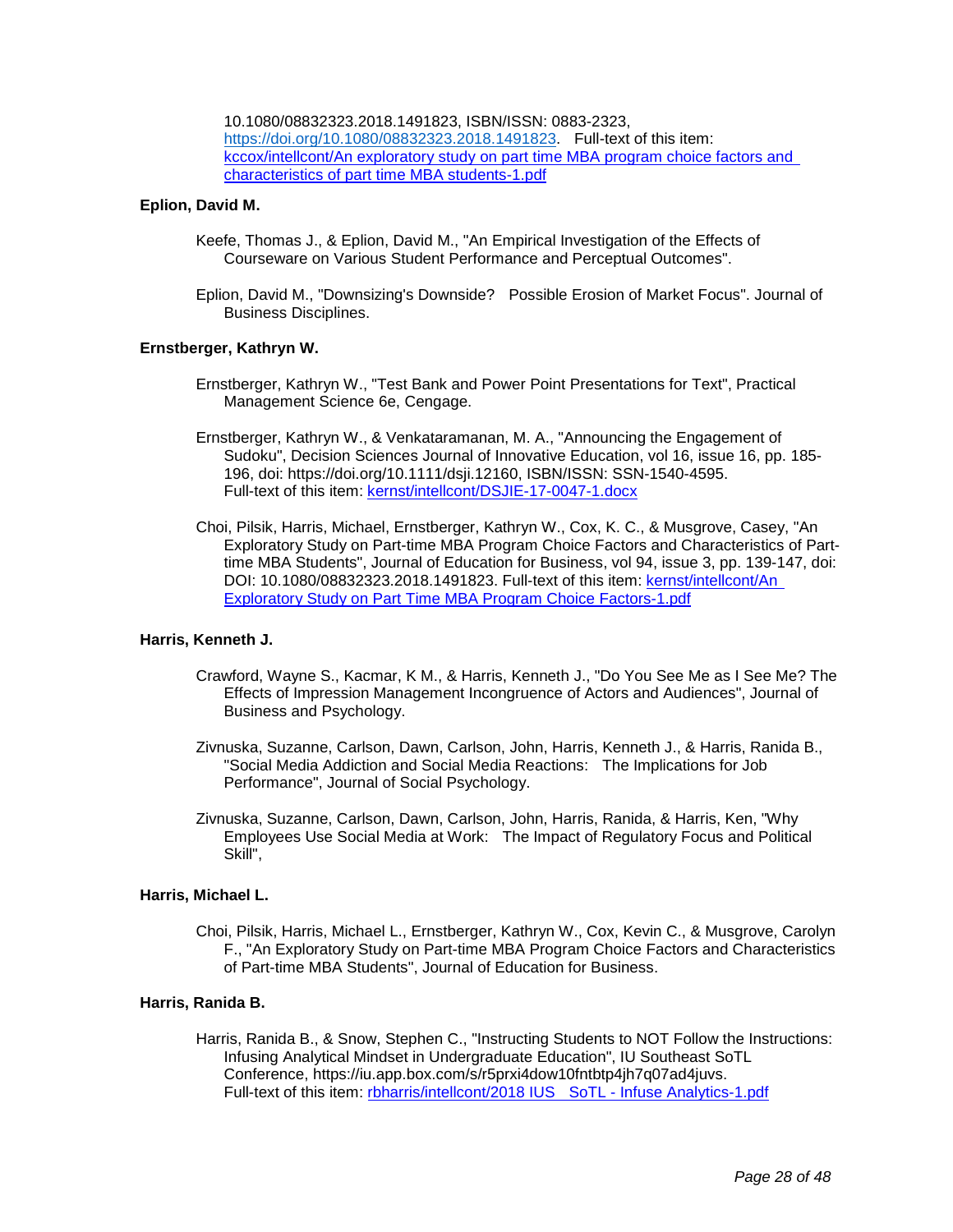- Zivnuska, Suzanne, Carlson, Dawn S., Carlson, John R., Harris, Ranida B., & Harris, Kenneth J., "Investigating the impacts of Regulatory Focus and Political Skill within a Social Media Context", Computers in Human Behavior, vol 91, pp. 151-156. https://doi.org/10.1016/j.chb.2018.09.030.
- Zivnuska, Suzanne, Carlson, John R., Carlson, Dawn S., Harris, Ranida B., & Harris, Kenneth J., "Social Media Addiction and Social Media Reactions: The Implications for Job Performance", Journal of Social Psychology.

## **He, Yan**

Long, Frank F., & He, Yan, "Financial Effects of Private vs. Government Stock Ownership: Evidence from Literature of Listed Chinese Companies", The Chinese Economy, vol 51, pp. 263-289.

## **Kara, Aycan**

- Petrescu, Maria, & Kara, Aycan, "Consumer Aspirations and Subjective Well-Being", Published. Journal of International Consumer Marketing, Routledge, vol 30, issue 5, pp. 304-316. [https://doi.org/10.1080/08961530.2018.1459219.](https://doi.org/10.1080/08961530.2018.1459219) Full-text of this item: [karaa/intellcont/JICM\\_ConsumerAspirationsandSubjectiveWellBeing-1.pdf](https://www.digitalmeasures.com/login/indiana/faculty/survey/ui/showFile?file=a2FyYWEvaW50ZWxsY29udC9KSUNNX0NvbnN1bWVyQXNwaXJhdGlvbnNhbmRTdWJqZWN0aXZlV2Vs%0AbEJlaW5nLTEucGRm&surId=17691105&nodeId=1610518&sdId=78313737&sdSurId=17691105&rptId=20226&sgntr=7pxx0tVdczma2fDuGv28U4I7dOo%3D)
- Kara, Aycan, & Petrescu, Maria, "Self-employment and its Relationship to Subjective Wellbeing", International Review of Entrepreneurship, vol 16, issue 1, pp. 115-140. Full-text of this item: [karaa/intellcont/KaraPetrescu\\_2018-1.pdf](https://www.digitalmeasures.com/login/indiana/faculty/survey/ui/showFile?file=a2FyYWEvaW50ZWxsY29udC9LYXJhUGV0cmVzY3VfMjAxOC0xLnBkZg%3D%3D&surId=17691105&nodeId=1610518&sdId=78310274&sdSurId=17691105&rptId=20226&sgntr=A%2F2Ac2MNdSAA3bvvOLkQbgq6eYM%3D)
- Barney, Douglas K., & Kara, Aycan,, "Chapter 7 and Chapter 11 Bankruptcy Factors.", Indiana Academy of Social Sciences, vol 21, pp. 22-38. Full-text of this item: [karaa/intellcont/Barney Kara 2018 \(05232018-AK\)-1.docx](https://www.digitalmeasures.com/login/indiana/faculty/survey/ui/showFile?file=a2FyYWEvaW50ZWxsY29udC9CYXJuZXkgIEthcmEgMjAxOCAoMDUyMzIwMTgtQUspLTEuZG9jeA%3D%3D&surId=17691105&nodeId=1610518&sdId=88447406&sdSurId=17691105&rptId=20226&sgntr=zJ6NbLB45q1dhGqu5X3yffpkTg4%3D)
- Kende, J., Phalet, K., Van den Noortgate, W., Kara, Aycan, & Fischer, R., "Equality Revisited: A Cultural Meta-analysis of Intergroup Contact and Prejudice", Social Psychological and Personality Science, vol 9, issue 8, pp. 887-895. doi: 10.1177/1948550617728993, https://doi.org/10.1177/1948550617728993. Full-text of this item: [karaa/intellcont/Kende](https://www.digitalmeasures.com/login/indiana/faculty/survey/ui/showFile?file=a2FyYWEvaW50ZWxsY29udC9LZW5kZSBldCBhbC4gMjAxOC0xLnBkZg%3D%3D&surId=17691105&nodeId=1610518&sdId=70281179&sdSurId=17691105&rptId=20226&sgntr=ra%2BVsjqanPrqKLbQQuXshTLW8TE%3D)  [et al. 2018-1.pdf](https://www.digitalmeasures.com/login/indiana/faculty/survey/ui/showFile?file=a2FyYWEvaW50ZWxsY29udC9LZW5kZSBldCBhbC4gMjAxOC0xLnBkZg%3D%3D&surId=17691105&nodeId=1610518&sdId=70281179&sdSurId=17691105&rptId=20226&sgntr=ra%2BVsjqanPrqKLbQQuXshTLW8TE%3D)
- Peterson, Mark F., Søndergaard, Mikael, & Kara, Aycan, "Traversing Cultural Boundaries in IB: The Complex Relationships between Explicit Country and Implicit Cultural Group Boundaries at Multiple Levels", Journal Of International Business Studies, vol 49, issue 8, pp. 1081-1099. doi: 10.1057/s41267-017-0082-z. Full-text of this item: [karaa/intellcont/R\\_File\\_1\\_Aycan Kara\\_JIBS\\_Boundaries-1.pdf](https://www.digitalmeasures.com/login/indiana/faculty/survey/ui/showFile?file=a2FyYWEvaW50ZWxsY29udC9SX0ZpbGVfMV9BeWNhbiBLYXJhX0pJQlNfQm91bmRhcmllcy0xLnBk%0AZg%3D%3D&surId=17691105&nodeId=1610518&sdId=70281182&sdSurId=17691105&rptId=20226&sgntr=B7rFtwjTp%2Fm8O3VQhS%2Fe513Uqas%3D)
- Peterson, Mark F., Kara, Aycan,, Fanimokun, Abiola, & Smith, Peter B., "Country Culture Moderators of the Relationship between Gender and Organizational Commitment", Journal of Management.
- Kara, Aycan, & Russell, Lisa M., The Final Countdown: A Design for Helping Students Implement Business Strategies", Journal of Higher Education Theory and Practice, vol 19, issue 1. ISBN/ISSN: 2158-3595. Full-text of this item[: karaa/intellcont/7 KaraFinal-](https://www.digitalmeasures.com/login/indiana/faculty/survey/ui/showFile?file=a2FyYWEvaW50ZWxsY29udC83IEthcmFGaW5hbC0xLnBkZg%3D%3D&surId=17691105&nodeId=1610518&sdId=78314105&sdSurId=17691105&rptId=20226&sgntr=qssUhoMEGFTy0Q7QT2EUGXI%2FSTY%3D)[1.pdf](https://www.digitalmeasures.com/login/indiana/faculty/survey/ui/showFile?file=a2FyYWEvaW50ZWxsY29udC83IEthcmFGaW5hbC0xLnBkZg%3D%3D&surId=17691105&nodeId=1610518&sdId=78314105&sdSurId=17691105&rptId=20226&sgntr=qssUhoMEGFTy0Q7QT2EUGXI%2FSTY%3D)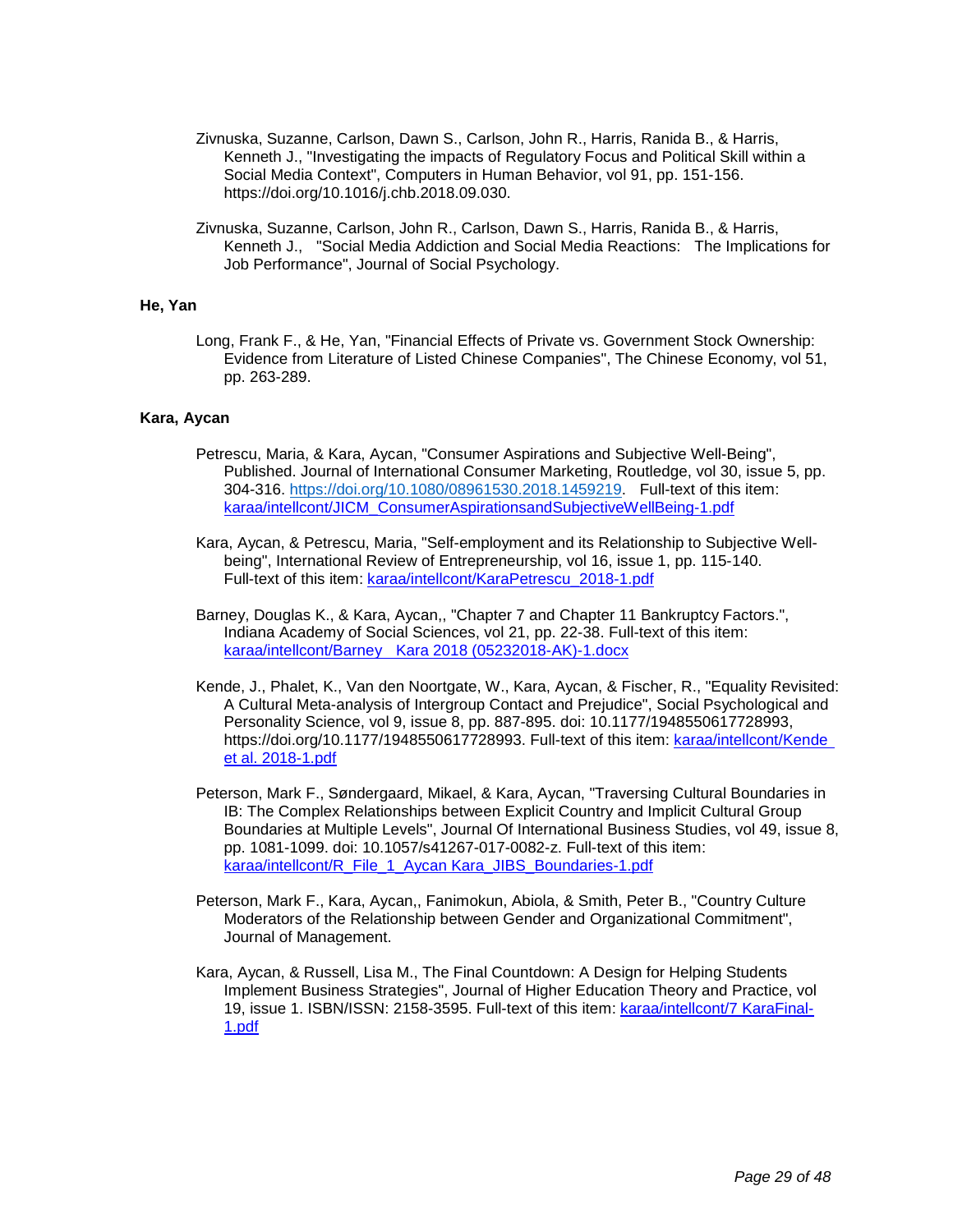## **Kauffman, James L.**

Kauffman, James L., & Kornberg, Josh, "Creating Greeting Cards to Understand and to Evaluate Knapp's Staircase Model of Relationships", Communication Teacher, vol 32, issue 4, pp. 198-202, doi: 10.1080/17404622.2017.1372601. Full-text of this item: [jkauffm/intellcont/Proof\\_Kauffman and Kornberg-1.pdf](https://www.digitalmeasures.com/login/indiana/faculty/survey/ui/showFile?file=amthdWZmbS9pbnRlbGxjb250L1Byb29mX0thdWZmbWFuIGFuZCBLb3JuYmVyZy0xLnBkZg%3D%3D&surId=17691141&nodeId=1610518&sdId=69403575&sdSurId=17691141&rptId=20226&sgntr=42p3wC3DchGIOdsxi786efcJfl0%3D)

## **Keefe, Thomas J.**

Keefe, Thomas J., "An Assessment of the Motivational Impact of Formative Assessment".

Keefe, Thomas J., "HRM Computer Based Cases".

## **Lambert, Alysa**

Mann, Melissa, Yanson, Regina, & Lambert, Alysa, "Using Service Learning to Improve Interviewer and Interviewee Effectiveness", Management Teaching Review, vol 3, issue 1, pp. 1-17. doi: https://doi.org/10.1177/2379298117697698, http://journals.sagepub.com/doi/full/10.1177/2379298117697698. Full-text of this item: [alylambe/intellcont/MTR 2017 Service Learning-1.pdf](https://www.digitalmeasures.com/login/indiana/faculty/survey/ui/showFile?file=YWx5bGFtYmUvaW50ZWxsY29udC9NVFIgMjAxNyBTZXJ2aWNlIExlYXJuaW5nLTEucGRm&surId=17691088&nodeId=1610518&sdId=70281288&sdSurId=17691088&rptId=20226&sgntr=MA3atzjUsksCYqGxO%2F1aPAaZHtE%3D)

## **Lambert, Tom E.**

Lambert, Thomas E., & Min, Hokey, "A Data Envelopment Analysis of EMS Response Times'". Review of Policy Research.

#### **Musgrove, Casey**

- Musgrove, Carolyn F., "Case 2-1: IKEA Uses Market Research to Adapt for Global Markets", Consumer Behavior: Building Marketing Strategy, 14/e, McGraw Hill.
- Musgrove, Carolyn F., "Case 2-4: How Social Media Nearly Brought Down United Airlines (modified)", Consumer Behavior: Building Marketing Strategy, 14/e, McGraw Hill.
- Musgrove, Carolyn F., "Case 2-5: Grace and Frankie: The Invisibility of Baby Boomer Women", Consumer Behavior: Building Marketing Strategy, 14/e, McGraw Hill.
- Musgrove, Carolyn F., "Case 3-2: Repositioning McDonald's", Consumer Behavior: Building Marketing Strategy, 14/e, McGraw Hill.
- Musgrove, Carolyn F., "Case 3-3: Let's Move! Campaign Celebrities Endorsing Soda?! (modified)", Consumer Behavior: Building Marketing Strategy, 14/e, McGraw Hill.
- Musgrove, Carolyn F., "Case 3-5: Meal Kits are Shifting How Consumers Shop for Food", Consumer Behavior: Building Marketing Strategy, 14/e, McGraw Hill.
- Musgrove, Carolyn F., "Case 3-8: The Tale of Two Emotional Ads", Consumer Behavior: Building Marketing Strategy, 14/e, McGraw Hill.
- Musgrove, Carolyn F., "Case 3-9: The World Shares a Coke", Consumer Behavior: Building Marketing Strategy, 14/e, McGraw Hill.
- Musgrove, Carolyn F., "Case 4-3: Nissan Goes After the Dog Lover Niche", Consumer Behavior: Building Marketing Strategy, 14/e, McGraw Hill.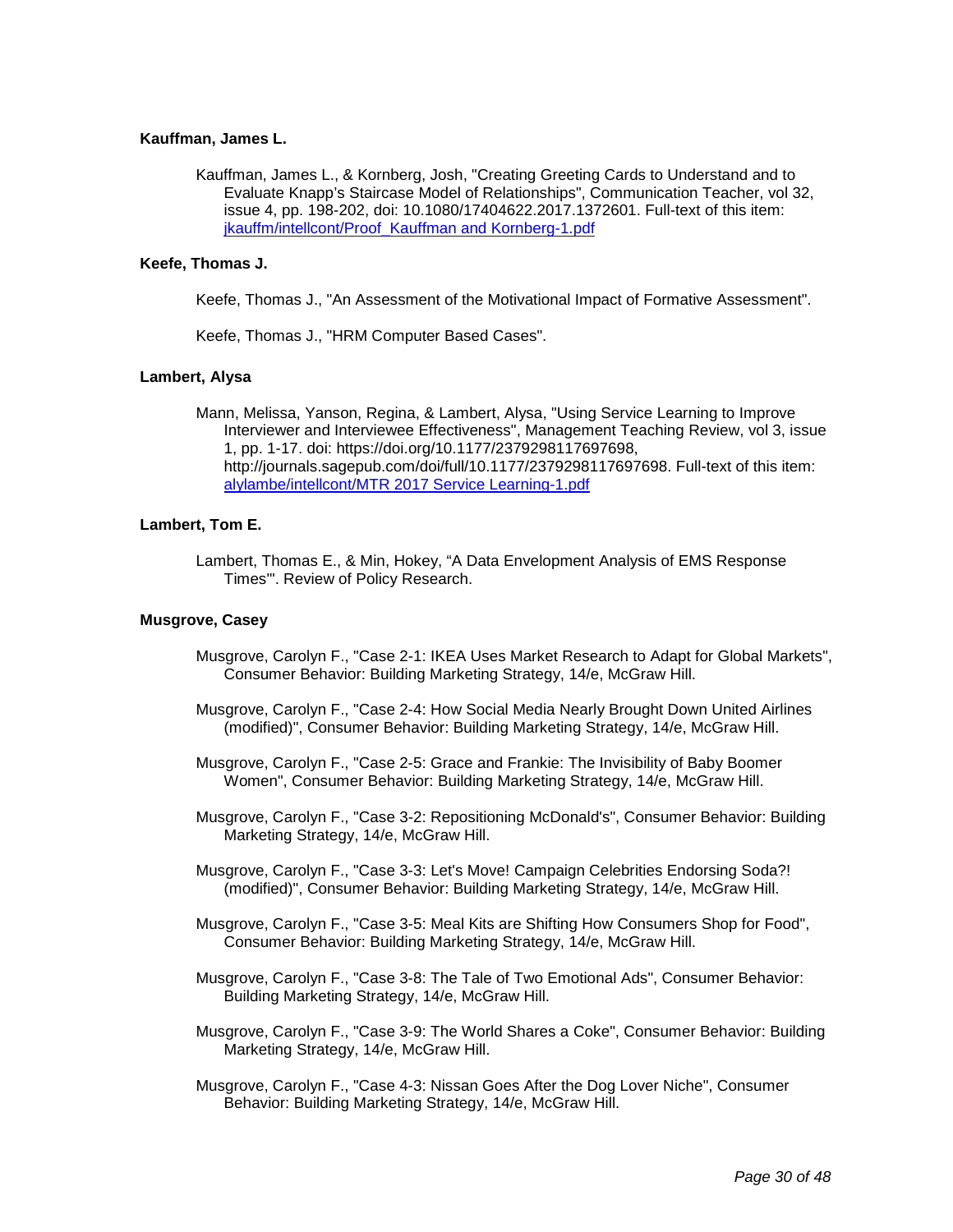- Musgrove, Carolyn F., "Case 4-4: Wawa Dominates With Its Mobile App", Consumer Behavior: Building Marketing Strategy, 14/e, McGraw Hill.
- Musgrove, Carolyn F., "Case 5-1: Cuties: How Commodity Fruits Became a Branded Sensation", Consumer Behavior: Building Marketing Strategy, 14/e, McGraw Hill.
- Musgrove, Carolyn F., "Case 5-2: Farmers' Brand Loyalty for Heavy Farm Equipment Machinery", Consumer Behavior: Building Marketing Strategy, 14/e, McGraw Hill.
- Musgrove, Carolyn F., "Case 6-1: Is Crude Puppet Movie Hitting a Dead End of Sesame Street?", Consumer Behavior: Building Marketing Strategy, 14/e, McGraw Hill.
- Musgrove, Carolyn F., "Case 6-2: COPPA Evolves, But Technology Industries Evolve Faster", Consumer Behavior: Building Marketing Strategy, 14/e, McGraw Hill.
- Musgrove, Carolyn F., "CONSUMER INSIGHT 1-1: Need Sets of Holiday Shoppers", Consumer Behavior: Building Marketing Strategy, 14/e, McGraw Hill.
- Musgrove, Carolyn F., "CONSUMER INSIGHT 4.1: Segmenting the Generation Y Market", Consumer Behavior: Building Marketing Strategy, 14/e, McGraw Hill.
- Musgrove, Carolyn F., "CONSUMER INSIGHT 5-1: The Mighty, Powerful, and Influential Latina", Consumer Behavior: Building Marketing Strategy, 14/e, McGraw Hill.
- Musgrove, Carolyn F., "CONSUMER INSIGHT 6-1: What is a "Normal" American Family Structure Now? There's Not One Anymore", Consumer Behavior: Building Marketing Strategy, 14/e, McGraw Hill.
- Musgrove, Carolyn F., "CONSUMER INSIGHT 7-2: Consumer-Generated Content: A Brand's Best Friend or Worst Enemy", Consumer Behavior: Building Marketing Strategy, 14/e, McGraw Hill.
- Musgrove, Carolyn F., "CONSUMER INSIGHT 9-2: Perhaps Jane Walker Should Just Keep on Walking", Consumer Behavior: Building Marketing Strategy, 14/e, McGraw Hill.
- Musgrove, Carolyn F., "CONSUMER INSIGHT 16-1: Choice Overload: When and How it Happens", Consumer Behavior: Building Marketing Strategy, 14/e, McGraw Hill.
- Musgrove, Carolyn F., "CONSUMER INSIGHT 17-1: Mobile Retailing: The Next Technological Frontier", Consumer Behavior: Building Marketing Strategy, 14/e, McGraw Hill.
- Musgrove, Carolyn F., "CONSUMER INSIGHT 19-1: Tips for Building a Positive Organizational Culture: Examples from Business", Consumer Behavior: Building Marketing Strategy, 14/e, McGraw Hill.
- Musgrove, Carolyn F. Choi, Pilsik, & Cox, Kevin C., "Consumer Perceptions of Green Marketing Claims: An Examination of the Relationships with Type of Claim and Corporate Credibility", Services Marketing Quarterly, vol 39, issue 4, pp. 277-292, Full-text of this item: musgrove/intellcont/Consumer Perceptions of Green Marketing Claims An [Examination of the Relationships with Type of Claim and Corporate Credibility-1.pdf](https://www.digitalmeasures.com/login/indiana/faculty/survey/ui/showFile?file=bXVzZ3JvdmUvaW50ZWxsY29udC9Db25zdW1lciBQZXJjZXB0aW9ucyBvZiBHcmVlbiBNYXJrZXRp%0AbmcgQ2xhaW1zIEFuIEV4YW1pbmF0aW9uIG9mIHRoZSBSZWxhdGlvbnNoaXBzIHdpdGggVHlwZSBv%0AZiBDbGFpbSBhbmQgQ29ycG9yYXRlIENyZWRpYmlsaXR5LTEucGRm&surId=17691113&nodeId=1610518&sdId=88633815&sdSurId=17691113&rptId=20226&sgntr=jHGskhwi237BFAPHiT94aTG4864%3D)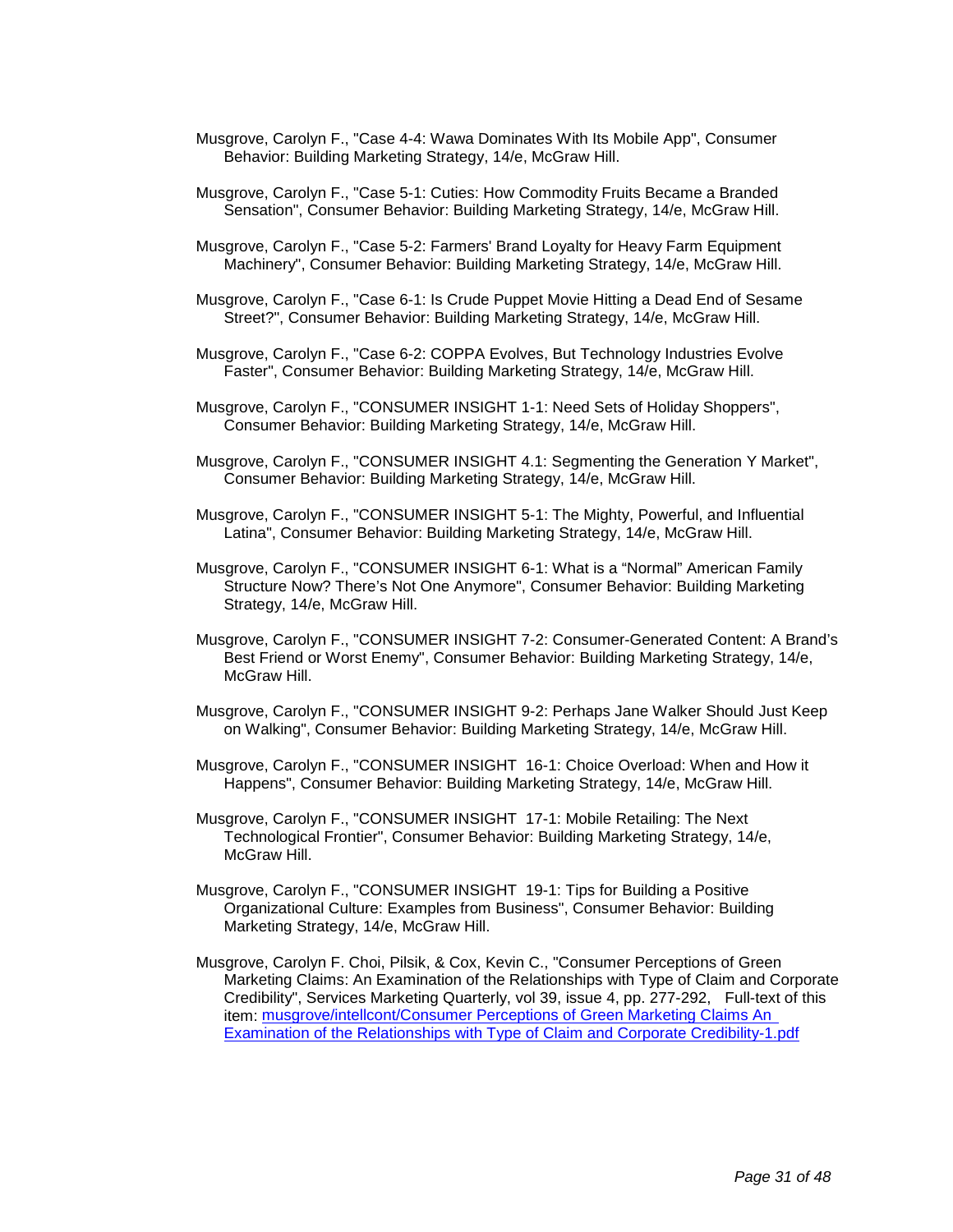#### **Pittman, Paul H.**

Ash, Bob, & Pittman, Paul H., "Towards Holistic Project Scheduling using Critical Chain Methodology enhanced with PERT Buffering". International Journal of Project Organization and Management.

#### **Ross, John**

Ross, John, Valenzuela, Marcus, Cast, Melissa, & Flinchbaugh, Carol, "Preparing Potential Leaders: Facilitating a Learning Experience on LMX and Fairness in the Workplace", The International Journal of Management Education, vol 15, issue 1, pp. 84-97, Full-text of this item: [ross11/intellcont/LMX THE GAME PUB-1.pdf](https://www.digitalmeasures.com/login/indiana/faculty/survey/ui/showFile?file=cm9zczExL2ludGVsbGNvbnQvTE1YIFRIRSBHQU1FIFBVQi0xLnBkZg%3D%3D&surId=17921629&nodeId=1610518&sdId=78512921&sdSurId=17921629&rptId=20226&sgntr=x5lJIPi%2FFWwIAr34hXvx7Q4s%2FvI%3D)

#### **Russell, Lisa M.**

Kara, Aycan, & Russell, Lisa M., "The Final Countdown: A Design for Helping Students Implement Business Strategies." Journal of Higher Education Theory and Practice, vol 19, issue 1. ISBN/ISSN: 2158-3595.

## **Schansberg, D. E.**

- Schansberg, D. E., "Bobos in Paradise by David Brooks", Indiana Policy Review, Spring 2018, pp. 64-66.
- Schansberg, D. E., "Never Enough: Capitalism and the Progressive Spirit by Neil Gilbert", Journal of Markets and Morality, vol 21, issue #1, pp. 209-211.
- Schansberg, D. E., "The Founder, Directed by John Lee Hancock and Screenplay by Robert Siegel", Indiana Policy Review, Winter 2018, pp. 40-43.
- Schansberg, D. E., "A Brief History of Sunday by Justo Gonzalez", Indiana Policy Review, issue Winter 2018, pp. 36-40.
- Schansberg, D. E., "How to Survive the Apocalypse: Zombies, Cylons, Faith, and Politics by Robert Joustra and Alissa Wilkinson", Journal of Interdisciplinary Studies.
- Schansberg, D. E., "The Forgotten War by David Halberstam", Indiana Policy Review.
- Schansberg, D. E., "To End All Wars by Adam Hochschild", Indiana Policy Review.
- Schansberg, D. E., "Family, Religion and the American Republic", Journal of Interdisciplinary Studies, vol ?, pp. 78-96.
- Schansberg, D. E., "In 'God' We Trust: America's Religion in the 1950s", Touchstone, iJuly/August 2018, pp. 25-27.
- Schansberg, D. E.,, "Reckoning with Race", Policy Review, Fall 2018, pp. 43-45.
- Schansberg, D. E.,, "The 100th Anniversary of Buchanan v. Warley", Indiana Policy Review, Spring 2018, pp. 66-68.
- Schansberg, D. E.,, "When Government Goes Wrong: Four Rules of Thumb to Make Public Policy less Prone to Disaster", Indiana Policy Review, Fall 2018, pp. 7-10.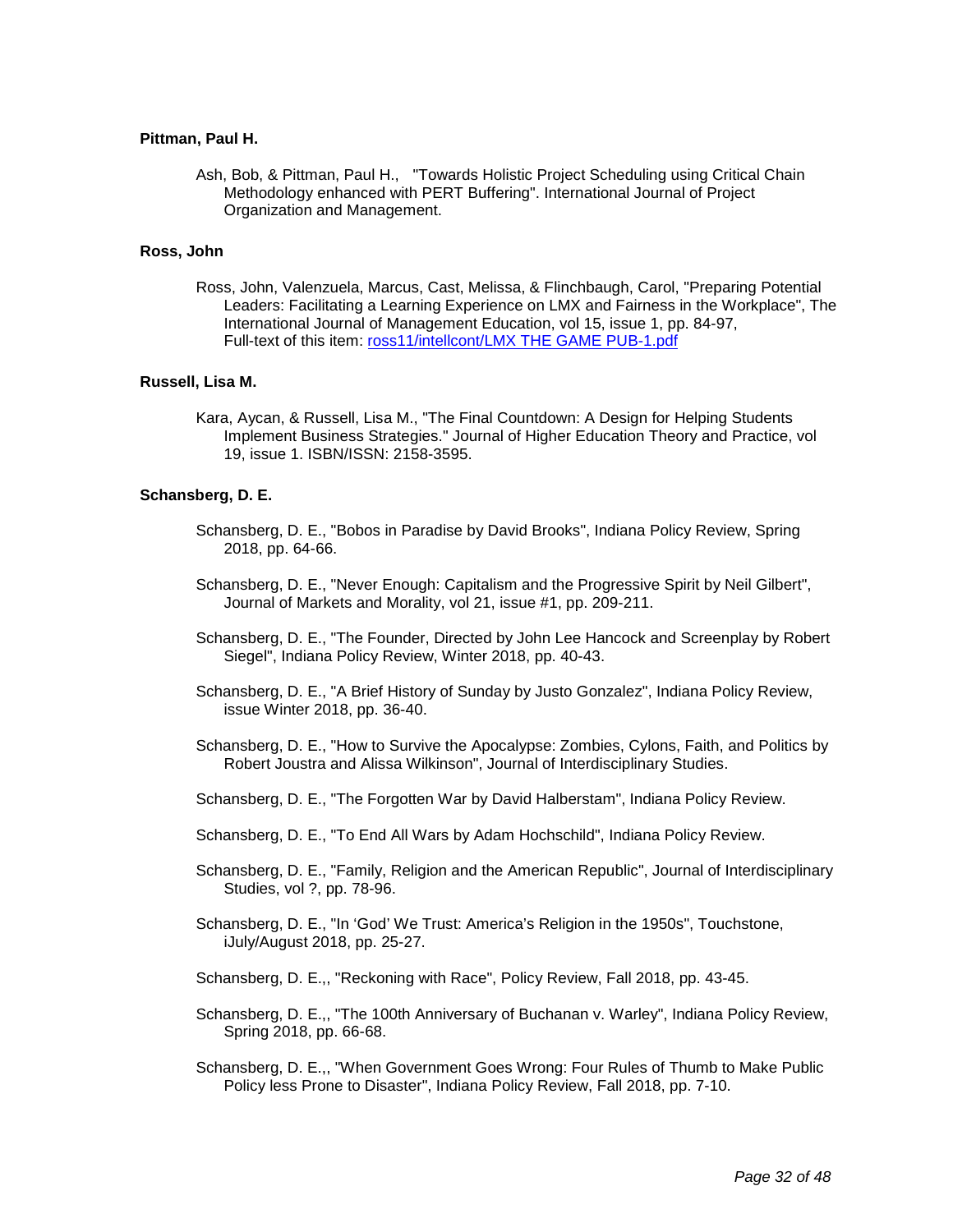- Schansberg, D. E.,, "Carle Zimmerman Revisited", The Natural Family: An International Journal of Research and Policy, vol 32, issue #1-2, pp. 71-92.
- Schansberg, D. E.,, "Coal Miners, Class Differences, and the Unpopularity of Isms: A Review Essay on Orwell's The Road to Wigan Pier", The Independent Review, vol 23, issue #1, pp. 131-143.

## **Srinivasan, Arun K.**

Srinivasan, Arun K., Arano, Kathleen G., & Alse, Janardhanan A., "Spatial Analysis and County Unemployment Dynamics in Indiana between 2006 and 2015", Journal of Business and Economics Perspective.

## **Tajdini, Saeed**

Wu, Gavin, Xu, Zhenning, Tajdini, Saeed, Zhang, Jie, & Song, Lei, "Unlocking Value Through an Extended Social Media Analytics Framework: Insights for New Product Adoption", Qualitative Market Research: an International Journal, doi: 10.1108/QMR-01-2017-0044, ISBN/ISSN: 1352-2752. Full-text of this item: [stajdini/intellcont/PDF\\_Proof-1.PDF](https://www.digitalmeasures.com/login/indiana/faculty/survey/ui/showFile?file=c3RhamRpbmkvaW50ZWxsY29udC9QREZfUHJvb2YtMS5QREY%3D&surId=17919166&nodeId=1610518&sdId=88598176&sdSurId=17919166&rptId=20226&sgntr=Ma90rkHvsDn6Kw84kRKe111L49A%3D)

#### **Taurman, Jr, Ken R.**

- French, G R., Swartz, Brenda, & Taurman Jr, Kenneth R., "How to Become an Adjunct Faculty Member". Accounting Review.
- Bjornson, Christian, Barney, Douglas, & Taurman Jr., Kenneth R., "Stealth Taxes, What is Your True Tax Rate?". CPA Magazine.

## **Wong, Alan**

Wong, Alan, & Nwude, Chuke, "Investment Behavioral Biases in the U.S. and Nigeria", International Journal of the Academic Business World, Academic Business World,

## **School of Education**

## **Asim, Sumreen I.**

- Asim, Sumreen I.,, "Chapter 5: Dilemmas of a Muslim Student", The American Process: Uniting All in One. e-text ISBN 978 1 52493384 5. Full-text of this item: [sasim/intellcont/DilemmaOfMuslim\\_Chapter-1.pdf](https://www.digitalmeasures.com/login/indiana/faculty/survey/ui/showFile?file=c2FzaW0vaW50ZWxsY29udC9EaWxlbW1hT2ZNdXNsaW1fQ2hhcHRlci0xLnBkZg%3D%3D&surId=17829051&nodeId=1610518&sdId=88288281&sdSurId=17829051&rptId=20226&sgntr=d%2BX7qM8UV7B6X7%2FJ7yCeguaccWI%3D)
- Asim, Sumreen I.,, "Exploring the Changes of Elementary Teacher Candidates' Beliefs Enrolled in a Technology Infused Science Methods Course", Proceedings of Society for Information Technology & Teacher Education International Conference (pp. 1872-1874)., ISBN/ISSN: ISBN 978-1-939797-32-2. Full-text of this item: [sasim/intellcont/2018\\_SITEProposal\\_Poster\\_ConferenceProceedings\\_Final-1.docx](https://www.digitalmeasures.com/login/indiana/faculty/survey/ui/showFile?file=c2FzaW0vaW50ZWxsY29udC8yMDE4X1NJVEVQcm9wb3NhbF9Qb3N0ZXJfQ29uZmVyZW5jZVByb2Nl%0AZWRpbmdzX0ZpbmFsLTEuZG9jeA%3D%3D&surId=17829051&nodeId=1610518&sdId=88288431&sdSurId=17829051&rptId=20226&sgntr=c%2BXD3lL8oxHQ32u7939IDeHUyjI%3D)
- Subramanium, Karthigeyan, Asim, Sumreen I., Y, Koo, & Lee, Eun Young, "Student Teachers' Images of Science Instruction in Informal Settings: A Focus on Field Trip Pedagogy", Journal of Science Teacher Education, United States, vol 29, issue 3, pp. 307-325, doi: 10.1080/1046560X.2018.1452531. Full-text of this item: [sasim/intellcont/2018\\_April\\_JSTE\\_PublishedArticle-1.pdf](https://www.digitalmeasures.com/login/indiana/faculty/survey/ui/showFile?file=c2FzaW0vaW50ZWxsY29udC8yMDE4X0FwcmlsX0pTVEVfUHVibGlzaGVkQXJ0aWNsZS0xLnBkZg%3D%3D&surId=17829051&nodeId=1610518&sdId=88288246&sdSurId=17829051&rptId=20226&sgntr=dZY4NBbl2vjnPWzoFVXs1xh%2BkfQ%3D)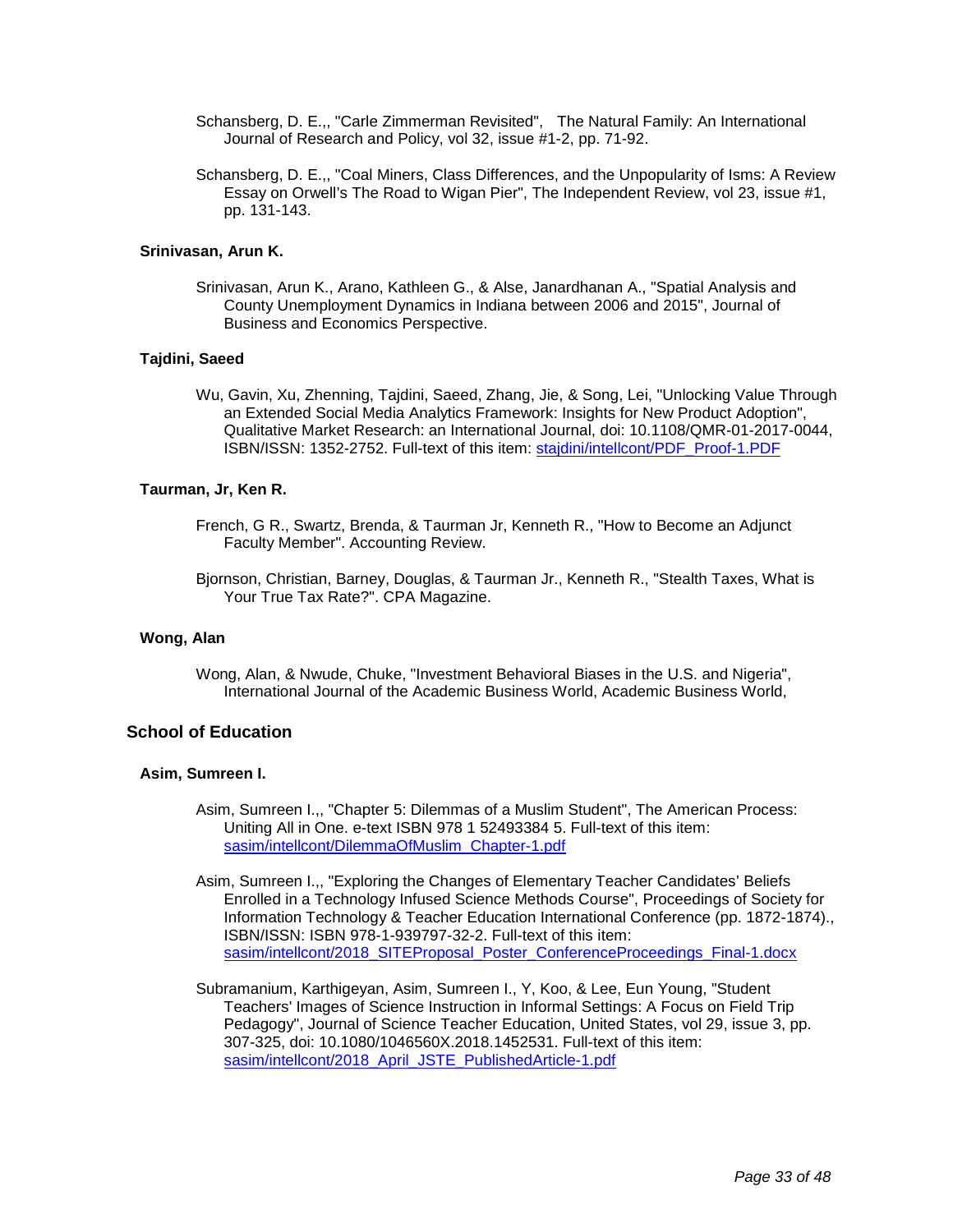## **Bartlett, Carol**

Bartlett, Carol, (Author), "Differentiated Instruction: One Size Does Not Fit All", The Teaching Professor, April (2nd Quarter/Spring) 2018. www.magnapubs.com. Full-text of this item: [carbartl/intellcont/Differentiated Instruction-One Size Does Not Fit All-1.docx](https://www.digitalmeasures.com/login/indiana/faculty/survey/ui/showFile?file=Y2FyYmFydGwvaW50ZWxsY29udC9EaWZmZXJlbnRpYXRlZCBJbnN0cnVjdGlvbi1PbmUgU2l6ZSBE%0Ab2VzIE5vdCBGaXQgQWxsLTEuZG9jeA%3D%3D&surId=17829053&nodeId=1610518&sdId=78491115&sdSurId=17829053&rptId=20226&sgntr=kze4KSzwAk8vdOmxqla0%2Fe0Rn7Y%3D)

## **Chang, Sau Hou**

Chang, Sau Hou, & Star, Rachel, "Assessment of Affective Traits",

- Chang, Sau Hou, "Using Testing to Support Student Learning", Institute for Learning & Teaching Excellence, pp. 9-12,
- Chang, Sau Hou, "Co-teaching in Student Teaching of an Elementary Education Program.", Teacher Educator's Journal, vol 11, pp. 105-113.
- Chang, Sau Hou & Pierce, Benton, "Effects of Forming Mental Images on True and False Memories." American Journal of Psychological Research, vol 11, pp. 16-28.
- Chang, Sau Hou, "Testing Effect in a College Class.", Psychology and Education Journal, vol 55, pp. 41-46.

## **Coker-Kolo, Doyin O.**

- Coker-Kolo, Efundoyin O., & Murray, Gloria J., "Deanship: The Art of Service and Shared Leadership", In Hicks and Watson (Ed). Black Administrators in Higher Education, Full-text of this item: [ecokerko/intellcont/Coker-Kolo Murray book chapter 6.14.17 \(005\)-](https://www.digitalmeasures.com/login/indiana/faculty/survey/ui/showFile?file=ZWNva2Vya28vaW50ZWxsY29udC9Db2tlci1Lb2xvICBNdXJyYXkgYm9vayBjaGFwdGVyIDYuMTQu%0AMTcgKDAwNSktMS5kb2N4&surId=17691036&nodeId=1610518&sdId=78128047&sdSurId=17691036&rptId=20226&sgntr=CevH6DZcmOg5hd7hywx8PRKT56k%3D) [1.docx](https://www.digitalmeasures.com/login/indiana/faculty/survey/ui/showFile?file=ZWNva2Vya28vaW50ZWxsY29udC9Db2tlci1Lb2xvICBNdXJyYXkgYm9vayBjaGFwdGVyIDYuMTQu%0AMTcgKDAwNSktMS5kb2N4&surId=17691036&nodeId=1610518&sdId=78128047&sdSurId=17691036&rptId=20226&sgntr=CevH6DZcmOg5hd7hywx8PRKT56k%3D)
- Coker-Kolo, Efundoyin O., & Murray, Gloria J., "The Role of Educator Preparation Programs (EPPs) and other Stakeholders in the Professional Development of Teachers of Color Along the Teacher Development Continuum.", The Handbook of Research on Teachers of Color.
- Coker-Kolo, Efundoyin O., "Getting Our Universities Back on Track: Reflections and Governance Paradigms from my Vice-Chancellorship.", Journal of Global South Studies, vol 35, issue 2, pp. 432-434, 2 pages. Full-text of this item: ecokerko/intellcont/Book Review- [Getting Our Universities Back on Track-](https://www.digitalmeasures.com/login/indiana/faculty/survey/ui/showFile?file=ZWNva2Vya28vaW50ZWxsY29udC9Cb29rIFJldmlldy0gR2V0dGluZyBPdXIgVW5pdmVyc2l0aWVz%0AIEJhY2sgb24gVHJhY2stIEQuIENva2VyLUtvbG8tMi5kb2N4&surId=17691036&nodeId=1610518&sdId=88275090&sdSurId=17691036&rptId=20226&sgntr=EKZiook8r6TCAO0Ui3P%2F1N58fP0%3D) D. Coker-Kolo-2.docx
- Coker-Kolo, Efundoyin O., "Book Review of Mimiko, N. Oluwafemi-Getting Our Universities Back on Track: Reflections and Governance Paradigms from my Vice-Chancellorship.", Journal of the Association of Global South Studies, Fall 2018. Full-text of this item: ecokerko/intellcont/Book Review- [Getting Our Universities Back on Track-](https://www.digitalmeasures.com/login/indiana/faculty/survey/ui/showFile?file=ZWNva2Vya28vaW50ZWxsY29udC9Cb29rIFJldmlldy0gR2V0dGluZyBPdXIgVW5pdmVyc2l0aWVz%0AIEJhY2sgb24gVHJhY2stIEQuIENva2VyLUtvbG8tMS5kb2N4&surId=17691036&nodeId=1610518&sdId=78213973&sdSurId=17691036&rptId=20226&sgntr=YGvkW%2BvcGLMaMtnbgKMg3MqQfQ0%3D) D. Coker-Kolo-[1.docx](https://www.digitalmeasures.com/login/indiana/faculty/survey/ui/showFile?file=ZWNva2Vya28vaW50ZWxsY29udC9Cb29rIFJldmlldy0gR2V0dGluZyBPdXIgVW5pdmVyc2l0aWVz%0AIEJhY2sgb24gVHJhY2stIEQuIENva2VyLUtvbG8tMS5kb2N4&surId=17691036&nodeId=1610518&sdId=78213973&sdSurId=17691036&rptId=20226&sgntr=YGvkW%2BvcGLMaMtnbgKMg3MqQfQ0%3D)

## **Griggs, Charles B.**

Griggs, Charles B., "From Learning History to Making It: Paulo Freire and the College, Career and Civic Life Framework", Ohio Social Studies Review, vol 54, issue 2, pp. 30-36. https://ossr.scholasticahq.com/article/3697-from-learning-history-to-making-it-paulofreire-and-the-college-career-and-civic-life-framework. Full-text of this item: [cbgriggs/intellcont/3697-from-learning-history-to-making-it-paulo-freire-and-the-college](https://www.digitalmeasures.com/login/indiana/faculty/survey/ui/showFile?file=Y2JncmlnZ3MvaW50ZWxsY29udC8zNjk3LWZyb20tbGVhcm5pbmctaGlzdG9yeS10by1tYWtpbmct%0AaXQtcGF1bG8tZnJlaXJlLWFuZC10aGUtY29sbGVnZS1jYXJlZXItYW5kLWNpdmljLWxpZmUtZnJh%0AbWV3b3JrLTEucGRm&surId=17691033&nodeId=1610518&sdId=88526396&sdSurId=17691033&rptId=20226&sgntr=6kyvyul%2FvoClbgqjola5YgOY9Vw%3D)[career-and-civic-life-framework-1.pdf](https://www.digitalmeasures.com/login/indiana/faculty/survey/ui/showFile?file=Y2JncmlnZ3MvaW50ZWxsY29udC8zNjk3LWZyb20tbGVhcm5pbmctaGlzdG9yeS10by1tYWtpbmct%0AaXQtcGF1bG8tZnJlaXJlLWFuZC10aGUtY29sbGVnZS1jYXJlZXItYW5kLWNpdmljLWxpZmUtZnJh%0AbWV3b3JrLTEucGRm&surId=17691033&nodeId=1610518&sdId=88526396&sdSurId=17691033&rptId=20226&sgntr=6kyvyul%2FvoClbgqjola5YgOY9Vw%3D)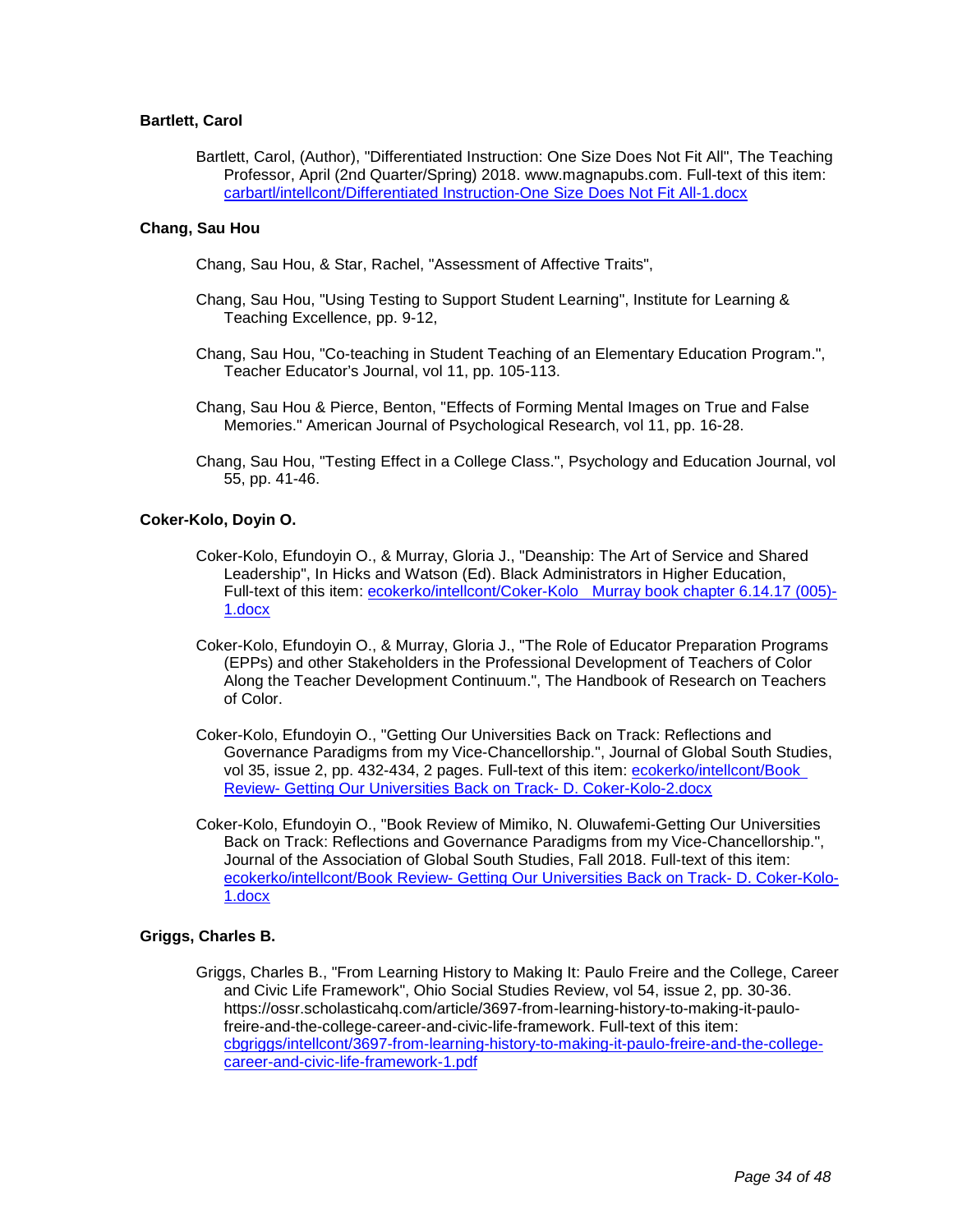## **Hoffman, Lisa**

- Suh, Emily, Hoffman, Lisa, & Zollman, Alan, Handbook of Research on STEM Education, Routledge/Taylor & Francis.
- Book, Lisa M., Camahalan, Faye M., Wells-Freiberger, Linda C., & Hoffman, Lisa, "Quick Ideas for Active Learning: Sharing Our Experiences with SoTL-Supported Classroom Activities", Institute for Learning Teaching Excellence, Full-text of this item: [lhh/intellcont/2018 SoTL Conference Proceedings-2.pdf](https://www.digitalmeasures.com/login/indiana/faculty/survey/ui/showFile?file=bGhoL2ludGVsbGNvbnQvMjAxOCBTb1RMIENvbmZlcmVuY2UgUHJvY2VlZGluZ3MtMi5wZGY%3D&surId=17691045&nodeId=1610518&sdId=88168131&sdSurId=17691045&rptId=20226&sgntr=zp5MeDhKkG2yfvXFHRFFWHGA1bI%3D)
- Albrecht, Donna, Coker-Kolo, Efundoyin O., Murray, Gloria J., & Hoffman, Lisa, "Steps in Building a New Program to Meet the Needs of Our Students and Community Partners", Institute for Learning Teaching Excellence. Full-text of this item: [lhh/intellcont/2018](https://www.digitalmeasures.com/login/indiana/faculty/survey/ui/showFile?file=bGhoL2ludGVsbGNvbnQvMjAxOCBTb1RMIENvbmZlcmVuY2UgUHJvY2VlZGluZ3MtMS5wZGY%3D&surId=17691045&nodeId=1610518&sdId=88168094&sdSurId=17691045&rptId=20226&sgntr=WuVzQIWkaNgodwbUFRTUKk2eQfo%3D)  [SoTL Conference Proceedings-1.pdf](https://www.digitalmeasures.com/login/indiana/faculty/survey/ui/showFile?file=bGhoL2ludGVsbGNvbnQvMjAxOCBTb1RMIENvbmZlcmVuY2UgUHJvY2VlZGluZ3MtMS5wZGY%3D&surId=17691045&nodeId=1610518&sdId=88168094&sdSurId=17691045&rptId=20226&sgntr=WuVzQIWkaNgodwbUFRTUKk2eQfo%3D)
- Hoffman, Lisa, Podikunju-Hussain, Shifa, & Fry, Melissa S., "Seeing "RED" to Serve Students: An Example of Advocacy for Counseling Services for Refugee and Immigrant Adolescents", Journal for Social Action in Counseling & Psychology, vol 10, issue 1, pp. 38-61. https://openjournals.bsu.edu/jsacp/article/view/1471.

## **Hollenbeck, James E.**

- Hollenbeck, James E., (Editor), "The American Process: Uniting All in One.", July (3rd Quarter/Summer) 2018. ISBN/ISSN: 978 1 5249 3384 5.
- Hollenbeck, James E., "A Brief Review of the Development of American Education", The American Process: Uniting All in One. July (3rd Quarter/Summer) 2018. ISBN/ISSN: ISBN 978 1 5249 3384 5 Full-text of this item: [jehollen/intellcont/Hol51641\\_ch01-1.pdf](https://www.digitalmeasures.com/login/indiana/faculty/survey/ui/showFile?file=amVob2xsZW4vaW50ZWxsY29udC9Ib2w1MTY0MV9jaDAxLTEucGRm&surId=17691040&nodeId=1610518&sdId=87352454&sdSurId=17691040&rptId=20226&sgntr=YG%2B1e1bweqaO3LLIND%2F5nCrVA2c%3D)
- Hollenbeck, James E., "Considerations When Using Informal Education Centers to Promote Learning", The Science Teacher, vol 37. Full-text of this item: jehollen/intellcont/Considerations When Using Informal Education Centers to Promote Learning-1.pdf

## **Johnson, Cathy**

Johnson, Cathy, Halvorsen, Anne-Lise, Duke, Nell K., & Strachan, Stephanie L., "Engaging the Community with a Project-Based Approach", Social Education, vol 82, issue 1, pp. 24-29. Full-text of this item: [johnscat/intellcont/Halvorsen%2c Duke%2c Strachan%2c](https://www.digitalmeasures.com/login/indiana/faculty/survey/ui/showFile?file=am9obnNjYXQvaW50ZWxsY29udC9IYWx2b3JzZW4lMmMgRHVrZSUyYyBTdHJhY2hhbiUyYyAgSm9o%0AbnNvbiBTRSAyMDE4LTEucGRm&surId=17691041&nodeId=1610518&sdId=78299943&sdSurId=17691041&rptId=20226&sgntr=C%2FSHVUxrp9ud1flWAKsIgUonglA%3D)  [Johnson SE 2018-1.pdf](https://www.digitalmeasures.com/login/indiana/faculty/survey/ui/showFile?file=am9obnNjYXQvaW50ZWxsY29udC9IYWx2b3JzZW4lMmMgRHVrZSUyYyBTdHJhY2hhbiUyYyAgSm9o%0AbnNvbiBTRSAyMDE4LTEucGRm&surId=17691041&nodeId=1610518&sdId=78299943&sdSurId=17691041&rptId=20226&sgntr=C%2FSHVUxrp9ud1flWAKsIgUonglA%3D)

## **Maher, Steffany**

Maher, Steffany C., Dail, Jennifer, Witte, Shelbie, & Bickmore, Steven T., "#iread #iwrite #iteach: Mashing Up Participatory Culture and Critical Inquiry with YAL in the ELA Classroom", Young Adult Literature and the Digital World: Textual Engagement Through Digital Literacy, Rowman and Littlefield: Lanham, MD.

#### **Murray, Gloria J.**

Coker-Kolo, Doyin, &, Murray, Gloria, "Deanship: The Art of Service and Shared Leadership.", Black Administrators in Higher Education: Black Administrators in Higher Education - Autoethnographic Explorations and Personal Narratives., Hamilton Books: Lanham, MD. issue 978-0-7618-7020-3.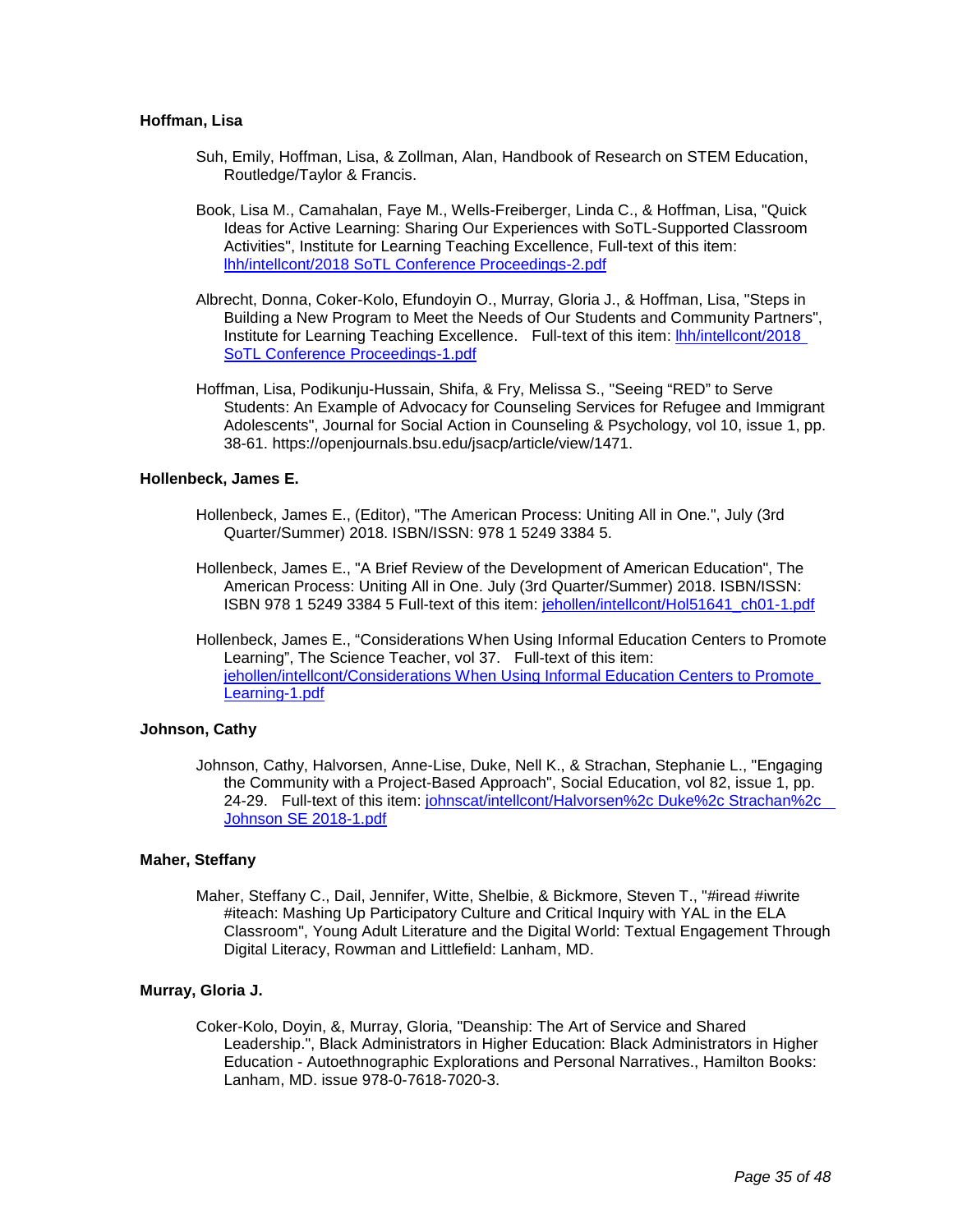Mink, Debra, Ridout, Susan, Murray, Gloria, Camahalan, Faye, & Pett, Callie, "Servicelearning in the Clinical Experience of Alternative Certification Teacher Candidates: Service-learning as a Mutual Partnership", Handbook of Research on Service-Learning Initiatives in Teacher Education Programs, IGI Global: Hershey, PA. ISBN/ISSN: ISBN 9781522540410, https://www.igi-global.com/book/handbook-research-service-learninginitiatives/182364.

## **Podikunju-Hussain, Shifa**

Hoffman, Lisa, Podikunju, Shifa, & Fry, Melissa, "Journal for Social Action in Counseling and Psychology", Journal for Social Action in Counseling and Psychology, vol 10, issue 1, pp. 38-61. http://openjournals.bsu.edu/jsacp. Full-text of this item: [spodikun/intellcont/RED article-1.pdf](https://www.digitalmeasures.com/login/indiana/faculty/survey/ui/showFile?file=c3BvZGlrdW4vaW50ZWxsY29udC9SRUQgYXJ0aWNsZS0xLnBkZg%3D%3D&surId=17691052&nodeId=1610518&sdId=88563525&sdSurId=17691052&rptId=20226&sgntr=450Ty3pULON5QGLMQpXN3Aoos1c%3D)

## **Ridout, Susan R.**

Mink, Debi, Ridout, Susan, Camahalan, Faye, & Murray, Gloria, "Service-Learning in the Clinical Experience of Alternative Certification Teacher Candidates", Handbook of Research on Service-Learning Initiatives in Teacher Education Programs.

## **Zollman, Alan**

- Zollman, Alan, Griggs, C B., & Sullivan-Losey, David, "More swim Less Sink: Co-teaching Advantages for Middle and Secondary Teacher Candidates", The American Process: Uniting All in One (2nd ed.), Kendall Hunt Publishing: Dubuque, IA.
- Suh, Emily, Hoffman, Lisa, & Zollman, Alan, "STEM Inclusion Research for English Language Learners (ELLs): Making STEM Accessible to All.", Handbook on STEM Education (1st ed.), Routledge/Taylor & Francis: London, England.

## **School of Natural Sciences**

## **Attum, Omar A.**

Attum, Omar A., "The Biodiversity Value of Olive Groves in the West Bank, State of Palestine.", Journal Jordan of Natural History.

## **Baker, Crump W.**

- Baker, Crump W., "Almost Contra-Somewhat Continuity", International Journal of Contemporary Mathematical Sciences, vol 13, issue 4, pp. 149-157.
- Baker, Crump W., "Almost Contra Theta-C-Continuous Functions", International Journal of Contemporary Mathematical Sciences, vol 13, issue 1, pp. 41-48, doi: 10.12988.

#### **Doyle, John F.**

- Linder, John, Perkins, Daniel, & Doyle, John F., "City Evolution: A Text Based City Builder", IU Southeast Student Conference Program, April, 2018.
- Mattingly, Greg, & Doyle, John F., "Modern Software Development: Sequential Versus Parallel Programming, On a (mini) Super Computer", U Southeast Student Conference Program, April, 2018.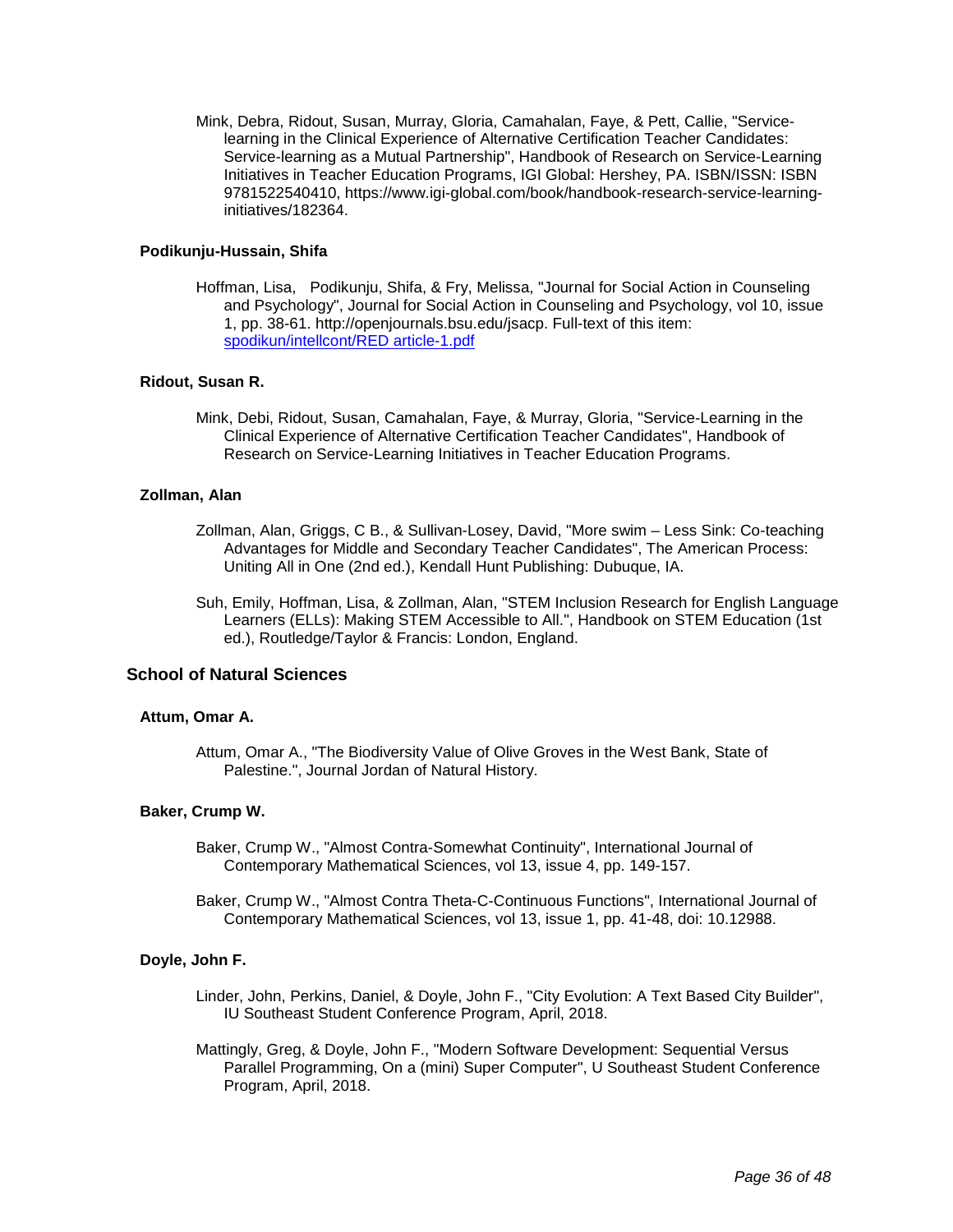- Devore, David, Kute, Austin, & Doyle, John F., "Parallel implementation of a Genetic Algorithm", IU Southeast Student Conference Program, April, 2018.
- Jackson, Trevor, &, Doyle, John F., "Platformer Game", IU Southeast Student Conference Program, April, 2018.
- Stoner, Sam, Nguyen, Hung, & Doyle, John F., "Snake Revamped", IU Southeast Student Conference Program, April, 2018.

#### **Horine, Thomas L.**

Edgar, Gerald A., Ullman, Daniel H., West, Douglas B., & Horine, Thomas L., "Are Surjections More Probable than Injections?", Problems and Solutions, The American Mathematical Monthly, vol 125, issue 9, pp. 851-859, doi: 10.1080/00029890.2018.1507359. Full-text of this item: [thorine/intellcont/Problems and](https://www.digitalmeasures.com/login/indiana/faculty/survey/ui/showFile?file=dGhvcmluZS9pbnRlbGxjb250L1Byb2JsZW1zIGFuZCBTb2x1dGlvbnMtMi5wZGY%3D&surId=17689475&nodeId=1610518&sdId=88609494&sdSurId=17689475&rptId=20226&sgntr=0dB0l0y8lcqxO9%2BSd2kuEYkZ64g%3D)  [Solutions-2.pdf](https://www.digitalmeasures.com/login/indiana/faculty/survey/ui/showFile?file=dGhvcmluZS9pbnRlbGxjb250L1Byb2JsZW1zIGFuZCBTb2x1dGlvbnMtMi5wZGY%3D&surId=17689475&nodeId=1610518&sdId=88609494&sdSurId=17689475&rptId=20226&sgntr=0dB0l0y8lcqxO9%2BSd2kuEYkZ64g%3D)

## **Johnson, Sandy L.**

- Johnson, Sandra L., "Medical Assistant Preparation for the CMA and RMA Exams", Learning Express, New York, NY, ISBN/ISSN: 9781611030976.
- Johnson, Sandra L., "New Medicare Cards to Prevent Identify Theft", Med-A-Scoop. insocmedasst.org. Full-text of this item: [sanljohn/intellcont/New Medicare Cards-1.docx](https://www.digitalmeasures.com/login/indiana/faculty/survey/ui/showFile?file=c2FubGpvaG4vaW50ZWxsY29udC9OZXcgTWVkaWNhcmUgQ2FyZHMtMS5kb2N4&surId=17689471&nodeId=1610518&sdId=88559722&sdSurId=17689471&rptId=20226&sgntr=d7BmVOT4FfgBKY8%2FWlIdwoIiXso%3D)
- Johnson, Sandra L., "Office of Inspector General 2018 Update", Med-A-Scoop. insocmedasst.org. Full-text of this item: [sanljohn/intellcont/Office of Inspector General-](https://www.digitalmeasures.com/login/indiana/faculty/survey/ui/showFile?file=c2FubGpvaG4vaW50ZWxsY29udC9PZmZpY2Ugb2YgSW5zcGVjdG9yIEdlbmVyYWwtMS5kb2N4&surId=17689471&nodeId=1610518&sdId=88559701&sdSurId=17689471&rptId=20226&sgntr=nvnIj5aFi3Tuva8eCFhcce0de3w%3D)[1.docx](https://www.digitalmeasures.com/login/indiana/faculty/survey/ui/showFile?file=c2FubGpvaG4vaW50ZWxsY29udC9PZmZpY2Ugb2YgSW5zcGVjdG9yIEdlbmVyYWwtMS5kb2N4&surId=17689471&nodeId=1610518&sdId=88559701&sdSurId=17689471&rptId=20226&sgntr=nvnIj5aFi3Tuva8eCFhcce0de3w%3D)
- Johnson, Sandra L., "Medicare's Annual Wellness Visit", Med-A-Scoop, vol 1st Quarter/Winter, issue 1. insocmedasst.org. Full-text of this item: [sanljohn/intellcont/Annual Wellness Visit \(AWV\)-2.docx](https://www.digitalmeasures.com/login/indiana/faculty/survey/ui/showFile?file=c2FubGpvaG4vaW50ZWxsY29udC9Bbm51YWwgV2VsbG5lc3MgVmlzaXQgKEFXViktMi5kb2N4&surId=17689471&nodeId=1610518&sdId=88559597&sdSurId=17689471&rptId=20226&sgntr=Q%2B5FZlL8vVgB0bGLdrLlq%2FJYBmE%3D)

## **Kirchner, Gretchen**

Treves, David S., Kirchner, Gretchen, & Francis III, James, "Draft Genome Sequence of the Moderately halophilic bacterium Halobacillus sp. BBL2006", Data in Brief, vol 21, pp. 2410-2413, doi: https://doi.org/10.1016/j.dib.2018.11.076, https://www.journals.elsevier.com/data-in-brief. Full-text of this item: [gkirchne/intellcont/Treves Kirchner SP19 paper-1.pdf](https://www.digitalmeasures.com/login/indiana/faculty/survey/ui/showFile?file=Z2tpcmNobmUvaW50ZWxsY29udC9UcmV2ZXMgS2lyY2huZXIgU1AxOSBwYXBlci0xLnBkZg%3D%3D&surId=17689447&nodeId=1610518&sdId=86325821&sdSurId=17689447&rptId=20226&sgntr=IHR9D7xxBXZRn76VwURAROiGCdk%3D)

#### **Lang, Chris**

Scherman, Ashley, Wiedrick, Jack, Lang, Chris, Rdesinski, Rebecca, Lapidus, Jodi, McEvoy, Cynthia, Abu-Shamsieh, Amiee, Buckley, Scott, Rogers, Brian, & Buist, Neil, "Quantification of Nutritive Sucking among Preterm and Fullterm Infants", Research and Reports in Neonatology, vol 2018:8, pp. 53-63. https://doi.org/10.2147/RRN.S165421, https://www.dovepress.com/quantification-of-nutritive-sucking-among-preterm-and-fullterm-infant-peer-reviewed-article-RRN

## **Mensah, Enoch**

Mensah, Enoch, Day, Aaron, & Thomas, Raven, "Hafnium Inspired Activation of Highly Hindered Anhydrides in the Acylation of Alcohols and Polyols", Tetrahedron Letters, vol 59, pp. 1094-1099. doi: https://doi.org/10.1016/j.tetlet.2018.02.009.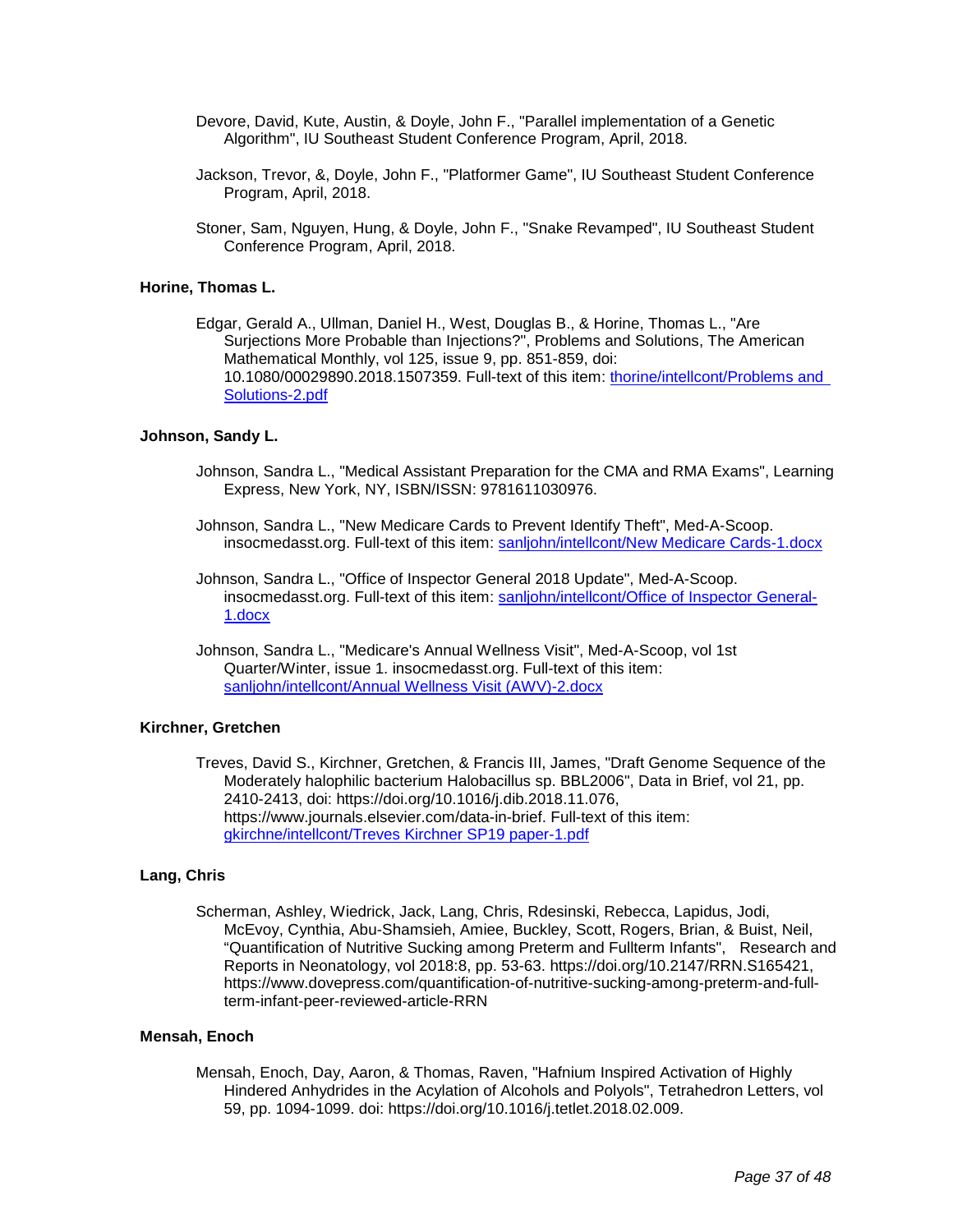## **Taylor, David W.**

- Taylor, David W.,, "Improving the use of Molecular Fossils to Identify Floristic Components in Paleoenvironments", 10th European Palaeobotany – Palynology Conference Program & Abstracts, pp. 169.
- Gee, Carole T., & Taylor, David W., "Origination of Nuphar and Nymphaeaceae clade Based on Leaf Architectural Characters of a Middle Eocene Water Lily from Messel near Frankfurt, Germany.", 10th European Palaeobotany – Palynology Conference Program & Abstracts, pp. 192.
- Taylor, David W., Gee, Carole T., & Winterscheid, Harold, "Origination of the Sacred lotus family: Preliminary Phylogenetic Placement of the Nelumbonaceae, with New Nelumbolike Leaves from the Late Oligocene Fossillagerstätte of Rott near Bonn, Germany", 10th European Palaeobotany – Palynology Conference Program & Abstracts, pp. 245.
- Taylor, David W., & Li, Hongqi, "Did Flowering Plants Exist in the Jurassic Period?", eLIFE, vol 7. doi: [https://doi.org/10.7554/eLife.43421.](https://doi.org/10.7554/eLife.43421) Full-text of this item: [dwtaylo2/intellcont/TaylorLi2018-1.pdf](https://www.digitalmeasures.com/login/indiana/faculty/survey/ui/showFile?file=ZHd0YXlsbzIvaW50ZWxsY29udC9UYXlsb3JMaTIwMTgtMS5wZGY%3D&surId=17689444&nodeId=1610518&sdId=88621254&sdSurId=17689444&rptId=20226&sgntr=X8Mvl0SBiSPJyRfRp1cbqsth%2BvU%3D)

## **Treves, David S.**

Treves, David S., Kirchner, Gretchen, & Francis III, James, "Draft Genome Sequence of the Moderately halophilic bacterium Halobacillus sp. BBL2006", Data In Brief, vol 21, pp. 2410-2413.

## **School of Social Sciences**

#### **Adam, Aimee S.**

Cox, Amanda, & Adam, Aimee, "The Bystander Effect in Non-Emergency Situations: Influence of Gender and Group Size", Modern Psychological Studies, vol 23, issue 2. Full-text of this item: [asedison/intellcont/Bystander Effect-1.pdf](https://www.digitalmeasures.com/login/indiana/faculty/survey/ui/showFile?file=YXNlZGlzb24vaW50ZWxsY29udC9CeXN0YW5kZXIgRWZmZWN0LTEucGRm&surId=17998859&nodeId=1610518&sdId=88527258&sdSurId=17998859&rptId=20226&sgntr=GLIOagdIeHcWGR4nrjisxA6JTyE%3D)

## **Albertson, Stephanie L.**

Albertson, Stephanie L., "Warren T. Norman", Encyclopedia of Personal and Individual Differences, Wiley-Blackwell: Hoboken, NJ. Full-text of this item: [stealber/intellcont/Warren T. Norman-1.pdf](https://www.digitalmeasures.com/login/indiana/faculty/survey/ui/showFile?file=c3RlYWxiZXIvaW50ZWxsY29udC9XYXJyZW4gVC4gTm9ybWFuLTEucGRm&surId=17689312&nodeId=1610518&sdId=69440365&sdSurId=17689312&rptId=20226&sgntr=1khOKHxZywTB3Qhrtyv5NOJ86sE%3D)

#### **Allman II, Ron J.**

Allman, Ronald J.,, "Visual Communication", second edition, Kendall Hunt: Dubuque, IA, ISBN/ISSN: 978-1-5249-8071-9, https://he.kendallhunt.com/product/visualcommunication. Full-text of this item: [rallman/intellcont/VisualCommunication\\_2019\\_Allman3a-1.pdf](https://www.digitalmeasures.com/login/indiana/faculty/survey/ui/showFile?file=cmFsbG1hbi9pbnRlbGxjb250L1Zpc3VhbENvbW11bmljYXRpb25fMjAxOV9BbGxtYW4zYS0xLnBk%0AZg%3D%3D&surId=17689306&nodeId=1610518&sdId=88406620&sdSurId=17689306&rptId=20226&sgntr=z9E2aI6OQVxbx1xXzG0ngvcxwS4%3D)

## **Dauer, Quinn P.**

Dauer, Quinn P., "Humboldt's Mexico: In the Footsteps of the Illustrious German Scientific Traveller. By Myron Echenberg.", The Americas, vol 75, issue 1, pp. 202-204.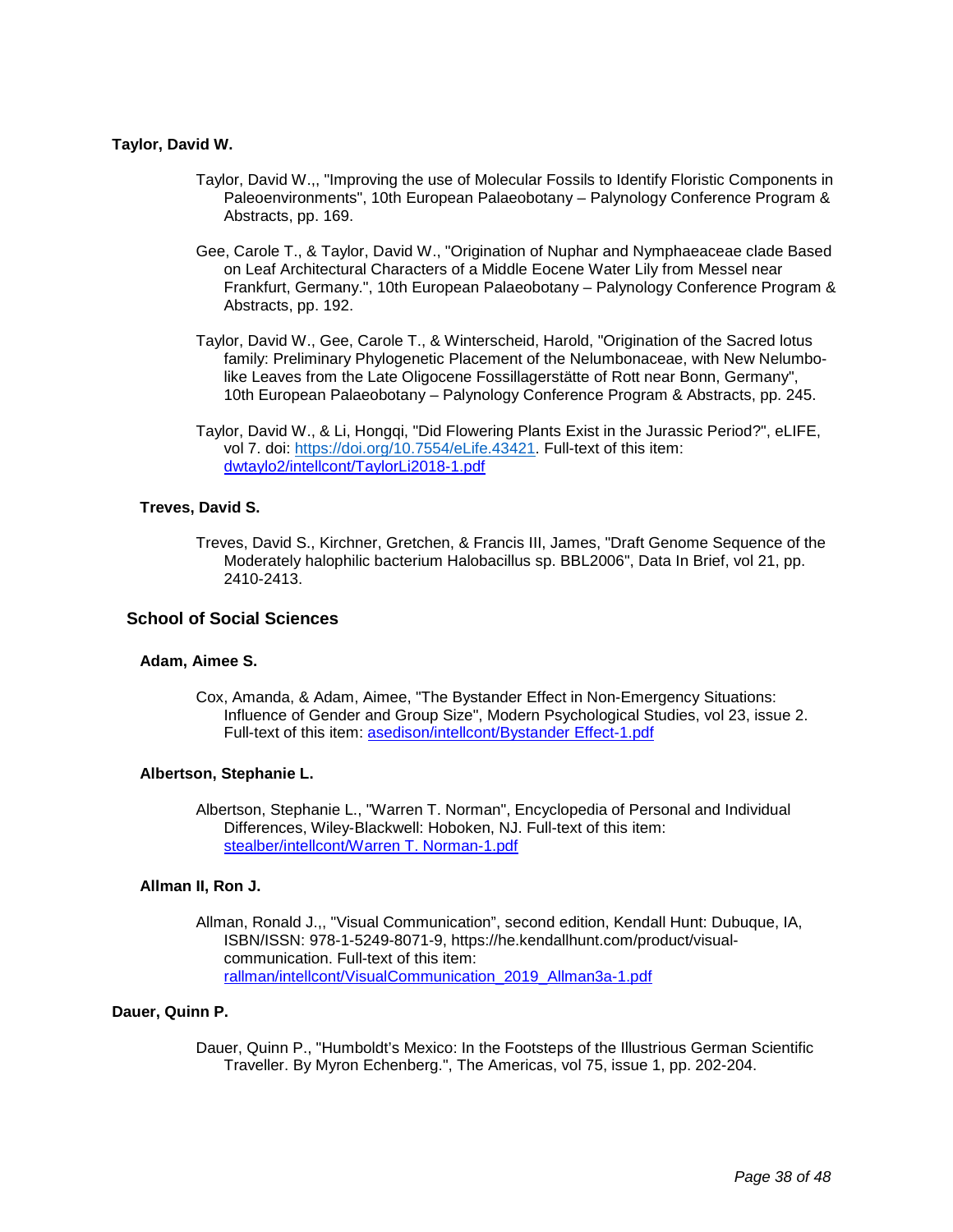Dauer, Quinn P., "Darwin's Man in Brazil: The Evolving Science of Fritz Müller. By David A. West.", The Americas, vol 75, issue 2, pp. 426-428. doi: 10.1017.

## **Finkel, Deborah G.**

- Pahlen, Shandell, Hamdi, Nayla, Dahl, Anna, Horwitz, Brianna, Panizzon, Matt, Petersen, Inge, Zavala, Catalina, Christensen, Kaare, Finkel, Deborah G., Franz, Carol, Gatz, Margy, Johnson, Wendy, Kremen, Bill, Krueger, Robert, Neiderheiser, Jenae, Reynolds, Chandra, Pedersen, Nancy, & McGue, Matt, "Age-moderation of Genetic and Environmental Contributions to Cognitive Functioning in Mid- and Late-life for Specific Cognitive Abilities", Intelligence.
- Hallgren, J, Franssen, Elinor, Reynolds, Chandra, Finkel, Deborah G., Pedersen, Nancy, & Dahl, Anna, "Cognitive Trajectories Pre- and Post Hospitalization in Older Swedish Adults", Archives of Gerontology and Geriatrics, vol 74, pp. 9-14.
- Finkel, Deborah G., Andel, R, & Pedersen, N L., "Gender Differences in Longitudinal Trajectories of Change in Physical, Social, and Cognitive Leisure Activities", The Journals of Gerontology, vol 73, pp. 1491-1500. doi: 10.1093/geronb/gbw116.
- Finkel, Deborah G., & Ernsth Bravell, Marie, "Cohort by Education Interactions in Longitudinal Changes in Functional Abilities", Journal of Aging and Health.
- Finkel, Deborah G., Franz, Carol, Kaare, Christensen, Reynolds, Chandra, & Pedersen, Nancy, "Longitudinal Twin Study of Subjective Health: Differences in Genetic and Environmental Components of Variance across Age and Sex", Journals of Gerontology: Psychological Sciences.

#### **Fry, Melissa S.**

- Fry, Melissa S., "Social Institutions: Education", Introduction to Sociology in Action, SAGE: Thousand Oaks, CA, ISBN/ISSN: 978-1-5443-2239-1. Full-text of this item: [frym/intellcont/chapter 11 Education 1-22kkma\\_fry-1.docx](https://www.digitalmeasures.com/login/indiana/faculty/survey/ui/showFile?file=ZnJ5bS9pbnRlbGxjb250L2NoYXB0ZXIgMTEgRWR1Y2F0aW9uIDEtMjJra21hX2ZyeS0xLmRvY3g%3D&surId=17689296&nodeId=1610518&sdId=69113563&sdSurId=17689296&rptId=20226&sgntr=tx6c4ck6x6cmAG60pGm%2BFaa4Ryg%3D)
- Hoffman, Lisa, Podikunju-Hussain, Shifa, & Fry, Melissa S., "Seeing "RED" to Serve Students: An Example of Advocacy for Counseling Services for Refugee and Immigrant Adolescents", Journal for Social Action in Counseling and Psychology, vol 10, issue 1, pp. 38-61. openjournals.bsu.edu.

#### **Gritter, Elizabeth**

- Gritter, Elizabeth, "New Frontiers for Black Memphians: The Shelby County Democratic Club, the Kennedy Administration, and the Quest for Black Political Power, 1959-1964", An Unseen Light: Black Freedom Struggles in Memphis, Tennessee, Aram Goudsouzian and Charles McKinney (Eds.). Full-text of this item: egritter/intellcont/Gritter\_Chapter\_An [Unseen Light Book-1.pdf](https://www.digitalmeasures.com/login/indiana/faculty/survey/ui/showFile?file=ZWdyaXR0ZXIvaW50ZWxsY29udC9Hcml0dGVyX0NoYXB0ZXJfQW4gVW5zZWVuIExpZ2h0IEJvb2st%0AMS5wZGY%3D&surId=17689295&nodeId=1610518&sdId=78274760&sdSurId=17689295&rptId=20226&sgntr=sNkb4KgmdfVdmTN%2BxK2dCstxbhE%3D)
- Gritter, Elizabeth, "Review of B. J. Hollars' Opening the Doors: The Desegregation of the University of Alabama and the Fight for Civil Rights in Tuscaloosa", Southern Studies, vol XXV, issue II, pp. 95-97. Full-text of this item: [egritter/intellcont/Gritter\\_Opening the](https://www.digitalmeasures.com/login/indiana/faculty/survey/ui/showFile?file=ZWdyaXR0ZXIvaW50ZWxsY29udC9Hcml0dGVyX09wZW5pbmcgdGhlIERvb3JzIEJvb2sgUmV2aWV3%0ALTEucGRm&surId=17689295&nodeId=1610518&sdId=68912500&sdSurId=17689295&rptId=20226&sgntr=IzLZ8Mr942KPV%2BT2ySLeywqmXhc%3D)  [Doors Book Review-1.pdf](https://www.digitalmeasures.com/login/indiana/faculty/survey/ui/showFile?file=ZWdyaXR0ZXIvaW50ZWxsY29udC9Hcml0dGVyX09wZW5pbmcgdGhlIERvb3JzIEJvb2sgUmV2aWV3%0ALTEucGRm&surId=17689295&nodeId=1610518&sdId=68912500&sdSurId=17689295&rptId=20226&sgntr=IzLZ8Mr942KPV%2BT2ySLeywqmXhc%3D)
- Gritter, Elizabeth,, "Capital Chaos," a review of J. Samuel Walker's Most of 14th Street Is Gone: The Washington, DC Riots of 1968", H-SAWH. [https://www.h-](https://www.h-net.org/reviews/showpdf.php?id=52053)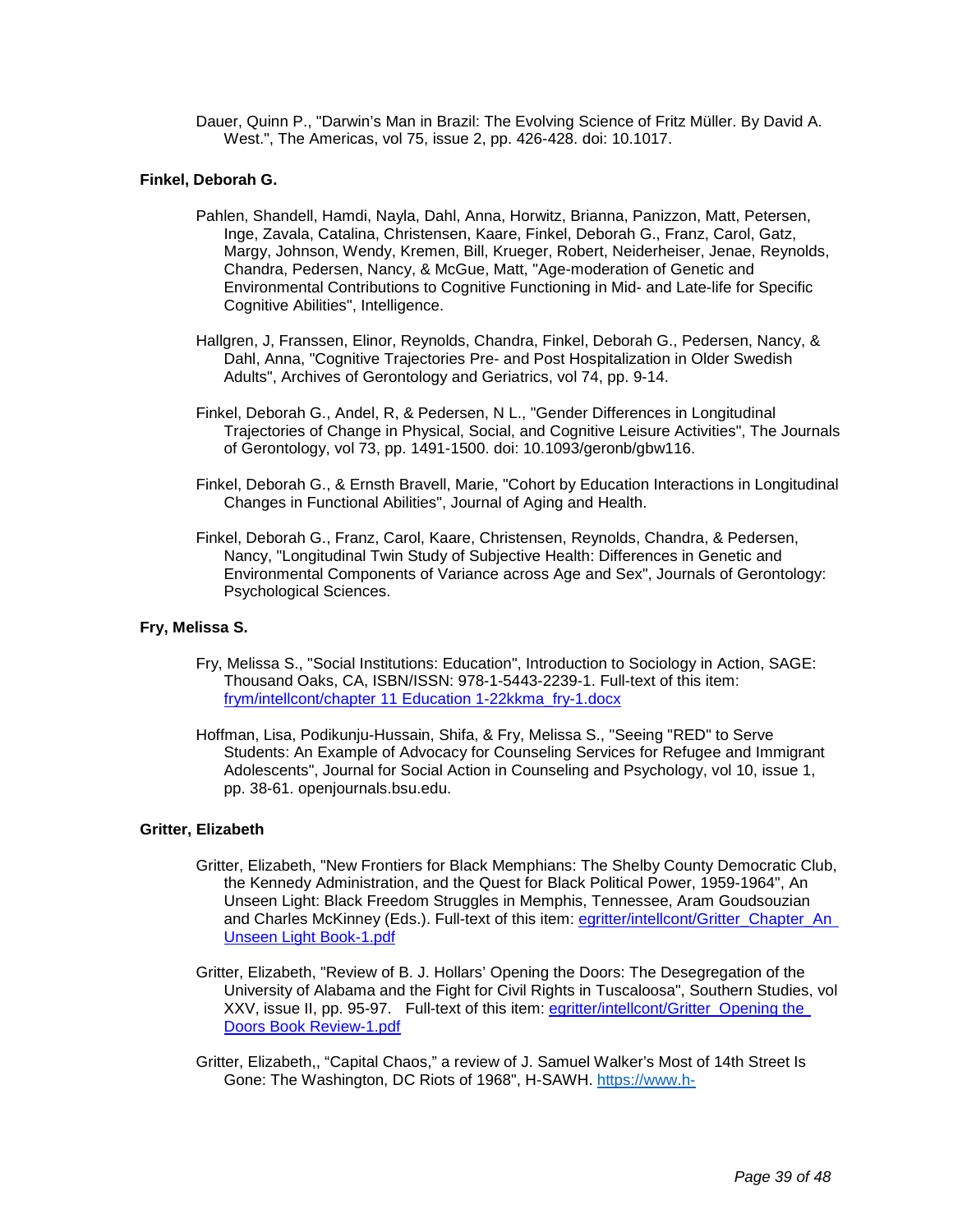[net.org/reviews/showpdf.php?id=52053](https://www.h-net.org/reviews/showpdf.php?id=52053) ll-text of this item[: egritter/intellcont/Gritter\\_Book](https://www.digitalmeasures.com/login/indiana/faculty/survey/ui/showFile?file=ZWdyaXR0ZXIvaW50ZWxsY29udC9Hcml0dGVyX0Jvb2sgUmV2aWV3X0NhcGl0YWwgQ2hhb3NfSFNB%0AV0gtMS5wZGY%3D&surId=17689295&nodeId=1610518&sdId=86809917&sdSurId=17689295&rptId=20226&sgntr=9NHJasvRJNPqND%2F3Ol17Be5SzYo%3D)  [Review\\_Capital Chaos\\_HSAWH-1.pdf](https://www.digitalmeasures.com/login/indiana/faculty/survey/ui/showFile?file=ZWdyaXR0ZXIvaW50ZWxsY29udC9Hcml0dGVyX0Jvb2sgUmV2aWV3X0NhcGl0YWwgQ2hhb3NfSFNB%0AV0gtMS5wZGY%3D&surId=17689295&nodeId=1610518&sdId=86809917&sdSurId=17689295&rptId=20226&sgntr=9NHJasvRJNPqND%2F3Ol17Be5SzYo%3D)

- Gritter, Elizabeth,, "Review of Anke Ortlepp's Jim Crow Terminals: The Desegregation of American Airports", History: Reviews of New Books. Full-text of this item: egritter/intellcont/Gritter\_Book Review\_Jim Crow Terminals\_History [Reviews of New Books-1.pdf](https://www.digitalmeasures.com/login/indiana/faculty/survey/ui/showFile?file=ZWdyaXR0ZXIvaW50ZWxsY29udC9Hcml0dGVyX0Jvb2sgUmV2aWV3X0ppbSBDcm93IFRlcm1pbmFs%0Ac19IaXN0b3J5IFJldmlld3Mgb2YgTmV3IEJvb2tzLTEucGRm&surId=17689295&nodeId=1610518&sdId=86809806&sdSurId=17689295&rptId=20226&sgntr=Rz4KiF0UU6wzfJFAbZ8CIcbYA9c%3D)
- Gritter, Elizabeth, "Review of Otis Sanford's From Boss Crump to King Willie: How Race Changed Memphis Politics", Journal of Southern History. Full-text of this item: egritter/intellcont/Gritter\_Book Review\_From Boss Crump to King [Willie\\_JSH-1.pdf](https://www.digitalmeasures.com/login/indiana/faculty/survey/ui/showFile?file=ZWdyaXR0ZXIvaW50ZWxsY29udC9Hcml0dGVyX0Jvb2sgUmV2aWV3X0Zyb20gQm9zcyBDcnVtcCB0%0AbyBLaW5nIFdpbGxpZV9KU0gtMS5wZGY%3D&surId=17689295&nodeId=1610518&sdId=78274632&sdSurId=17689295&rptId=20226&sgntr=W9pDy7N0jnvsCs8%2FIdWYQRLhp98%3D)

## **Kahn, Meghan C.**

- Kahn, Meghan C., "Instructor Resources for Brain and Behavior, 5th edition", Sage: Thousand Oaks, CA,
- Kahn, Meghan C., "In the News" features", Brain and Behavior, 5th edition, Sage: Thousand Oaks, CA.

## **Kordsmeier, Gregory T.**

- Kordsmeier, Gregory T.,, "Chapter 14: Prioritizing Health & Health Care Inequalities", Social Problems in Action.
- Kordsmeier, Gregory T., "Social Forces and Decision-Making by Gatekeepers in Arts Organizations", Sociology Compass. June 1, 2018.

## **Maksl, Adam**

- Maksl, Adam, "American Society of News Editors 2018 Emerging Leaders Institute Assessment Report".
- Ashley, Seth, Roberts, Jessica, & Maksl, Adam, "American Journalism and Fake News: Examining the Facts", ABC-CLIO: Santa Barbara, California. ISBN/ISSN: 978- 1440861833.
- Maksl, Adam, "Digital News", International Encyclopedia of Media Literacy, International Encyclopedia of Media Literacy, Wiley.

## **Medina, Veronica E.**

Medina, Veronica E. & Dua, Priya, "The Promises and Pitfalls of Microfinance in Pakistani Women's Lives", Women of Asia: Globalization, Development, and Gender Equity, Routledge: New York, NY. ISBN/ISSN: 978-1-13-820878-0, http://208.254.74.112/books/details/9781138208780/. Full-text of this item: [vemedina/intellcont/MedinaVeronica and DuaPriya \(FINAL\) The Promises and Pitfalls](https://www.digitalmeasures.com/login/indiana/faculty/survey/ui/showFile?file=dmVtZWRpbmEvaW50ZWxsY29udC9NZWRpbmFWZXJvbmljYSBhbmQgRHVhUHJpeWEgIChGSU5BTCkg%0AIFRoZSBQcm9taXNlcyBhbmQgUGl0ZmFsbHMgb2YgIE1pY3JvZmluYW5jZSBpbiBQYWtpc3Rhbmkg%0AV29tZW4tMS5wZGY%3D&surId=17689315&nodeId=1610518&sdId=78480609&sdSurId=17689315&rptId=20226&sgntr=hoioZkR3kCqgfz5qLQc8rLFxUO0%3D)  [of Microfinance in Pakistani Women-1.pdf](https://www.digitalmeasures.com/login/indiana/faculty/survey/ui/showFile?file=dmVtZWRpbmEvaW50ZWxsY29udC9NZWRpbmFWZXJvbmljYSBhbmQgRHVhUHJpeWEgIChGSU5BTCkg%0AIFRoZSBQcm9taXNlcyBhbmQgUGl0ZmFsbHMgb2YgIE1pY3JvZmluYW5jZSBpbiBQYWtpc3Rhbmkg%0AV29tZW4tMS5wZGY%3D&surId=17689315&nodeId=1610518&sdId=78480609&sdSurId=17689315&rptId=20226&sgntr=hoioZkR3kCqgfz5qLQc8rLFxUO0%3D)

#### **Morgan, Margot B.**

Strachan, J. Cherie, Morgan, Margot B., & Paul, Ruxandra, "2018 Teaching & Learning Conference Track Summaries – Civic Engagement Education: Foundations", Political Science & Politics, vol 51, issue 3, pp. 683-684. doi: 10.1017/S1049096518000719.,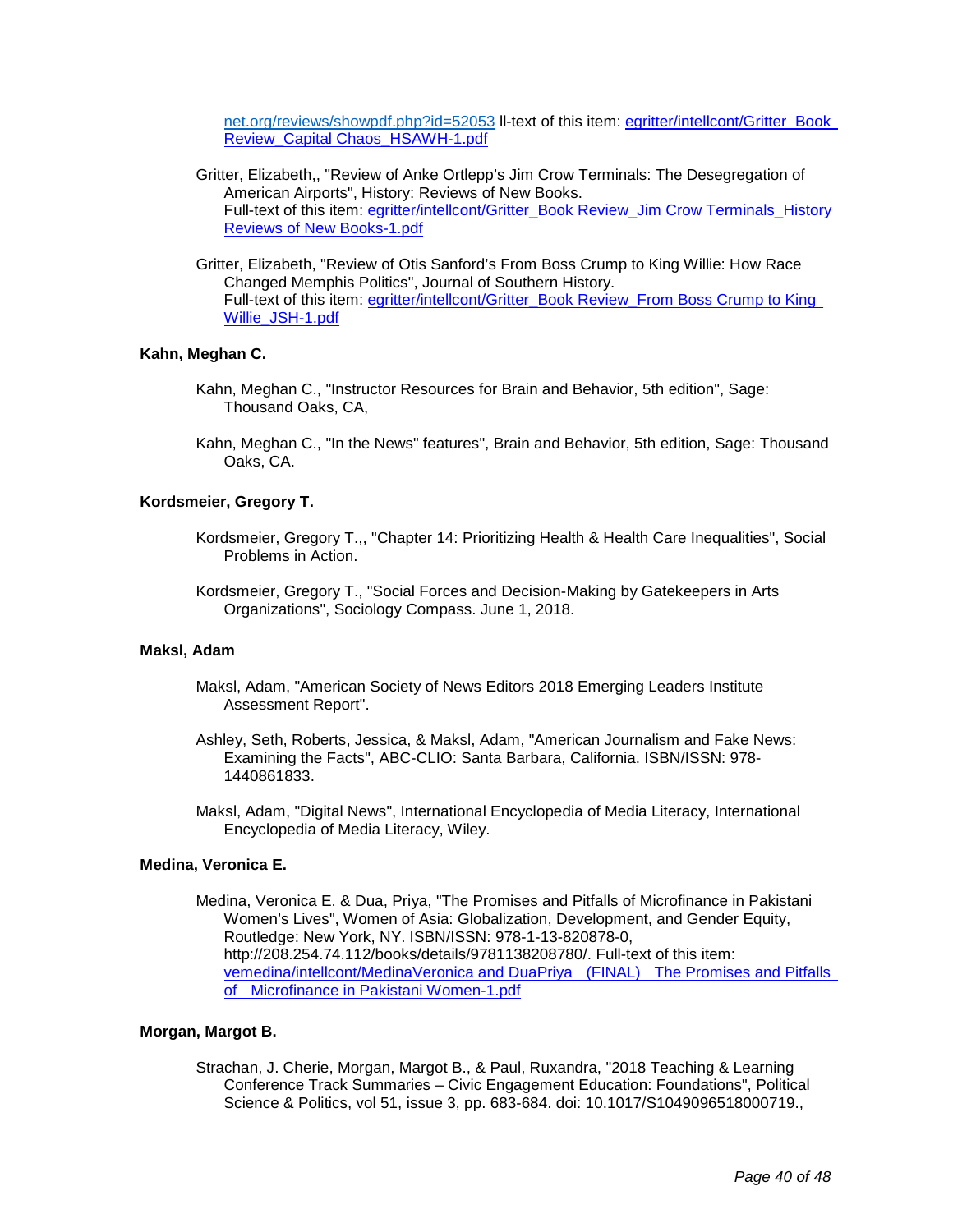https://www.cambridge.org/core/journals/ps-political-science-and-politics/article/2018 teaching-learning-conference-track-summaries/4678553614A748E0A156314F14D89821. Full-text of this item: [mm3/intellcont/2018 Teaching and Learning Conference Track](https://www.digitalmeasures.com/login/indiana/faculty/survey/ui/showFile?file=bW0zL2ludGVsbGNvbnQvMjAxOCBUZWFjaGluZyBhbmQgTGVhcm5pbmcgQ29uZmVyZW5jZSBUcmFj%0AayBTdW1tYXJpZXMtMS5wZGY%3D&surId=17689304&nodeId=1610518&sdId=88556899&sdSurId=17689304&rptId=20226&sgntr=Rr%2F5SA6ZMDzF09z5Stc72RQXbuo%3D)  [Summaries-1.pdf](https://www.digitalmeasures.com/login/indiana/faculty/survey/ui/showFile?file=bW0zL2ludGVsbGNvbnQvMjAxOCBUZWFjaGluZyBhbmQgTGVhcm5pbmcgQ29uZmVyZW5jZSBUcmFj%0AayBTdW1tYXJpZXMtMS5wZGY%3D&surId=17689304&nodeId=1610518&sdId=88556899&sdSurId=17689304&rptId=20226&sgntr=Rr%2F5SA6ZMDzF09z5Stc72RQXbuo%3D)

## **Morgan, Robin K.**

- Morgan, Robin K. & G, Mitchell N., "A Case of Their Own", It Works for me with High Impact Practices, New Forums Press: Stillwater, OK.
- Mitchell, Nathaneal G., & Morgan, Robin K., "Changing Lives and Minds: A Win-win", It Works for Me with High Impact Practices, New Forums Press: Stillwater, OK.
- Morgan, Robin K., & Mitchell, Nathanael G., "Developing a Collegial Relationship with Undergraduate Research Students", It Works for Me with High Impact Practices, New Forums Press: Stillwater, OK.
- Morgan, Robin K., & Mitchell, Nathanael G., "Getting Rid of the Research Paper", It Works for Me with High Impact Practices, New Forums Press: Stillwater, OK.
- Morgan, Robin K., & Mitchell, Nathanael G., "One Size Doesn't Fit All", It Works for Me with High Impact Practices, New Forums Press: Stillwater, OK.
- Richmond, Aaron S., Morgan, Robin K., Slattery, Jeanne, Mitchell, Nathanael G., & Cooper, Anna G., "Project Syllabus: An Exploratory Study of Learner-Centered Syllabi", Teaching of Psychology, Sage Publishing Company, vol 46, issue 1, pp. 6-15. doi: DOI: 10.1177/0098628318816129. Full-text of this item[: rmorgan/intellcont/Project Syllabus An](https://www.digitalmeasures.com/login/indiana/faculty/survey/ui/showFile?file=cm1vcmdhbi9pbnRlbGxjb250L1Byb2plY3QgU3lsbGFidXMgQW4gRXhwbG9yYXRvcnkgU3R1ZHkg%0Ab2YgTGVhcm5lciBDZW50ZXJlZCBTeWxsYWJpLTEucGRm&surId=17689307&nodeId=1610518&sdId=68303513&sdSurId=17689307&rptId=20226&sgntr=%2FlEtozx56v7bIVuaLl8YLNOiLNs%3D)  [Exploratory Study of Learner Centered Syllabi-1.pdf](https://www.digitalmeasures.com/login/indiana/faculty/survey/ui/showFile?file=cm1vcmdhbi9pbnRlbGxjb250L1Byb2plY3QgU3lsbGFidXMgQW4gRXhwbG9yYXRvcnkgU3R1ZHkg%0Ab2YgTGVhcm5lciBDZW50ZXJlZCBTeWxsYWJpLTEucGRm&surId=17689307&nodeId=1610518&sdId=68303513&sdSurId=17689307&rptId=20226&sgntr=%2FlEtozx56v7bIVuaLl8YLNOiLNs%3D)
- Trammell, Beth A., Morgan, Robin K., Davies W., Rutherford, Maureen L., & Herold, Debora S., "Creating an Online Course Shell: Strategies to Mitigate Frustration and Increase Student Success across Multiple Campuses", Scholarship of Teaching and Learning in Psychology, vol 4, issue 3, pp. 164-180.

#### **Ortiz, Jennifer M.**

- Montalvo, Tomas R., & Ortiz, Jennifer M., "Perpetual Punishment: One Man's Journey Post-Incarceration.", Prisoner Reentry in the 21st Century: Critical Perspectives of Returning Home., Routledge: New York. Full-text of this item: *jmortiz/intellcont/Perpetual* Punishment Montalvo Ortiz-1.docx
- Ortiz, Jennifer M., "Criminal Justice Policy in New York State", New York State's Criminal Justice System, Carolina Academic Press: Durham, NC. Full-text of this item: [jmortiz/intellcont/Chapter 10 Criminal Justice Policy in New York State \(Jennifer Ortiz\)-](https://www.digitalmeasures.com/login/indiana/faculty/survey/ui/showFile?file=am1vcnRpei9pbnRlbGxjb250L0NoYXB0ZXIgMTAgQ3JpbWluYWwgSnVzdGljZSBQb2xpY3kgaW4g%0ATmV3IFlvcmsgU3RhdGUgKEplbm5pZmVyIE9ydGl6KS0xLmRvY3g%3D&surId=17829050&nodeId=1610518&sdId=82893477&sdSurId=17829050&rptId=20226&sgntr=2Z4Iu2S7aHJJGbHuHgiXAYuAgzE%3D) [1.docx](https://www.digitalmeasures.com/login/indiana/faculty/survey/ui/showFile?file=am1vcnRpei9pbnRlbGxjb250L0NoYXB0ZXIgMTAgQ3JpbWluYWwgSnVzdGljZSBQb2xpY3kgaW4g%0ATmV3IFlvcmsgU3RhdGUgKEplbm5pZmVyIE9ydGl6KS0xLmRvY3g%3D&surId=17829050&nodeId=1610518&sdId=82893477&sdSurId=17829050&rptId=20226&sgntr=2Z4Iu2S7aHJJGbHuHgiXAYuAgzE%3D)
- Ortiz, Jennifer M., "Review of the book Stick Together and Come Back Home: Racial Sorting and the Spillover of Carceral Identity by P. Lopez-Aguado", International Criminal Justice Review, vol 28, issue 3. http://journals.sagepub.com/doi/full/10.1177/1057567718795024. Full-text of this item: [jmortiz/intellcont/\\_system\\_appendPDF\\_proof\\_hi-1.pdf](https://www.digitalmeasures.com/login/indiana/faculty/survey/ui/showFile?file=am1vcnRpei9pbnRlbGxjb250L19zeXN0ZW1fYXBwZW5kUERGX3Byb29mX2hpLTEucGRm&surId=17829050&nodeId=1610518&sdId=82893457&sdSurId=17829050&rptId=20226&sgntr=3bPi3tJBfVWFr6sds8Jk5SlGQ9A%3D)
- Ortiz, Jennifer M., & Jackey, Hayley, "Prisoner Reentry", Criminal Justice in America: The Encyclopedia of Crime, Law Enforcement, Courts, and Corrections, ABC CLIO: Santa Barbara, CA. Full-text of this item: [jmortiz/intellcont/Prisoner Reentry-1.docx](https://www.digitalmeasures.com/login/indiana/faculty/survey/ui/showFile?file=am1vcnRpei9pbnRlbGxjb250L1ByaXNvbmVyIFJlZW50cnktMS5kb2N4&surId=17829050&nodeId=1610518&sdId=82893542&sdSurId=17829050&rptId=20226&sgntr=vhtEsGIdri9vDA6qGNng5a0VTUY%3D)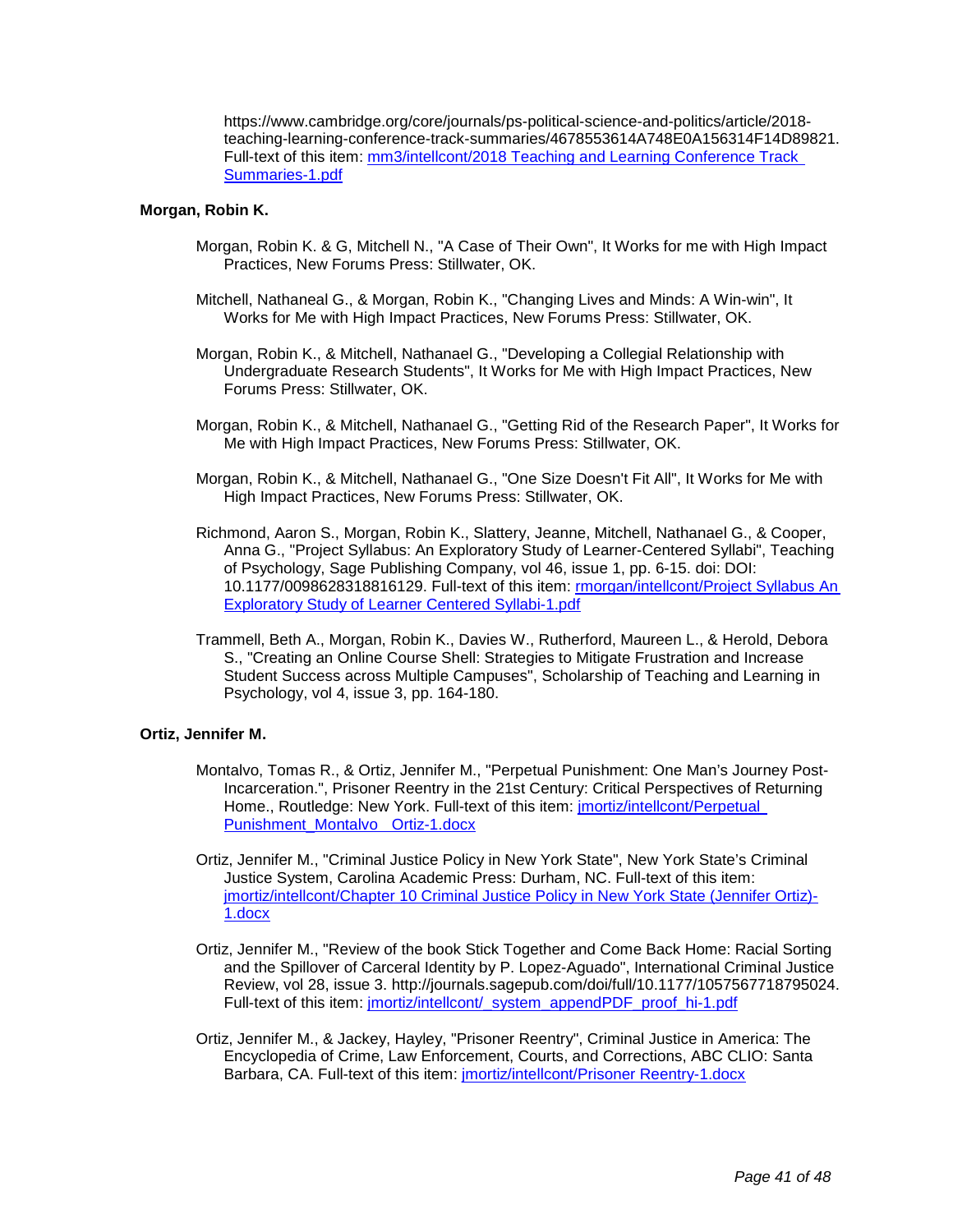- Ortiz, Jennifer M., "Recidivism", Criminal Justice in America: The Encyclopedia of Crime, Law Enforcement, Courts, and Corrections, ABC CLIO: Santa Barbara, CA. Full-text of this item: [jmortiz/intellcont/Recidivism-1.docx](https://www.digitalmeasures.com/login/indiana/faculty/survey/ui/showFile?file=am1vcnRpei9pbnRlbGxjb250L1JlY2lkaXZpc20tMS5kb2N4&surId=17829050&nodeId=1610518&sdId=82893545&sdSurId=17829050&rptId=20226&sgntr=YG%2B0gfnOvOXe9lkTngGAd%2B6YreA%3D)
- Ortiz, Jennifer M., "Gangs and Environment: A Comparative Analysis of Prison and Street Gangs.", American Journal of Qualitative Research, vol 2, issue 1, pp. 97-117. http://www.ajgr.org/Gangs-and-environment-A-comparative-analysis-of-prison-and-streetgangs,91904,0,2.html. Full-text of this item: [jmortiz/intellcont/Ortiz \(2018\) Gangs and](https://www.digitalmeasures.com/login/indiana/faculty/survey/ui/showFile?file=am1vcnRpei9pbnRlbGxjb250L09ydGl6ICgyMDE4KSBHYW5ncyBhbmQgZW52aXJvbm1lbnQgQUpR%0AUi0xLnBkZg%3D%3D&surId=17829050&nodeId=1610518&sdId=82893517&sdSurId=17829050&rptId=20226&sgntr=M5H0gIJ9xrwsB4nqpiAhKe5Yy6g%3D)  [environment AJQR-1.pdf](https://www.digitalmeasures.com/login/indiana/faculty/survey/ui/showFile?file=am1vcnRpei9pbnRlbGxjb250L09ydGl6ICgyMDE4KSBHYW5ncyBhbmQgZW52aXJvbm1lbnQgQUpR%0AUi0xLnBkZg%3D%3D&surId=17829050&nodeId=1610518&sdId=82893517&sdSurId=17829050&rptId=20226&sgntr=M5H0gIJ9xrwsB4nqpiAhKe5Yy6g%3D)

## **Ryan, Kelly A.**

- Ryan, Kelly A., "Patriarchy in Early America", Oxford Research Encyclopedia of American History.
- Ryan, Kelly,, "Everyday Crimes: Social Violence and Civil Rights in Early America", University Press: New York, New York. ISBN/ISSN: 9781479869619, https://nyupress.org/books/9781479869619/.
- Ryan, Kelly A., "Review of a Rape in the Early Republic: Gender and Legal Culture in an 1806 Virginia Trial by Alexander Smyth and Edited and with an introduction by Randal L. Hall." The Journal of Southern History, vol 84.

## **Walsh, Sara M.**

Sandys, Marla R., Pruss, Heather, & Walsh, Sara, "Capital Jurors, Mental Illness, and the Unreliability Principle: Can Capital Jurors Comprehend and Account for Evidence of Mental Illness?", Behavioral Sciences and the Law, vol 36, issue 4, pp. 470-489. doi: 10.1002/bsl.2355. Full-text of this item: [smwalsh/intellcont/bsl.2355-1.pdf](https://www.digitalmeasures.com/login/indiana/faculty/survey/ui/showFile?file=c213YWxzaC9pbnRlbGxjb250L2JzbC4yMzU1LTEucGRm&surId=17689311&nodeId=1610518&sdId=78189801&sdSurId=17689311&rptId=20226&sgntr=WqTmBZe2cjI6T2pKU2vPV74x2K8%3D)

## **Wille, Diane E.**

Wille, Diane E., "Emotional Intelligence", Encyclopedia of Lifespan Human Development, ISBN/ISSN: 9781506307657. Full-text of this item: [dwille/intellcont/Emotional](https://www.digitalmeasures.com/login/indiana/faculty/survey/ui/showFile?file=ZHdpbGxlL2ludGVsbGNvbnQvRW1vdGlvbmFsIEludGVsbGlnZW5jZSBzdWJtaXNzaW9uIGZpbmFs%0ALTEuZG9jeA%3D%3D&surId=17689294&nodeId=1610518&sdId=69428498&sdSurId=17689294&rptId=20226&sgntr=TX%2FKmTXw4ypKhE%2FFPHSYNYO7e7U%3D)  [Intelligence submission final-1.docx](https://www.digitalmeasures.com/login/indiana/faculty/survey/ui/showFile?file=ZHdpbGxlL2ludGVsbGNvbnQvRW1vdGlvbmFsIEludGVsbGlnZW5jZSBzdWJtaXNzaW9uIGZpbmFs%0ALTEuZG9jeA%3D%3D&surId=17689294&nodeId=1610518&sdId=69428498&sdSurId=17689294&rptId=20226&sgntr=TX%2FKmTXw4ypKhE%2FFPHSYNYO7e7U%3D)

## **Woodward, Lucinda E.**

Woodward, Lucinda E., "You Talk Like a Girl: A Linguistic Word Analysis of the 2018 Trump/Putin Helsinki Summit", Indiana Academy of Social Sciences Program.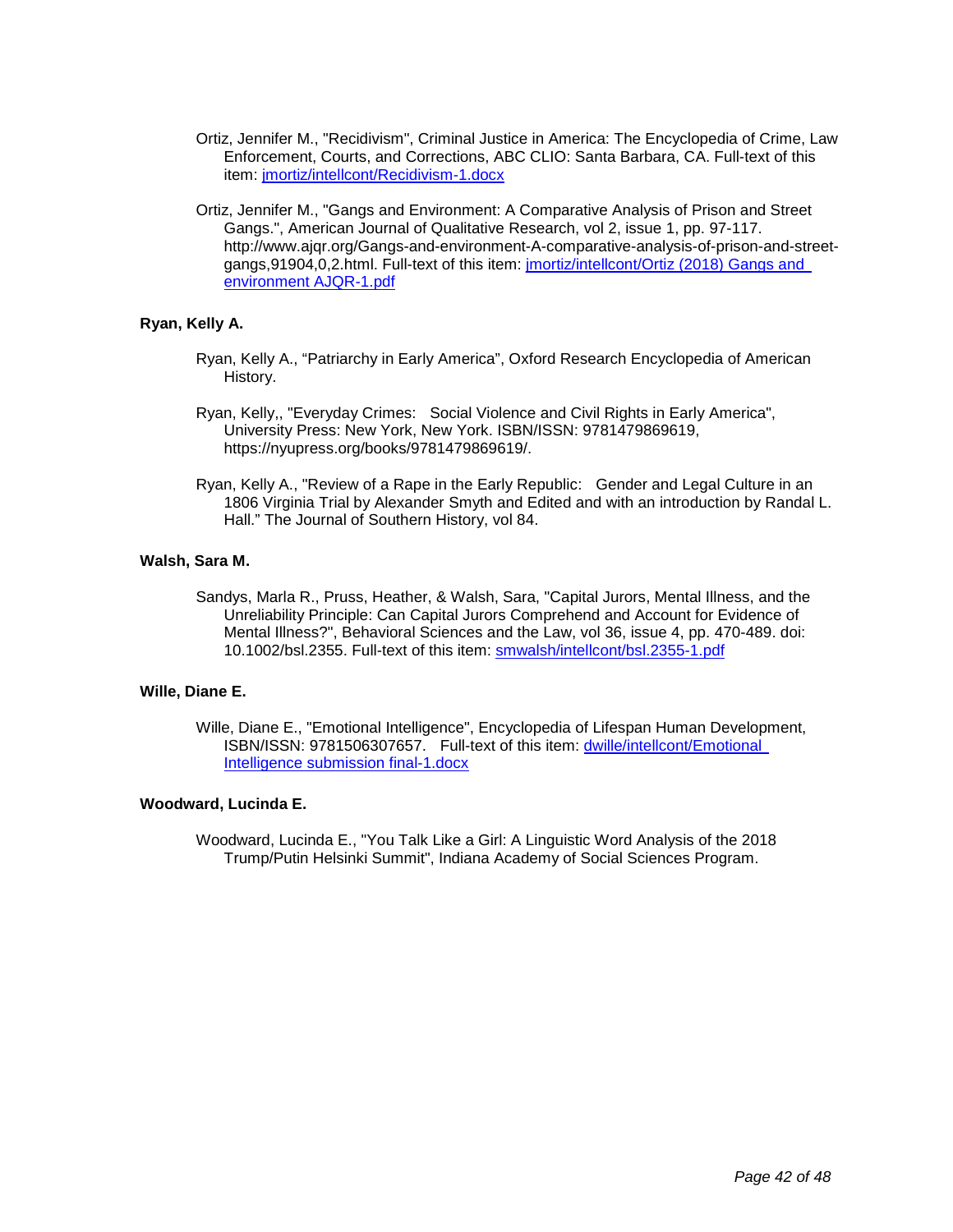## **Creative Works**

**Indiana University**

January 1, 2018 - December 31, 2018

## **School of Arts & Letters**

## **Allen, Anne E. G.**

Allen, A. E. Guernsey and Letai, L. (Curators), Curation of international juried exhibition, "Paper Connections: A Collaborative Art Exhibition Between Indiana University Southeast and National University of Samoa", (July 2018 - November 2018).

## **Carbonneau, Tiffany A.**

- Carbonneau, T. A. Arts Festival, "Northern Spark Outdoor Art Festival", Northern Lights.mn, Minneapolis, MN, (2018).
- Carbonneau, T. Exhibition, "The Future is Female", 21c Museum Hotels, Bentonville, AK, (2018 - 2019).
- Carbonneau, T. A., Exhibition, "The Future is Female", 21c Museum, Cincinnati, OH, https://www.21cmuseumhotels.com/museum/exhibit/the-future-is-female/, (2017 - 2018).
- Carbonneau, T. A., Exhibition, "On Structure", Grunwald Gallery of Art, Indiana University Bloomington, Bloomington, IN, (2018).
- Carbonneau, T. Exhibition, "Over Continents and Oceans Gallery Exhibit", Doane University, Rall Gallery, Crete, NE, (2018).
- Carbonneau, T. Exhibition, "Over Continents and Oceans Public Projection", Tiffany Carbonneau, Doane University, Sokol Hall - Historic Czech Community Center, Crete, NE, https://tiffanycarbonneau.com/over-continents-and-oceans/, (2018).

## **Clem, Debra K.**

- Clem, D. K., Exhibition, "IU Southeast Faculty Exhibition", Ron L Barr Gallery, (October 2018 - November 2018).
- Clem, D. K., Art Exhibition, "Solo Exhibition Surfaces", Swanson Contemporary Gallery, Louisville, Kentucky, http://swansoncontemporar.wixsite.com/swansoncontemporary/landscapes, (January 12, 2018 - February 17, 2018).

## **Crum, Susanna G.**

- Crum, S. G., Exhibition, "9th International Printmaking Biennial", Nucleo de Gravura de Alijo, Museu do Douro, Alijo, Portugal, http://bienaldouro.com/, (August 10, 2018 - October 31, 2018).
- Crum, S. G., Exhibition, "Imaging Utopia: Blueprints for Intent and Dissent", Southern Graphics Council International, Bally's Las Vegas, Las Vegas, NV, https://www.eiseverywhere.com/ehome/sgci2018/ImagingUtopia/, (April 4, 2018 - April 8, 2018).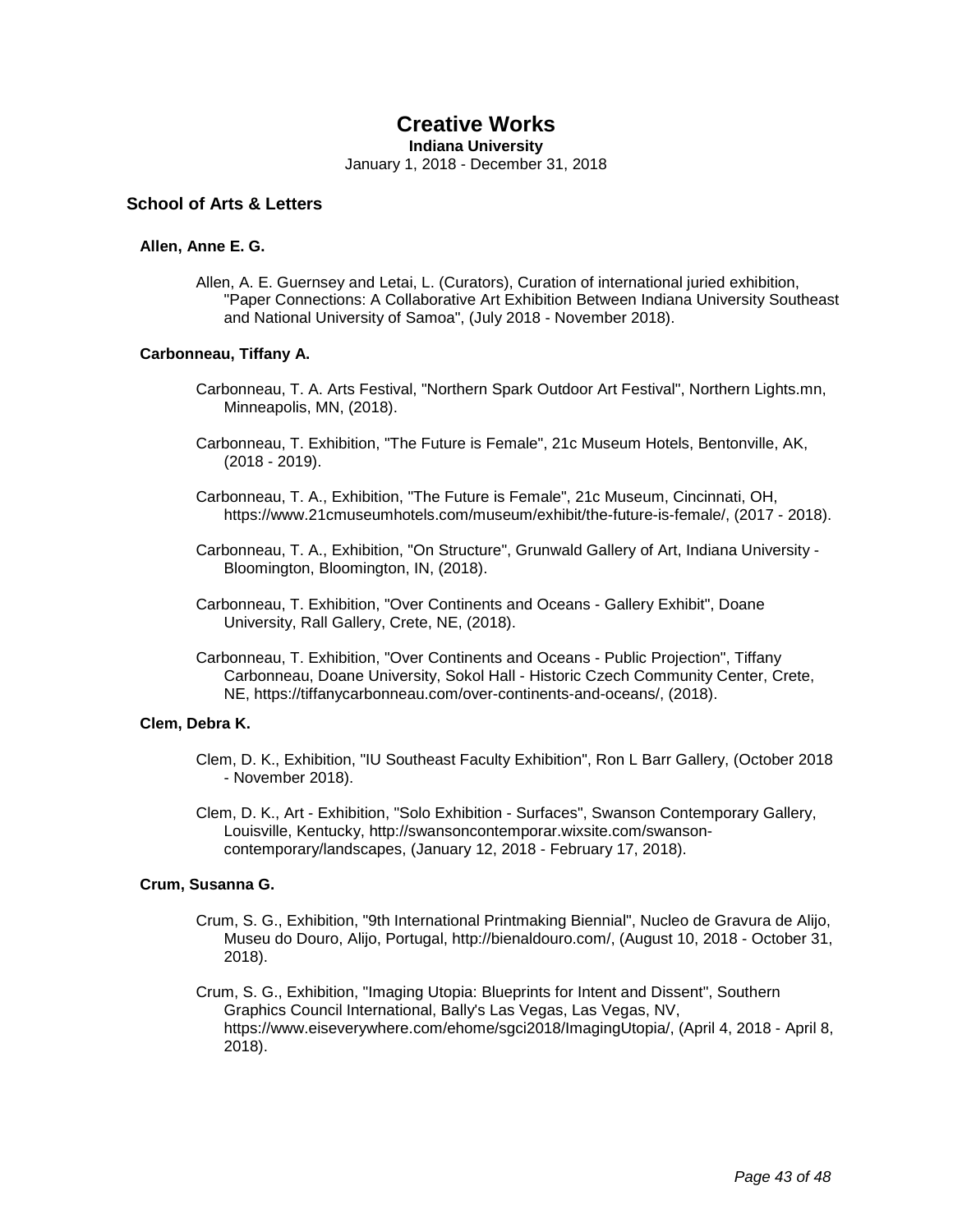- Crum, S. G., Exhibition, "The Mildred Complex(ity): From the Archives of Mildred's Lane,", Mildred's Lane Complex(ity), Narrowsburg, NY, (July 20, 2018 - December 31, 2018).
- Crum, S. G., Exhibition, "Night of the Arts: 50th Anniversary of Ballard High School", Ballard High School, Louisville, KY, (October 11, 2018 - November 16, 2018).
- Crum, S. G., Exhibition, "What We Talk About When We Talk About Print", University of Wyoming, Laramie, WY, (October 1, 2018 - November 1, 2018).
- Crum, S. G., Exhibition, On Structure", Susanna Garts Crum, Indiana University, Bloomington, IN, https://soaad.indiana.edu/creative-activity/grunwaldgallery/exhibitions/upcoming/on-structure.html, (May 19, 2018 - July 20, 2018).
- Crum, S. G., Art Exhibition, "Artists' Annual Exhibition", Kala Art Institute, Berkeley, CA, http://www.kala.org/exhibition/artists-annual-exhibition/, (February 1, 2018 - March 17, 2018).
- Crum, S. G., Exhibition, "The Flat Object: Sculptural Prints and Installations", Indiana State University, Terre Haute, IN, https://www.indstate.edu/cas/uag/university-art-gallery/pastexhibitions/flat-object-sculptural-prints-installations, (January 16, 2018 - February 12, 2018).
- Crum, S. G., Exhibition, "Found Fictions", Flat Tail Press Gallery, Minot State University, Minot, ND, (October 22, 2018 - March 1, 2019).
- Crum, S. G., Exhibition, "Mid America Print Council Members' Juried Exhibition", Mid America Print Council, University of Wyoming, Laramie, WY, (October 1, 2018 - October 26, 2018).
- Crum, S. G., Exhibition, "Paper Connections: Works by Faculty and Students of Indiana University Southeast and the National University of Samoa", Pacific Studies Gallery, Apia, Samoa, (July 1, 2018 - August 1, 2018).
- Crum, S. G., Exhibition, "Constellations", Indiana University East, Meijer Artway, Richmond, IN, https://www.iue.edu/events/event/susanna-crum-art-reception/, (March 22, 2018 - April 20, 2018).

## **Goldstein, Joanna**

- Goldstein, J. "Holiday Pops Concert", IUS Orchestra, Ogle Center, New Albany, IN, (December 1, 2018 - December 2, 2018).
- Goldstein, J. "IUS Orchestra Concert", IUS Orchestra, Ogle Center, New Albany, IN, (November 18, 2018).
- Goldstein, J. "A Night at the Movies", IUS Orchestra, Ogle Center, New Albany, IN, (June 9, 2018).
- Goldstein, J. "IUS Orchestra Concert", IUS Orchestra, Ogle Center, New Albany, IN, (April 22, 2018).
- Goldstein, J. "IUS Choirs and Orchestra Concert", IUS Concert Choir and University Singers and Orchestra, Ogle Center, New Albany, IN, (January 8, 2018 - April 8, 2018).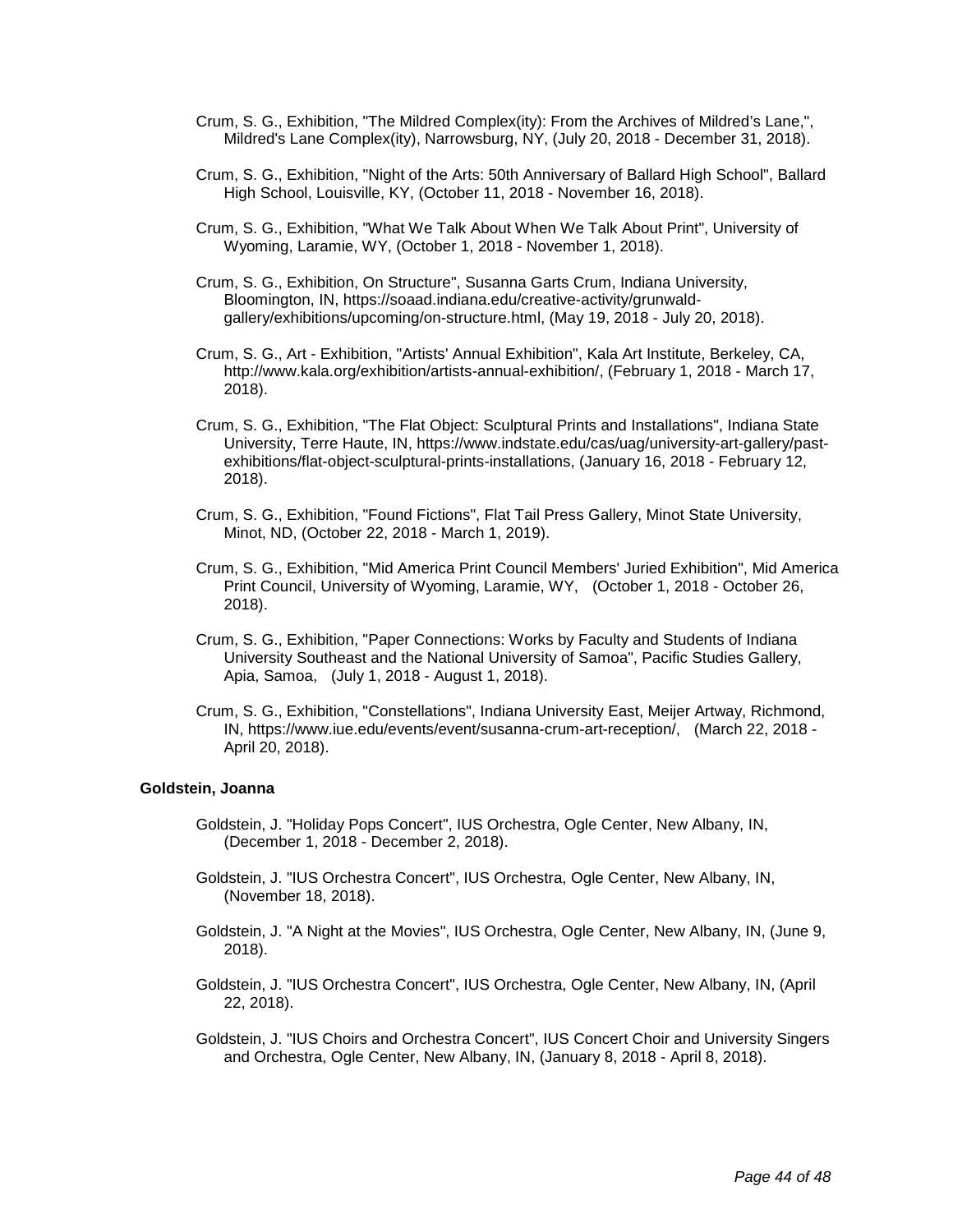- Goldstein, J., Finch, N., Heim, B., Moeckel, S., & Reigler, S., Music Performance, "Chamber Music by Women Composers", Ogle Center, New Albany, IN, (March 23, 2018).
- Goldstein, J., Music Performance, "Piano Performance of Selected Pieces from my CD", International Peace Garden, Dunseith, ND, (July 30, 2018).
- Goldstein, J., Music Performance, "Solo Piano Pieces from my CD", International Peace Garden, Dunseith, ND, (July 30, 2018).
- Goldstein, J., & Reigler, S., Music Performance, "Piano Recital Music by Women Composers", Ogle Center, New Albany, IN, (March 4, 2018).
- Goldstein, J., Music Performance, "Commonwealth Brass Band Concert", Commonwealth Brass Band, Ogle Center, New Albany, IN, (October 28, 2018).
- Goldstein, J., Music Performance, "Commonwealth Brass Band Concert", Commonwealth Brass Band, St. Andrews Episcopal Church, Louisville, KY, (June 20, 2018).
- Goldstein, J. Music Performance, "Commonwealth Brass Band Concert", Commonwealth Brass Band, Trinity United Methodist Church, New Albany, IN, (June 17, 2018).
- Goldstein, J., "Nasty Women" by Centaur Records, "CD Release, IU Grant New Frontiers, (July 6, 2018 - Present).
- Goldstein, J., Finch, N., Moeckel, S., & Heim, B., Recording, "They Persisted", CD, IU Grant New Frontiers, Ogle Center, New Albany, IN,. (March 26, 2018 - March 29, 2018).

## **Haertel, Tim R.**

Haertel, T. R., Music Performance, "Medallion Dinner", Carolina Pines, New Albany, Indiana, (April 9, 2016 - Present).

## **Harper, Brian A.**

- Harper, B. A., Exhibition, "2018 Southern Miss Ceramics National", University of Southern Mississippi, Hattiesburg, MS, https://www.usm.edu/calendar/8-2018/2018-southern-missceramics-national, (October 2018 - November 2018).
- Harper, B. A., Exhibition, "Form. Figure. Structure", ArtSpace, Lima, OH, (October 2018 November 2018).
- Harper, B. A., Exhibition, "Found Again", NCECA Concurrent Exhibition, Pittsburgh, PA, (March 2018).
- Harper, B. A., Exhibition, "Tactic III", Gertrude Herbert Institute of Art, Augusta, GA, (January 2018 - February 2018).
- Harper, B. A., Exhibition, "IU Southeast Faculty Exhibition", Barr Gallery, IU Southeast, New Albany, IN, (September 2018 - December 2018).
- Harper, B. A., Exhibition, "US", Clay Art Center, Port Chester, NY, (September 2018 October 2018).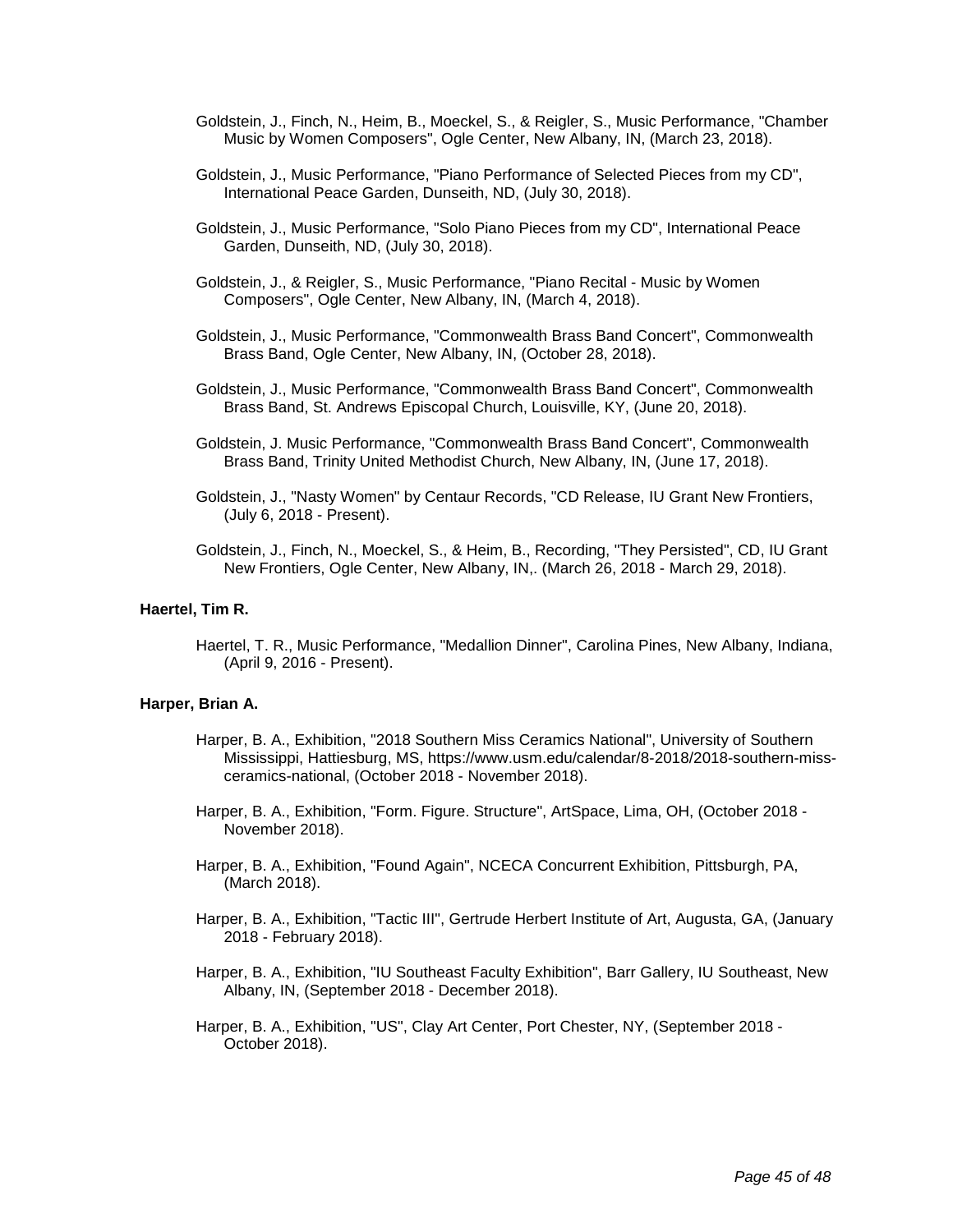- Harper, B. A., Exhibition, "Cut and Constructed", Red Lodge, Montana, United States, (July 2018 - August 2018).
- Harper, B. A., Exhibition, "On Structure", Grunwald Gallery, IU Bloomington, Bloomington, Indiana, (May 2018 - June 2018).

#### **Jackman, Michael**

- Jackman, M., Music Performance, "Rootbound Farm Picnic/Tour", Rootbound Farm, Crestwood, KY, (October 28, 2018).
- Jackman, M., Haertel, T., Merten, A., & Doebler, A., Music Performance, "Will the Circle Be Unbroken" Rusty Toolbox, IU Southeastl, New Albany, IN, (March 19, 2018).
- Jackman, M., Natalia, L., & Moore, A., "Flying Out Loud Reading Series", Michael Jackman with Milly's Mutts, Four Pegs, Louisville, KY, (November 12, 2018).

### **Meixner, Rebekkah J.**

- Meixner, R. J., Theatre Design lighting, "2018 Holiday Pops", IU Southeast Stem Concert Hall, New Albany, IN, (August 1, 2018 - December 2, 2018).
- Meixner, R. J., Theatre Design scenery, "Eurydice", School of Theatre at Florida State University, Tallahassee, FL, (February 1, 2017 - October 14, 2018).
- Meixner, R. J. Theatre- Scenic and Lighting Designer, "Junie B. Jones: Jingle Bells, Batman Smells", IU Southeast Robinson Theatre, New Albany, IN, (May 1, 2017 - December 1, 2018).
- Meixner, R. J., Theatre- Scenic and Lighting Designer, "9 to 5: The Musical", IU Southeast Robinson Theatre, New Albany, IN, (May 1, 2017 - November 4, 2018).
- Meixner, R. J., Theatre- Scenic and Lighting Designer, "Steam", IU Southeast Robinson Theatre, New Albany, IN, (January 1, 2018 - April 14, 2018).
- Meixner, R. J., Theatre- Scenic and Lighting Designer, "Almost Maine", IU Southeast Robinson Theatre, New Albany, IN, (May 1, 2017 - March 4, 2018).

#### **Nichols, Jeramy A.**

- Nichols, J. A., "Fall Choral Concert", IU Southeast Richard K. Stem Concert Hall, New Albany, IN, (November 4, 2018).
- Nichols, J. A., "Fall Concert", IU Southeast Richard K. Stem Concert Hall, New Albany, IN, (November 4, 2018).
- Nichols, J. A., "Spring Choral Concert", IU Southeast Richard K. Stem Concert Hall, New Albany, IN, (April 8, 2018)..
- Nichols, J. A., "Spring Choral Concert", IU Southeast Richard K. Stem Concert Hall, New Albany, IN, (April 8, 2018)..
- Nichols, J. A., "Holiday Pops Performance", IU Southeast Richard K. Stem Concert Hall, New Albany, IN, (December 1, 2018 - December 2, 2018).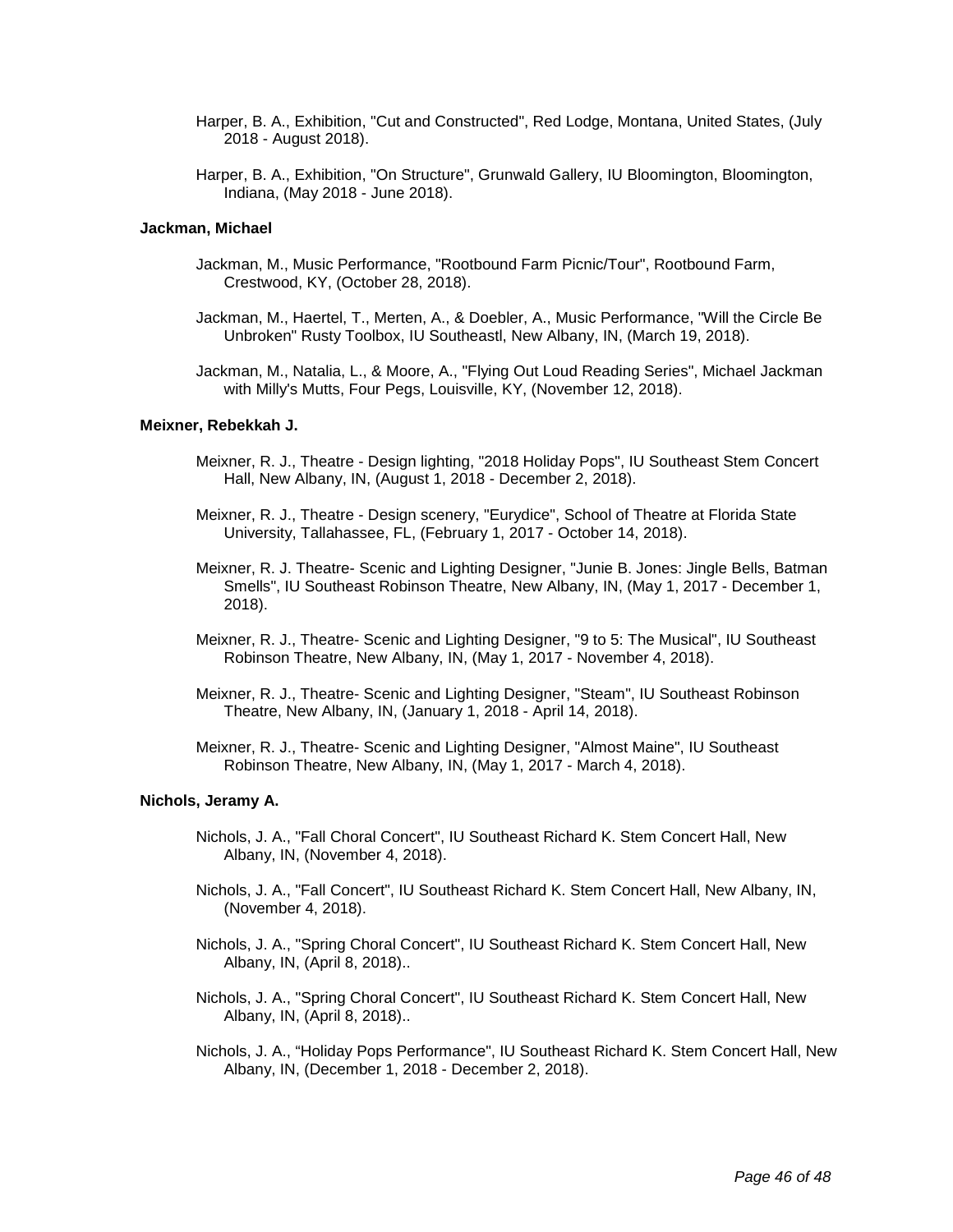## **Stallard, Donna L.**

Stallard, D. L., Exhibition, "View from the Art Village: 50 Year Retrospective", University of Dallas, Haggerty Art Village, Irving, TX, (2017 - Present).

## **Stem, Erich H.**

- Stem, E., Music Performance/Composer "Dream Sights", A/Tonal, 21c Hotel Museum, Louisville, KY, https://www.21cmuseumhotels.com/louisville, (November 18, 2018).
- Stem, E. Music Performance/Composer, Radio Broadcast, "Consider", A/Tonal, WCHQ 100.9FM, Louisville, KY, https://www.wchqfm.com/index.html, (October 28, 2018).
- Stem, E. Music Performance/Composer, "New Year's", A/Tonal, The Piano Shop, Louisville, KY, https://www.thepianoshopllc.com, (September 30, 2018).
- Stem, E. Music Performance/Composer, "Dream Sights", A/Tonal, Kentucky Center for the Performing Arts, Louisville, KY, www.atonalensemble.com, (May 20, 2018).
- Stem, E. Music Performance/Composer, "New Year's", A/Tonal, The Piano Shop, Louisville, KY, https://www.thepianoshopllc.com, (February 12, 2018).

## **Wallace, Ashley E.**

- Wallace, A. E., Theatre Direct musical or play, "Junie B. Jones: Jingle Bells Batman Smells", IU Southeast Robinson Theatre, New Albany, IN, (August 20, 2018 - December 1, 2018).
- Wallace, A. E., Theatre Direct musical or play, "9 to 5 The Musical", IU Southeast Robinson Theatre, New Albany, IN, (August 27, 2018 - November 4, 2018).
- Wallace, A. E., Theatre Direct musical or play, "Almost, Maine", IU Southeast Robinson Theatre, New Albany, Indiana, (December 3, 2017 - March 3, 2018).

## **Yeoh, Kok Cheow (coke chow)**

- Yeoh, K. C., Exhibition, "Authors and Artists", IU Southeast Barr Art Gallery, New Albany, Indiana, (November 15, 2018 - January 4, 2019).
- Yeoh, K. C. Exhibition, "Authors and Artists Show", IU Southeast Library Art Gallery, New Albany, IN, (November 14, 2017 - January 9, 2018).
- Yeoh, K. C., Exhibition, "Paper Connections", National University of Samoa and Indiana University Southeast, Samoa, https://www.nus.edu.ws/s/index.php/87-nus/newsevents/844-national-university-of-samoa-students-artworks-showcased-in-the-unitedstates, (September 26, 2018 - October 9, 2018).

## **School of Education**

#### **Singleton, Jacque J.**

Singleton, J. J., Dance - Choreograph piece(s), "Singing in the Rain, Jr.", St. Anthony School, Clarksville, IN, (August 2018 - January 27, 2019).